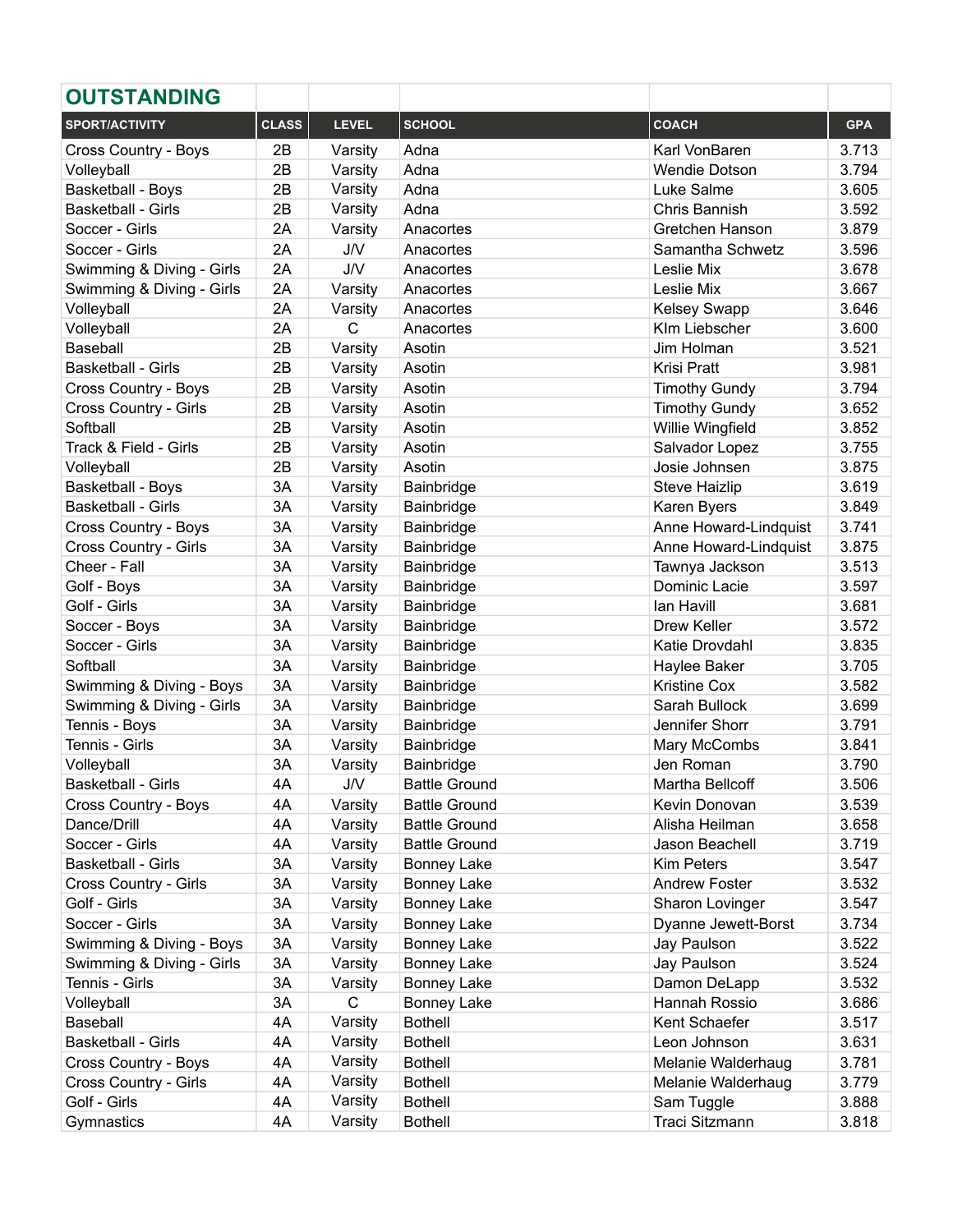| Soccer - Girls            | 4A | Varsity    | <b>Bothell</b>                  | Noah Bochner            | 3.871 |
|---------------------------|----|------------|---------------------------------|-------------------------|-------|
| Softball                  | 4A | Varsity    | <b>Bothell</b>                  | <b>Fred Miller</b>      | 3.772 |
| Softball (Slowpitch)      | 4A | Varsity    | <b>Bothell</b>                  | Jeff Skelly             | 3.573 |
| Swimming & Diving - Boys  | 4A | Varsity    | <b>Bothell</b>                  | <b>Anthony Schulz</b>   | 3.734 |
| Swimming & Diving - Girls | 4A | Varsity    | <b>Bothell</b>                  | Katherine Crowe         | 3.623 |
| Tennis - Boys             | 4A | Varsity    | <b>Bothell</b>                  | Mike Pizzo              | 3.751 |
| Tennis - Girls            | 4A | Varsity    | <b>Bothell</b>                  | Mike Pizzo              | 3.828 |
| Track & Field - Boys      | 4A | Varsity    | <b>Bothell</b>                  | Mason McHenry           | 3.543 |
| Track & Field - Girls     | 4A | Varsity    | <b>Bothell</b>                  | Mason McHenry           | 3.911 |
| Volleyball                | 4A | Varsity    | <b>Bothell</b>                  | <b>Russell Monsef</b>   | 3.916 |
| <b>Basketball - Girls</b> | 1B | Varsity    | Cedar Park Christian (Lynnwood) | <b>Corey Owens</b>      | 3.605 |
| Cheer - Winter            | 1B | Varsity    | Cedar Park Christian (Lynnwood) | Melinda Coglas          | 3.765 |
| Cross Country - Boys      | 1B | Varsity    | Cedar Tree Classical Christian  | Robert Loudenback       | 3.753 |
| Cross Country - Boys      | 2A | Varsity    | Cedarcrest                      | <b>Bruce McDowell</b>   | 3.853 |
| Cross Country - Girls     | 2A | Varsity    | Cedarcrest                      | <b>Bruce McDowell</b>   | 3.686 |
| Soccer - Girls            | 2A | Varsity    | Cedarcrest                      | Alex Hickox             | 3.904 |
| Track & Field - Girls     | 2A | Varsity    | Cedarcrest                      | <b>Bruce McDowell</b>   | 3.725 |
| Baseball                  | 4A | Varsity    | <b>Central Valley</b>           | Jeramie Maupin          | 3.501 |
| <b>Basketball - Girls</b> | 4A | Varsity    | <b>Central Valley</b>           | <b>Felice Orrell</b>    | 3.841 |
| Cross Country - Boys      | 4A | Varsity    | <b>Central Valley</b>           | Geoff Arte              | 3.618 |
| Cross Country - Girls     | 4A | Varsity    | <b>Central Valley</b>           | Doug Pecha              | 3.843 |
| Golf - Girls              | 4A | Varsity    | <b>Central Valley</b>           | Rob Rowe                | 3.728 |
| Gymnastics                | 4A | Varsity    | <b>Central Valley</b>           | <b>Brittney Schmidt</b> | 3.762 |
| Soccer - Boys             | 4A | Varsity    | <b>Central Valley</b>           | Andres Monrroy          | 3.525 |
| Soccer - Girls            | 4A | Varsity    | <b>Central Valley</b>           | Rob Rowe                | 3.637 |
| Softball (Slowpitch)      | 4A | Varsity    | <b>Central Valley</b>           | Joe Stanton             | 3.504 |
| Tennis - Boys             | 4A | Varsity    | <b>Central Valley</b>           | Erik Flodin             | 3.793 |
| Tennis - Girls            | 4A | Varsity    | <b>Central Valley</b>           | Russ Tarmann            | 3.732 |
| Track & Field - Boys      | 4A | Varsity    | <b>Central Valley</b>           | Chuck Bowden            | 3.573 |
| Track & Field - Girls     | 4A | Varsity    | <b>Central Valley</b>           | Geoff Arte              | 3.724 |
| Volleyball                | 4A | Varsity    | <b>Central Valley</b>           | Jason Allen             | 3.770 |
| Volleyball                | 2A | Varsity    | Centralia                       | Marti Smith             | 3.707 |
| Football                  | 2B | Varsity    | Colfax                          | Mike Morgan             | 3.521 |
| Volleyball                | 2B | Varsity    | Colfax                          | <b>Brandy Brown</b>     | 3.780 |
| <b>Basketball - Girls</b> | 1A | Varsity    | College Place                   | Julie Hill              | 3.571 |
| Cross Country - Boys      | 1A | Varsity    | College Place                   | Darin Durand            | 3.519 |
| Cross Country - Girls     | 1A | Varsity    | College Place                   | Darin Durand            | 3.679 |
| Golf - Girls              | 1A | Varsity    | College Place                   | William "Bill" Fleenor  | 3.633 |
| Soccer - Girls            | 1A | Varsity    | College Place                   | <b>Russell Carder</b>   | 3.505 |
| <b>Basketball - Boys</b>  | 2A | Varsity    | Columbia River                  | David Long              | 3.512 |
| <b>Basketball - Girls</b> | 2A | Varsity    | Columbia River                  | <b>Jesse Norris</b>     | 3.870 |
| Cross Country - Boys      | 2A | Varsity    | Columbia River                  | Scott Jones             | 3.700 |
| Cross Country - Girls     | 2A | Varsity    | Columbia River                  | Lisa Cavola             | 3.810 |
| Golf - Boys               | 2A | Varsity    | Columbia River                  | David Long              | 3.580 |
| Gymnastics                | 2A | Varsity    | Columbia River                  | Nicole Gorretta         | 3.540 |
| Soccer - Girls            | 2A | Varsity    | Columbia River                  | Fillomon Afenegus       | 3.740 |
| Tennis - Girls            | 2A | Varsity    | Columbia River                  | Kevin Erickson          | 3.822 |
| Track & Field - Girls     | 1A | Varsity    | Columbia River                  | Michelle Buss           | 3.590 |
| Volleyball                | 2A | Varsity    | Columbia River                  | <b>Breanne Smedley</b>  | 3.800 |
| <b>Basketball - Boys</b>  | 1A | J/V        | Connell                         | Carter Chase            | 3.691 |
| <b>Basketball - Boys</b>  | 1A | Varsity    | Connell                         | Devin O'Brien           | 3.552 |
| <b>Basketball - Girls</b> | 1A | Varsity    | Connell                         | Sarah Smith             | 3.957 |
| Basketball - Girls        | 1A | <b>J/V</b> | Connell                         | <b>Tiffany Freitag</b>  | 3.776 |
|                           |    |            |                                 |                         |       |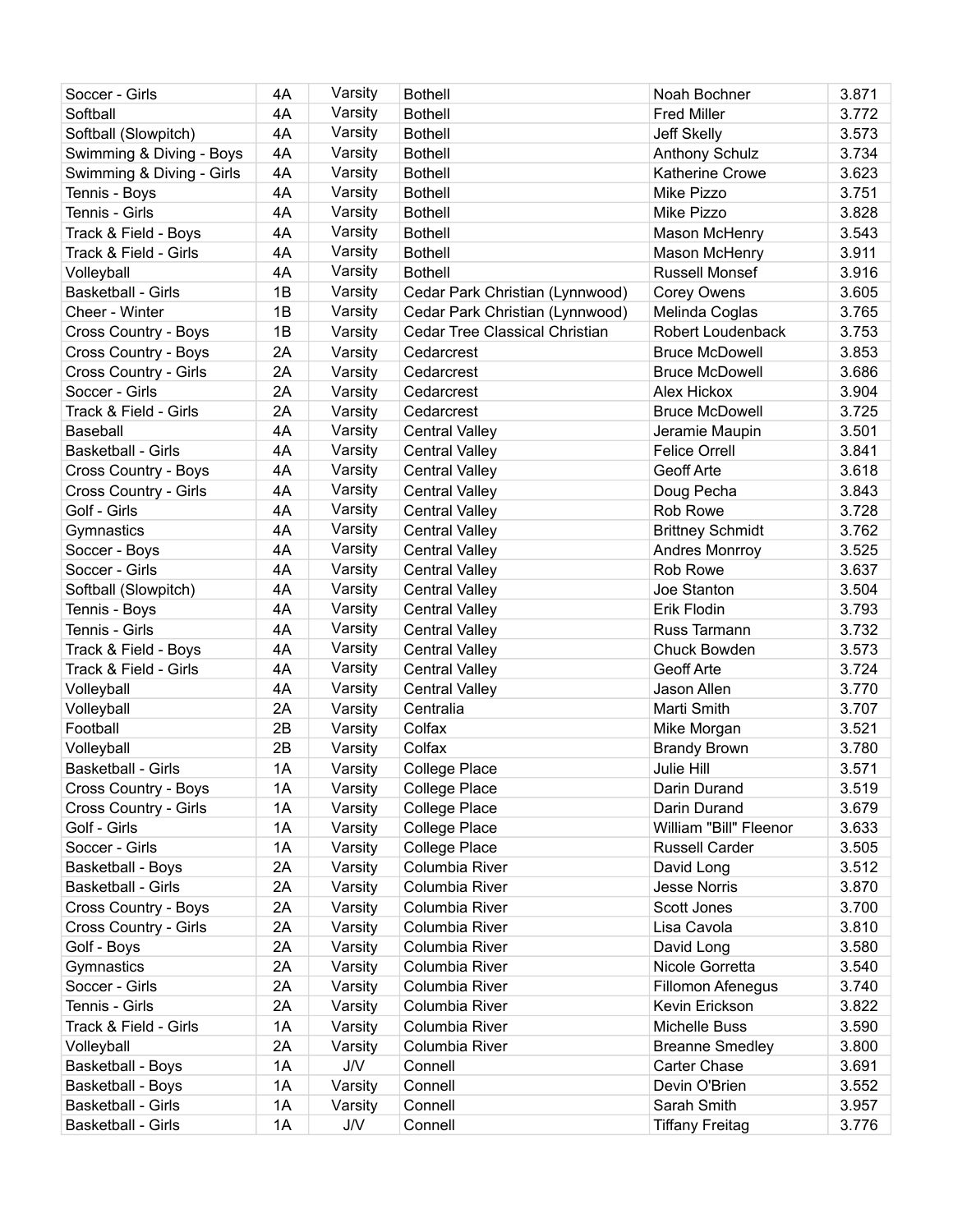| Cheer - Fall              | 1A | Varsity                 | Connell               | Jennifer Nielson       | 3.607 |
|---------------------------|----|-------------------------|-----------------------|------------------------|-------|
| Cross Country - Boys      | 1A | Varsity                 | Connell               | Dan Colby              | 3.629 |
| Cross Country - Girls     | 1A | Varsity                 | Connell               | Dan Colby              | 3.629 |
| Soccer - Girls            | 1A | Varsity                 | Connell               | Sarah Smith            | 3.890 |
| Softball                  | 1A | Varsity                 | Connell               | David Dixon            | 3.734 |
| Tennis - Boys             | 1A | Varsity                 | Connell               | Josh Morrill           | 3.816 |
| Track & Field - Girls     | 1A |                         | Connell               |                        | 3.649 |
|                           | 1A | Varsity<br>$\mathsf{C}$ |                       | Scott Forsyth          | 3.505 |
| Volleyball                |    |                         | Connell               | Eva Grassl             |       |
| Volleyball                | 1A | Varsity                 | Connell               | Patty Brandt           | 3.755 |
| Volleyball                | 1A | J/V                     | Connell               | <b>Tiffany Freitag</b> | 3.680 |
| Cross Country - Boys      | 1B | Varsity                 | Curlew                | Amy Reiss              | 3.715 |
| Cross Country - Girls     | 1B | Varsity                 | Curlew                | Amy Reiss              | 3.603 |
| Bowling - Girls           | 4A | Varsity                 | Curtis                | Jose Brambila          | 3.655 |
| Bowling - Girls           | 4A | Varsity                 | Curtis                | Jose Brambila          | 3.655 |
| Cross Country - Boys      | 4A | Varsity                 | Curtis                | Ben Mangrum            | 3.762 |
| Cross Country - Girls     | 4A | Varsity                 | Curtis                | Michelle Pielak        | 3.866 |
| Swimming & Diving - Boys  | 4A | Varsity                 | Curtis                | Denny Piccolotto       | 3.657 |
| Track & Field - Girls     | 4A | Varsity                 | Curtis                | Sarah Hannula          | 3.541 |
| Volleyball                | 4A | Varsity                 | Curtis                | <b>Taylor Buell</b>    | 3.582 |
| Wrestling - Girls         | 4A | Varsity                 | Curtis                | Moki Yoshikawa         | 3.809 |
| Baseball                  | 2B | Varsity                 | Davenport             | Matt Henry             | 3.533 |
| <b>Basketball - Girls</b> | 2B | Varsity                 | Davenport             | Stacia Soliday         | 3.694 |
| Cross Country - Boys      | 2B | Varsity                 | Davenport             | <b>Brian Telford</b>   | 3.748 |
| Golf - Boys               | 2B | Varsity                 | Davenport             | <b>Trenton Briney</b>  | 3.621 |
| Golf - Girls              | 2B | Varsity                 | Davenport             | <b>Trenton Briney</b>  | 3.510 |
| Soccer - Girls            | 2B | Varsity                 | Davenport             | <b>Ashley Gunning</b>  | 3.556 |
| Softball                  | 2B | Varsity                 | Davenport             | Elesha Johnston        | 3.660 |
| Track & Field - Boys      | 2B | Varsity                 | Davenport             | <b>Brian Telford</b>   | 3.520 |
| Track & Field - Girls     | 2B | Varsity                 | Davenport             | <b>Brian Telford</b>   | 3.660 |
| Volleyball                | 2B | Varsity                 | Davenport             | Heather Jacoby         | 3.788 |
| Tennis - Boys             | 2A | Varsity                 | East Valley (Spokane) | Kevin Trim             | 3.532 |
| Cross Country - Boys      | 2A |                         |                       | Jeff Hashimoto         | 3.659 |
| Cross Country - Girls     | 2A | Varsity                 | Ellensburg            | Jeff Hashimoto         |       |
|                           |    | Varsity                 | Ellensburg            |                        | 3.911 |
| <b>Basketball - Boys</b>  | 2A | Varsity                 | Enumclaw              | Terry Johnson          | 3.536 |
| <b>Basketball - Girls</b> | 2A | Varsity                 | Enumclaw              | Danny Graham           | 3.880 |
| Golf - Boys               | 2A | Varsity                 | Enumclaw              | Ryan Picinich          | 3.595 |
| Golf - Girls              | 2A | Varsity                 | Enumclaw              | Mara Rogan             | 3.824 |
| Gymnastics                | 2A | Varsity                 | Enumclaw              | Ben Skipworth          | 3.789 |
| Soccer - Girls            | 2A | Varsity                 | Enumclaw              | Shawn Tobius           | 3.821 |
| Softball                  | 2A | Varsity                 | Enumclaw              | Linda Hubber           | 3.619 |
| Swimming & Diving - Girls | 2A | Varsity                 | Enumclaw              | <b>Jesse Nitz</b>      | 3.634 |
| Tennis - Boys             | 2A | Varsity                 | Enumclaw              | <b>Wil Stuenkel</b>    | 3.626 |
| Tennis - Girls            | 2A | Varsity                 | Enumclaw              | <b>Rick Carel</b>      | 4.000 |
| Track & Field - Girls     | 2A | Varsity                 | Enumclaw              | Jenelle Murrell        | 3.591 |
| Volleyball                | 2A | Varsity                 | Enumclaw              | Jackie Carel           | 3.878 |
| Wrestling - Boys          | 2A | Varsity                 | Enumclaw              | <b>Adam Eilers</b>     | 3.513 |
| Baseball                  | 2A | Varsity                 | Ephrata               | Jason Laugen           | 3.586 |
| Basketball - Boys         | 2A | Varsity                 | Ephrata               | <b>Brandon Evenson</b> | 3.526 |
| <b>Basketball - Girls</b> | 2A | Varsity                 | Ephrata               | Dale Hagy              | 3.679 |
| Cross Country - Boys      | 2A | Varsity                 | Ephrata               | Frank Moore            | 3.598 |
| Cross Country - Girls     | 2A | Varsity                 | Ephrata               | Frank Moore            | 3.830 |
| Golf - Boys               | 2A | Varsity                 | Ephrata               | <b>Greg Hewitt</b>     | 3.730 |
| Softball                  | 2A | J/V                     | Ephrata               | JoElle Malone          | 3.661 |
|                           |    |                         |                       |                        |       |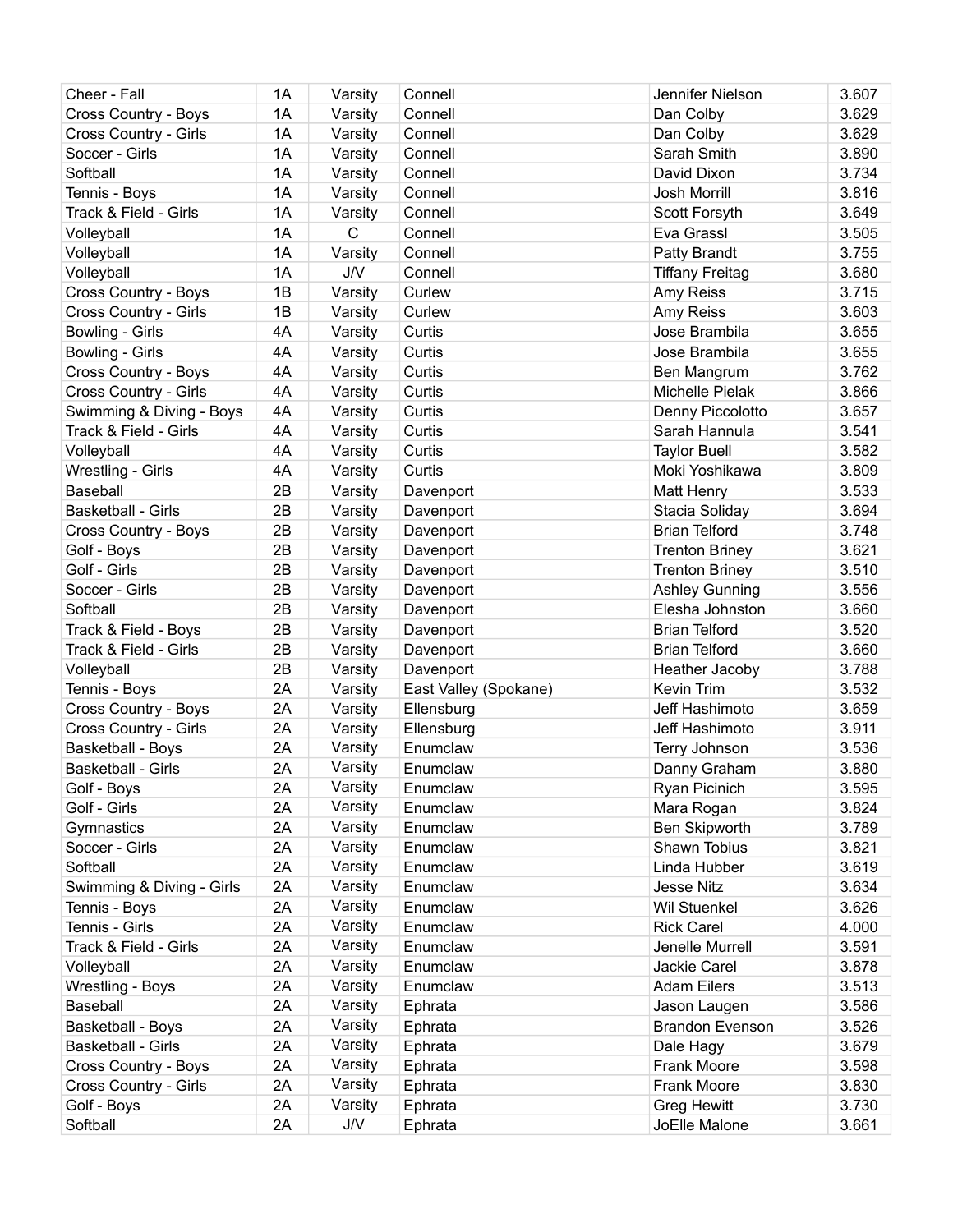| Tennis - Girls            | 2A | Varsity    | Ephrata              | <b>Britney MacLeod</b>  | 3.899 |
|---------------------------|----|------------|----------------------|-------------------------|-------|
| Track & Field - Girls     | 2A | Varsity    | Ephrata              | Dan Martin              | 3.608 |
| Volleyball                | 2A | J/V        | Ephrata              | <b>Hailey Miller</b>    | 3.797 |
| Volleyball                | 2A | Varsity    | Ephrata              | <b>Britney MacLeod</b>  | 3.517 |
| <b>Basketball - Boys</b>  | 3A | Freshman   | Everett              | <b>Bobby Thompson</b>   | 3.530 |
| Band                      | 1B | Varsity    | Evergreen Lutheran   | Jodi Wosje              | 3.529 |
| Baseball                  | 1B | Varsity    | Evergreen Lutheran   | Joseph Schmudlach       | 3.683 |
| <b>Basketball - Boys</b>  | 1B | Varsity    | Evergreen Lutheran   | Aaron Carr              | 3.679 |
| <b>Basketball - Girls</b> | 1B | Varsity    | Evergreen Lutheran   | Phillip Bunkowske       | 3.804 |
| Choir                     | 1B | Varsity    | Evergreen Lutheran   | Jodi Wosje              | 3.759 |
| Soccer - Boys             | 1B | Varsity    | Evergreen Lutheran   | <b>Matt Henning</b>     | 3.801 |
| Soccer - Girls            | 1B |            |                      |                         | 3.709 |
|                           |    | Varsity    | Evergreen Lutheran   | <b>Emily Muir</b>       |       |
| Track & Field - Boys      | 1B | Varsity    | Evergreen Lutheran   | <b>Matt Henning</b>     | 3.557 |
| Track & Field - Girls     | 1B | Varsity    | Evergreen Lutheran   | Matt Henning            | 3.860 |
| Volleyball                | 1B | Varsity    | Evergreen Lutheran   | Karly Bunkowske         | 3.653 |
| Cross Country - Girls     | 2A | Varsity    | Fife                 | Mike Chapman            | 3.925 |
| Golf - Girls              | 2A | Varsity    | Fife                 | Lynde Clarke            | 3.578 |
| Soccer - Girls            | 2A | Varsity    | Fife                 | Ryann Waldman           | 3.688 |
| Tennis - Boys             | 2A | Varsity    | Fife                 | Mark Schelbert          | 3.566 |
| Tennis - Girls            | 2A | Varsity    | Fife                 | Levon Moroz             | 3.710 |
| Track & Field - Girls     | 2A | Varsity    | Fife                 | Mike Chapman            | 3.635 |
| Volleyball                | 2A | Varsity    | Fife                 | Elis Arias              | 3.669 |
| Cross Country - Boys      | 1A | Varsity    | Freeman              | Mike Allen              | 3.800 |
| Cross Country - Girls     | 1A | Varsity    | Freeman              | Mike Allen              | 3.980 |
| Soccer - Girls            | 1A | Varsity    | Freeman              | Dave Ellis              | 3.670 |
| Soccer - Girls            | 1A | <b>J/V</b> | Freeman              | Dave Ellis              | 3.620 |
| Volleyball                | 1A | Varsity    | Freeman              | Eva Jansen              | 3.910 |
| Volleyball                | 1A | J/V        | Freeman              | Jesica Robb             | 3.800 |
| <b>Basketball - Girls</b> | 1B | Varsity    | Garfield-Palouse     | <b>Garrett Parrish</b>  | 3.690 |
| Cross Country - Boys      | 1B | Varsity    | Garfield-Palouse     | <b>Chris Cook</b>       | 3.900 |
| Cross Country - Girls     | 1B | Varsity    | Garfield-Palouse     | <b>Chris Cook</b>       | 3.850 |
| Softball                  | 1B | Varsity    | Garfield-Palouse     | Rochelle Pedersen       | 3.530 |
| <b>Basketball - Girls</b> | 2A | Varsity    | Grandview            | Glenn Braman            | 3.630 |
| Cross Country - Girls     | 2A | Varsity    | Grandview            | <b>Brittnee Sanchez</b> | 3.878 |
| Golf - Girls              | 2A |            |                      | Glenn Braman            | 4.000 |
|                           |    | Varsity    | Grandview            |                         |       |
| Soccer - Girls            | 2A | Varsity    | Grandview            | <b>Adrian Morales</b>   | 3.500 |
| Tennis - Girls            | 2A | Varsity    | Grandview            | Charlie Diaz            | 3.516 |
| Volleyball                | 2B | Varsity    | Granger              | Lacey Martin            | 3.569 |
| Tennis - Girls            | 1A | Varsity    | <b>Granite Falls</b> | Mike Shephard           | 3.620 |
| <b>Basketball - Girls</b> | 1A | Varsity    | Hoquiam              | Chad Allan              | 3.500 |
| Cross Country - Girls     | 1A | Varsity    | Hoquiam              | Chandrea Byron          | 3.663 |
| Golf - Boys               | 1A | <b>J/V</b> | Hoquiam              | Patty Sundstrom         | 3.767 |
| Track & Field - Girls     | 1A | Varsity    | Hoquiam              | <b>Tim Pelan</b>        | 3.547 |
| Volleyball                | 1A | <b>J/V</b> | Hoquiam              | <b>Brianna Charette</b> | 3.515 |
| Gymnastics                | 4A | Varsity    | Inglemoor            | Amanda Farrenkopf       | 3.545 |
| Baseball                  | 3A | Varsity    | Ingraham             | Dashawn Patrick         | 3.603 |
| <b>Basketball - Girls</b> | 3A | Varsity    | Ingraham             | Adam Johnson            | 3.606 |
| Soccer - Boys             | 3A | Varsity    | Ingraham             | Hiram Hoffman           | 3.702 |
| Softball                  | 3A | Varsity    | Ingraham             | Greg Carson             | 3.832 |
| Tennis - Boys             | 3A | Varsity    | Ingraham             | Traci Huffer            | 3.949 |
| Tennis - Girls            | 3A | Varsity    | Ingraham             | <b>Traci Huffer</b>     | 3.942 |
| Track & Field - Boys      | 3A | Varsity    | Ingraham             | Meg Gayman              | 3.709 |
| <b>Basketball - Girls</b> | 4A | Varsity    | Kamiak               | May Tupua               | 3.875 |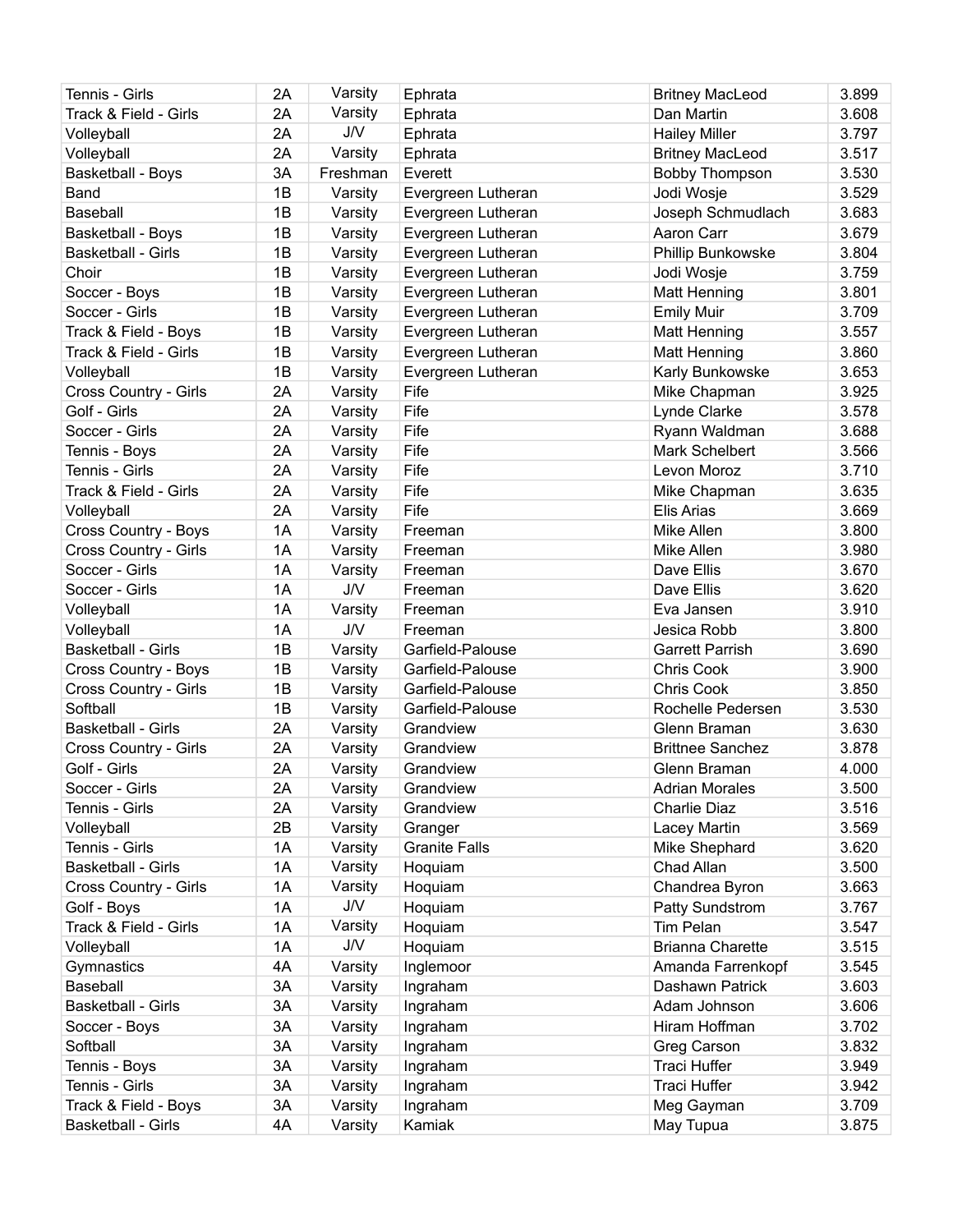| Cross Country - Boys      | 4A | Varsity    | Kamiak             | <b>Charles LeWarne</b> | 3.689 |
|---------------------------|----|------------|--------------------|------------------------|-------|
| Cross Country - Girls     | 4A | Varsity    | Kamiak             | <b>Charles LeWarne</b> | 3.875 |
| Golf - Girls              | 4A | Varsity    | Kamiak             | Christian Kim          | 3.893 |
| Soccer - Girls            | 4A | Varsity    | Kamiak             | Kosta Pitharoulis      | 3.759 |
| Softball                  | 4A | Varsity    | Kamiak             | Ann Bradley            | 3.783 |
| Swimming & Diving - Boys  | 4A | Varsity    | Kamiak             | Chris Erickson         | 3.628 |
| Tennis - Boys             | 4A | Varsity    | Kamiak             | <b>Jeff Gilbert</b>    | 3.750 |
| Tennis - Girls            | 4A |            | Kamiak             | Heidi Bloemker         | 3.971 |
| Track & Field - Girls     | 4A | Varsity    | Kamiak             |                        | 3.713 |
|                           |    | Varsity    |                    | <b>Taylor Fjeran</b>   |       |
| Bowling - Girls           | 4A | Varsity    | Kamiakin           | <b>Chad Potter</b>     | 3.624 |
| Cross Country - Girls     | 4A | Varsity    | Kamiakin           | <b>Shaun Suss</b>      | 3.623 |
| Golf - Girls              | 4A | Varsity    | Kamiakin           | Eric Gough             | 3.571 |
| Soccer - Girls            | 4A | Varsity    | Kamiakin           | Chris Erikson          | 3.661 |
| Tennis - Girls            | 4A | Varsity    | Kamiakin           | Sarah Miller           | 3.628 |
| Track & Field - Girls     | 4A | Varsity    | Kamiakin           | Cheryl Schauble        | 3.529 |
| Volleyball                | 4A | Varsity    | Kamiakin           | Morgan Schauble        | 3.667 |
| <b>Basketball - Girls</b> | 3A | <b>J/V</b> | Kelso              | <b>Jack Smale</b>      | 3.620 |
| <b>Basketball - Girls</b> | 3A | Varsity    | Kelso              | Jennifer Hamilton      | 3.546 |
| Tennis - Girls            | 3A | Varsity    | Kelso              | Josiah Coughran        | 3.706 |
| Track & Field - Girls     | 3A | Varsity    | Kelso              | Joseph Krieder         | 3.763 |
| <b>Basketball - Girls</b> | 4A | Varsity    | Kentridge          | <b>Brad McDowell</b>   | 3.794 |
| Cross Country - Girls     | 4A | Varsity    | Kentridge          | Jami Weinbrecht        | 3.841 |
| Dance/Drill               | 4A | Varsity    | Kentridge          | <b>Emily Egee</b>      | 3.583 |
| Tennis - Boys             | 4A | Varsity    | Kentridge          | Jerry Brennan          | 3.738 |
| Tennis - Girls            | 4A | Varsity    | Kentridge          | <b>Brenda Faber</b>    | 3.864 |
| Track & Field - Girls     | 4A | Varsity    | Kentridge          | Jami Weinbrecht        | 3.655 |
| <b>Basketball - Girls</b> | 1A | Varsity    | La Salle           | Alyssa Goins           | 3.656 |
| Cheer - Fall              | 1A |            | La Salle           | Michaela Ferguson      | 3.534 |
|                           | 1A | Varsity    |                    |                        | 3.721 |
| Cross Country - Girls     |    | Varsity    | La Salle           | Matthias Baudinet      |       |
| Soccer - Girls            | 1A | Varsity    | La Salle           | <b>Roxcie Dills</b>    | 3.511 |
| Tennis - Girls            | 1A | Varsity    | La Salle           | Sean Singco            | 3.702 |
| Volleyball                | 1A | Varsity    | La Salle           | Erin Hansen            | 3.511 |
| Cross Country - Girls     | 3A | Varsity    | Lakes              | Joe Clark              | 3.578 |
| Soccer - Girls            | 3A | Varsity    | Lakes              | David Chavez           | 3.618 |
| Swimming & Diving - Girls | 3A | Varsity    | Lakes              | Madelyn Langford       | 3.507 |
| Baseball                  | 3A | Varsity    | Lakeside (Seattle) | Kellen Sundin          | 3.600 |
| <b>Basketball - Boys</b>  | 3A | Varsity    | Lakeside (Seattle) | Joe Puetz              | 3.640 |
| <b>Basketball - Girls</b> | 3A | Varsity    | Lakeside (Seattle) | Mia Fisher             | 3.770 |
| Cross Country - Boys      | 3A | Varsity    | Lakeside (Seattle) | <b>Sally Revere</b>    | 3.840 |
| Cross Country - Girls     | 3A | Varsity    | Lakeside (Seattle) | <b>Sally Revere</b>    | 3.870 |
| Football                  | 3A | Varsity    | Lakeside (Seattle) | Mike Lengel            | 3.680 |
| Golf - Boys               | 3A | Varsity    | Lakeside (Seattle) | Doug Porter            | 3.810 |
| Golf - Girls              | 3A | Varsity    | Lakeside (Seattle) | Doug Porter            | 3.910 |
| Soccer - Boys             | 3A | Varsity    | Lakeside (Seattle) | Mark Szabo             | 3.760 |
| Soccer - Girls            | 3A | Varsity    | Lakeside (Seattle) | Derrek Falor           | 3.810 |
| Swimming & Diving - Boys  | 3A | Varsity    | Lakeside (Seattle) | <b>Matt Miller</b>     | 3.720 |
| Swimming & Diving - Girls | 3A | Varsity    | Lakeside (Seattle) | Susan Mayfield         | 3.900 |
| Tennis - Boys             | 3A | Varsity    | Lakeside (Seattle) | Christina Broadwin     | 3.810 |
| Tennis - Girls            | 3A | Varsity    | Lakeside (Seattle) | Christina Broadwin     | 3.880 |
| Track & Field - Boys      | 3A | Varsity    | Lakeside (Seattle) | <b>Sally Revere</b>    | 3.850 |
| Track & Field - Girls     | 3A | Varsity    | Lakeside (Seattle) |                        | 3.890 |
|                           |    |            |                    | <b>Sally Revere</b>    |       |
| Volleyball                | 3A | Varsity    | Lakeside (Seattle) | Jeff Kim               | 3.760 |
| <b>Wrestling - Boys</b>   | 3A | Varsity    | Lakeside (Seattle) | Michal Marshall        | 3.640 |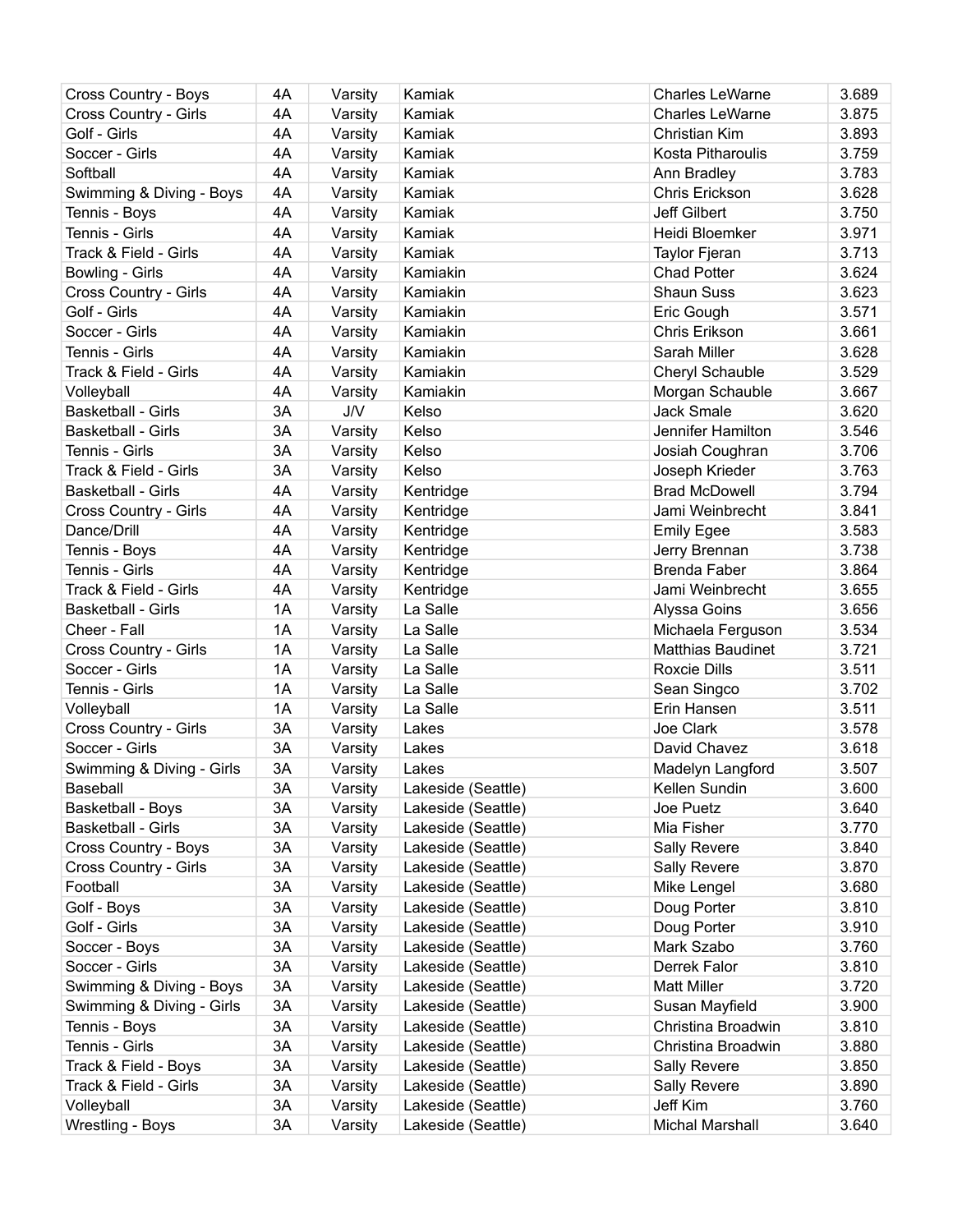| <b>Basketball - Boys</b>    | 2A | $\mathsf C$ | Lakewood                         | Kirk McGillvray        | 3.540 |
|-----------------------------|----|-------------|----------------------------------|------------------------|-------|
| <b>Basketball - Girls</b>   | 2A | Varsity     | Lakewood                         | <b>Chris Walster</b>   | 3.580 |
| Cross Country - Boys        | 2A | Varsity     | Lakewood                         | <b>Jeff Sowards</b>    | 3.550 |
| Golf - Boys                 | 2A | Varsity     | Lakewood                         | Andrew Kaemingk        | 3.560 |
| Golf - Girls                | 2A | Varsity     | Lakewood                         | <b>Chris Walster</b>   | 3.870 |
| Tennis - Boys               | 2A | Varsity     | Lakewood                         | <b>Chris Walster</b>   | 3.550 |
| Volleyball                  | 2A | Varsity     | Lakewood                         | Alyssa Conn            | 3.780 |
| Baseball                    | 4A | Varsity     | Lewis & Clark                    | <b>Steve Bennett</b>   | 3.617 |
| <b>Basketball - Girls</b>   | 4A | Varsity     | Lewis & Clark                    | Gabe Medrano           | 3.847 |
| Cheer - Winter              | 4A | Varsity     | Lewis & Clark                    | Alicia Dotinga         | 3.579 |
| Cross Country - Boys        | 4A | Varsity     | Lewis & Clark                    | Michael Lee            | 3.752 |
| Cross Country - Girls       | 4A | Varsity     | Lewis & Clark                    | Kevin Swaim            | 3.816 |
| Dance/Drill                 | 4A | Varsity     | Lewis & Clark                    | Sarah Paul             | 3.698 |
| Drama                       | 4A | Varsity     | Lewis & Clark                    | <b>Greg Pschirrer</b>  | 3.760 |
| Forensics (Debate)          | 4A | Varsity     | Lewis & Clark                    | Natasha Carpenter      | 3.473 |
| Golf - Boys                 | 4A | Varsity     | Lewis & Clark                    | <b>Brett Meenach</b>   | 3.698 |
| Golf - Girls                | 4A | Varsity     | Lewis & Clark                    | Michelle Grafos        | 3.903 |
| Gymnastics                  | 4A | Varsity     | Lewis & Clark                    | Michele Kelly          | 3.910 |
| Soccer - Boys               | 4A | Varsity     | Lewis & Clark                    | Mica Lamb              | 3.540 |
| Soccer - Girls              | 4A | Varsity     | Lewis & Clark                    | Mica Lamb              | 3.695 |
| Softball                    | 4A |             | Lewis & Clark                    | Paul Neff              | 3.612 |
|                             |    | Varsity     |                                  |                        |       |
| Softball (Slowpitch)        | 4A | Varsity     | Lewis & Clark                    | Jason Wederspahn       | 3.654 |
| Tennis - Boys               | 4A | Varsity     | Lewis & Clark                    | <b>Tobin Phelps</b>    | 3.752 |
| Tennis - Girls              | 4A | Varsity     | Lewis & Clark                    | <b>Kate Burns</b>      | 3.784 |
| Track & Field - Girls       | 4A | Varsity     | Lewis & Clark                    | Michael Johnston       | 3.571 |
| Volleyball                  | 4A | Varsity     | Lewis & Clark                    | Larissa Welch          | 3.805 |
| Basketball - Boys           | 2B | J/V         | <b>Liberty Bell</b>              | Kyle Acord             | 3.511 |
| Cross Country - Boys        | 2B | Varsity     | <b>Liberty Bell</b>              | Erik Brooks            | 3.504 |
| Cross Country - Girls       | 2B | Varsity     | <b>Liberty Bell</b>              | <b>Erik Brooks</b>     | 3.840 |
| Soccer - Girls              | 2B | Varsity     | <b>Liberty Bell</b>              | Katie Overbeck         | 3.621 |
| Tennis - Girls              | 2B | Varsity     | <b>Liberty Bell</b>              | Dave Schulz            | 3.770 |
| Volleyball                  | 2B | Varsity     | <b>Liberty Bell</b>              | <b>Christine Scott</b> | 3.554 |
| Wrestling - Boys            | 2B | Varsity     | <b>Liberty Bell</b>              | Jonathan McMillan      | 3.672 |
| Cheer - Fall                | 1A | Varsity     | Life Christian Academy           | Kimberlee Ruh          | 3.587 |
| <b>Cross Country - Boys</b> | 1A | Varsity     | Life Christian Academy           | Jennifer Harrison      | 3.542 |
| Cross Country - Girls       | 1A | Varsity     | Life Christian Academy           | Jennifer Harrison      | 3.845 |
| Golf - Girls                | 1A | Varsity     | Life Christian Academy           | Don Gustafson          | 3.518 |
| Soccer - Girls              | 1A | Varsity     | Life Christian Academy           | <b>Travis Hull</b>     | 3.782 |
| Tennis - Boys               | 1A | Varsity     | Life Christian Academy           | <b>Gus Martin</b>      | 3.674 |
| Track & Field - Girls       | 1A | Varsity     | Life Christian Academy           | Jennifer Harrison      | 3.549 |
| <b>Basketball - Girls</b>   | 2B | Varsity     | Lind-Ritzville/Sprague/Washtucna | <b>Steve Wellsandt</b> | 3.820 |
| Volleyball                  | 2B | Varsity     | Lind-Ritzville/Sprague/Washtucna | Cari Galbreath         | 3.910 |
| Cross Country - Boys        | 2A | Varsity     | Lynden                           | Layne Hutchins         | 3.512 |
| Cross Country - Girls       | 2A | Varsity     | Lynden                           | Layne Hutchins         | 3.730 |
| Golf - Girls                | 2A | Varsity     | Lynden                           | Scott Sahagian         | 3.710 |
| Soccer - Girls              | 2A | Varsity     | Lynden                           | Carlos Melendez        | 3.600 |
| Softball (Slowpitch)        | 2A | Varsity     | Lynden                           | Ed Bomber              | 3.730 |
| Tennis - Girls              | 2A | Varsity     | Lynden                           | <b>Trey Ballard</b>    | 3.731 |
| Track & Field - Girls       | 2A | Varsity     | Lynden                           | Layne Hutchins         | 3.540 |
| Volleyball                  | 2A | J/V         | Lynden                           | Samantha Lamp          | 3.768 |
| Volleyball                  | 2A | Varsity     | Lynden                           | <b>Chris Elsner</b>    | 3.835 |
| Basketball - Boys           | 1A | Varsity     | Lynden Christian                 | Tim Zylstra            | 3.531 |
| Basketball - Girls          | 1A | Varsity     | Lynden Christian                 | <b>Brady Bomber</b>    | 3.836 |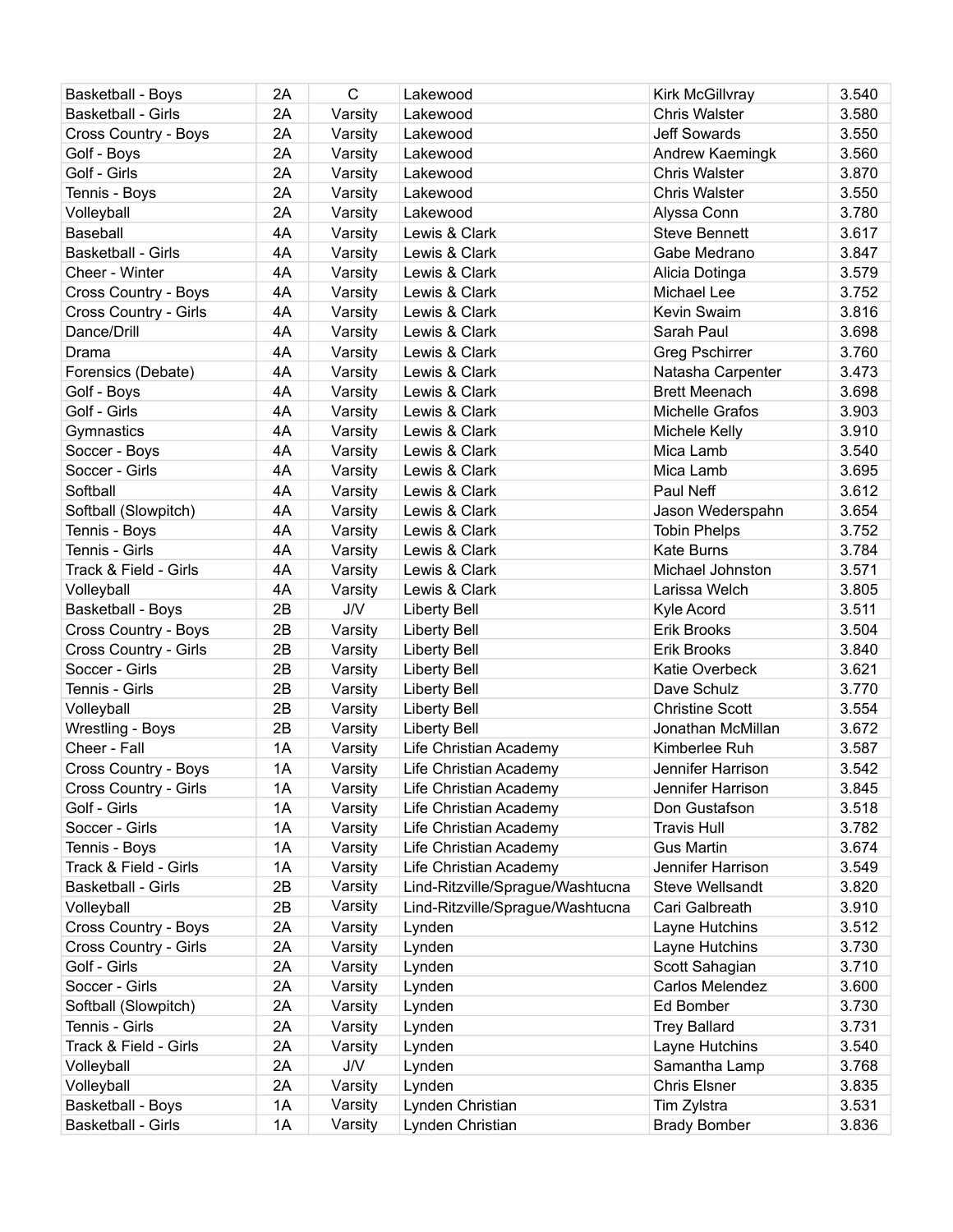| Cheer - Fall              | 1A | Varsity               | Lynden Christian    | Carla Harkness         | 3.708 |
|---------------------------|----|-----------------------|---------------------|------------------------|-------|
| Cheer - Winter            | 1A | Varsity               | Lynden Christian    | Carla Harkness         | 3.568 |
| Cross Country - Boys      | 1A | Varsity               | Lynden Christian    | Darren Postma          | 3.623 |
| Cross Country - Girls     | 1A | Varsity               | Lynden Christian    | Darren Postma          | 3.814 |
| Soccer - Boys             | 1A | Varsity               | Lynden Christian    | <b>Brent DeRuyter</b>  | 3.680 |
| Soccer - Girls            | 1A | Varsity               | Lynden Christian    | <b>Brent DeRuyter</b>  | 3.859 |
| Softball                  | 1A | Varsity               | Lynden Christian    | <b>Brooke Heystek</b>  | 3.707 |
| Volleyball                | 1A | Varsity               | Lynden Christian    | Kim Grycel             | 3.697 |
| Tennis - Boys             | 4A | Varsity               | Mariner             | Jonathan Ochoa-Abarro  | 3.915 |
| Cross Country - Girls     | 3A | Varsity               | Marysville Getchell | <b>Randy Edens</b>     | 3.653 |
| Golf - Girls              | 3A | Varsity               | Marysville Getchell | Jaclin LeGore          | 3.569 |
| Tennis - Girls            | 3A | J/V                   | Marysville Getchell | Haley Landen           | 3.805 |
| Volleyball                | 3A | $\mathsf{C}$          | Marysville Getchell | Morgan Verbeck         | 3.566 |
| Golf - Girls              | 3A | Varsity               | Marysville Pilchuck | Mike Reynolds          | 3.955 |
| Swimming & Diving - Girls | 3A | Varsity               | Marysville Pilchuck | Meredith Jenks         | 3.534 |
| Tennis - Girls            | 3A | Varsity               | Marysville Pilchuck | Evan Shaw              | 3.811 |
| <b>Basketball - Boys</b>  | 4A | Freshman              | Mead                | Maxx Waring            | 3.681 |
| <b>Basketball - Boys</b>  | 4A | Varsity               | Mead                | <b>Glenn Williams</b>  | 3.555 |
| <b>Basketball - Girls</b> | 4A | J/V                   | Mead                | Donny Hodgson          | 3.683 |
| <b>Basketball - Girls</b> | 4A | $\mathsf{C}$          | Mead                | Tessa Hodgson          | 3.591 |
|                           | 4A |                       | Mead                | <b>Austin Stuchell</b> | 3.833 |
| Cross Country - Boys      |    | Varsity<br><b>J/V</b> |                     |                        |       |
| Cross Country - Boys      | 4A |                       | Mead                | <b>Austin Stuchell</b> | 3.665 |
| Cross Country - Girls     | 4A | Varsity               | Mead                | Dori Whitford          | 3.859 |
| Cross Country - Girls     | 4A | J/V                   | Mead                | Dori Whitford          | 3.553 |
| Golf - Boys               | 4A | $\mathsf{C}$          | Mead                | Ryan Arnold            | 3.618 |
| Golf - Boys               | 4A | Varsity               | Mead                | Paul Peters            | 3.582 |
| Golf - Girls              | 4A | J/V                   | Mead                | Ryan Arnold            | 3.712 |
| Gymnastics                | 4A | Varsity               | Mead                | Hanna Bjerkestrand     | 3.640 |
| Soccer - Girls            | 4A | Varsity               | Mead                | Kevin Houston          | 3.873 |
| Soccer - Girls            | 4A | <b>J/V</b>            | Mead                | <b>Molly Carpenter</b> | 3.823 |
| Tennis - Boys             | 4A | Varsity               | Mead                | <b>Bryce Borland</b>   | 3.876 |
| Tennis - Girls            | 4A | <b>J/V</b>            | Mead                | <b>Rennie Miller</b>   | 3.911 |
| Tennis - Girls            | 4A | Varsity               | Mead                | Lynn Coleman           | 3.857 |
| Tennis - Girls            | 4A | $\mathsf{C}$          | Mead                | <b>Tracie Kuka</b>     | 3.620 |
| Track & Field - Boys      | 4A | Freshman              | Mead                | John Mires             | 3.691 |
| Track & Field - Boys      | 4A | Varsity               | Mead                | John Mires             | 3.599 |
| Track & Field - Girls     | 4A | Varsity               | Mead                | Dori Whitford          | 3.708 |
| Volleyball                | 4A | Varsity               | Mead                | Shawn Wilson           | 3.692 |
| Volleyball                | 4A | <b>J/V</b>            | Mead                | Michael Williams       | 3.910 |
| Volleyball                | 4A | Freshman              | Mead                | Kim Ralston            | 3.788 |
| <b>Basketball - Girls</b> | 4A | Varsity               | Moses Lake          | Matt Strophy           | 3.520 |
| Cross Country - Girls     | 4A | Varsity               | Moses Lake          | Larry Dagnon           | 3.530 |
| Softball                  | 4A | C                     | Moses Lake          | Kelcey Harper          | 3.780 |
| Tennis - Boys             | 4A | Varsity               | Moses Lake          | <b>Rich Gregoire</b>   | 3.530 |
| Track & Field - Girls     | 4A | Varsity               | Moses Lake          | Nicki Weiland          | 3.760 |
| Cross Country - Boys      | 1B | Varsity               | Mossyrock           | Casey Taylor           | 3.809 |
| Volleyball                | 1B | Varsity               | Mossyrock           | Alex Nelson            | 3.789 |
| Baseball                  | 3A | Varsity               | Mount Vernon        | Tony Wolden            | 3.525 |
| <b>Basketball - Girls</b> | 3A | Varsity               | Mount Vernon        | <b>Bill Nutting</b>    | 3.634 |
| Swimming & Diving - Girls | 3A | Varsity               | Mount Vernon        | Carlie Vasquez         | 3.753 |
| Tennis - Boys             | 3A | Varsity               | Mount Vernon        | Ellen Gray             | 3.616 |
| Tennis - Girls            | 3A | Varsity               | Mount Vernon        | Ellen Gray             | 3.670 |
| <b>Wrestling - Girls</b>  | 3A | Varsity               | Mount Vernon        | Tony Keller            | 3.559 |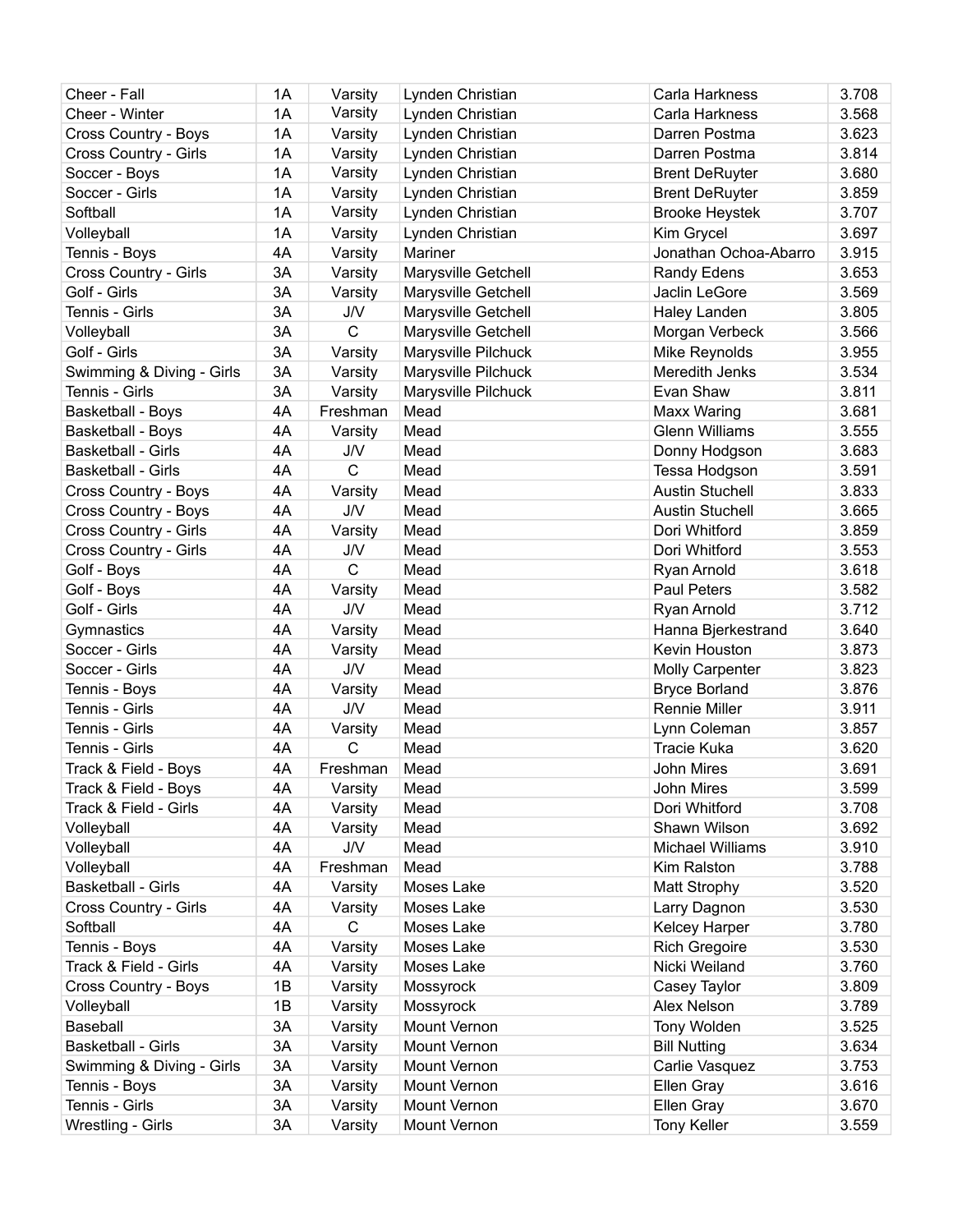| Golf - Boys               | 3A | Varsity      | <b>Mount Vernon</b> | Vic Wolffis              | 3.764 |
|---------------------------|----|--------------|---------------------|--------------------------|-------|
| Golf - Girls              | 3A | Varsity      | <b>Mount Vernon</b> | Polly Hagg               | 3.699 |
| Volleyball                | 3A | Varsity      | Mount Vernon        | <b>Mishel Keltner</b>    | 3.646 |
| Baseball                  | 4A | <b>J/V</b>   | Mt. Si              | <b>Brian Mitchell</b>    | 3.600 |
| Basketball - Boys         | 4A | J/V          | Mt. Si              | <b>CJ Stanford</b>       | 3.722 |
| <b>Basketball - Boys</b>  | 4A | Varsity      | Mt. Si              | Jason Griffith           | 3.622 |
| Basketball - Boys         | 4A | $\mathsf{C}$ | Mt. Si              | <b>Scott Reid</b>        | 3.613 |
| Basketball - Girls        | 4A | <b>J/V</b>   | Mt. Si              | <b>Ross Thies</b>        | 3.819 |
| <b>Basketball - Girls</b> | 4A | Varsity      | Mt. Si              | Jason Marr               | 3.587 |
| Cross Country - Boys      | 4A | Varsity      | Mt. Si              | Sean Sundwall            | 3.515 |
| Cross Country - Girls     | 4A | Varsity      | Mt. Si              | Sean Sundwall            | 3.590 |
| Dance/Drill               | 4A | Varsity      | Mt. Si              | Jen Stokes               | 3.576 |
| Golf - Boys               | 4A | Varsity      | Mt. Si              | Ron Lange                | 3.578 |
| Golf - Girls              | 4A | Varsity      | Mt. Si              | Steve Botulinski         | 3.778 |
| Gymnastics                | 4A | Varsity      | Mt. Si              | Kelly Loranger           | 3.649 |
| Soccer - Boys             | 4A | $\mathsf{C}$ | Mt. Si              | <b>Blake Kimmel</b>      | 3.715 |
| Soccer - Boys             | 4A | Varsity      | Mt. Si              | Ben Tomlisson            | 3.564 |
| Soccer - Boys             | 4A | J/V          | Mt. Si              | Dave Weller              | 3.506 |
| Soccer - Girls            | 4A | Varsity      | Mt. Si              | Sophie Rockow            | 3.798 |
| Soccer - Girls            | 4A | J/V          | Mt. Si              | <b>Bronwyn McDaniels</b> | 3.721 |
| Soccer - Girls            | 4A | $\mathsf{C}$ | Mt. Si              | Jordan Sauvage           | 3.626 |
| Softball                  | 4A | <b>J/V</b>   | Mt. Si              | Randy Griffin            | 3.512 |
| Softball                  | 4A | Varsity      | Mt. Si              | Kelli Duvall             | 3.510 |
| Swimming & Diving - Boys  | 4A | Varsity      | Mt. Si              | <b>PJ Stewart</b>        | 3.631 |
| Swimming & Diving - Girls | 4A | Varsity      | Mt. Si              | <b>PJ Stewart</b>        | 3.527 |
| Tennis - Boys             | 4A | Varsity      | Mt. Si              | Karl Myers               | 3.579 |
| Tennis - Girls            | 4A | Varsity      | Mt. Si              | Paul Savage              | 3.802 |
| Tennis - Girls            | 4A | J/V          | Mt. Si              | <b>Heather Landgraf</b>  | 3.615 |
| Track & Field - Girls     | 4A | Varsity      | Mt. Si              | Jordan Sauvage           | 3.736 |
| Volleyball                | 4A | <b>J/V</b>   | Mt. Si              | Dave Bachman             | 3.814 |
| Volleyball                | 4A | Varsity      | Mt. Si              | <b>Bonnie Foote</b>      | 3.772 |
| Baseball                  | 3A | Freshman     | Mt. Spokane         | Josh Cowart              | 3.595 |
| Basketball - Boys         | 3A | Varsity      | Mt. Spokane         | David Wagenblast         | 3.726 |
| Basketball - Boys         | 3A | Freshman     | Mt. Spokane         | Jordan Dutton            | 3.704 |
| <b>Basketball - Girls</b> | 3A | Varsity      | Mt. Spokane         | David Pratt              | 3.854 |
| <b>Basketball - Girls</b> | 3A | <b>J/V</b>   | Mt. Spokane         | Lance Marquardt          | 3.521 |
| Cheer - Winter            | 3A | Varsity      | Mt. Spokane         | Nancy Butz               | 3.844 |
| Cheer - Winter            | 3A | <b>J/V</b>   | Mt. Spokane         | Jamie Goodman            | 3.600 |
| Cross Country - Boys      | 3A | Varsity      | Mt. Spokane         | Scott Daratha            | 3.767 |
| Cross Country - Boys      | 3A | J/V          | Mt. Spokane         | Scott Daratha            | 3.522 |
| Cross Country - Girls     | 3A | Varsity      | Mt. Spokane         | Andrew Sonneland         | 4.000 |
| Cross Country - Girls     | 3A | J/V          | Mt. Spokane         | <b>Andrew Sonneland</b>  | 3.729 |
| Golf - Boys               | 3A | Varsity      | Mt. Spokane         | <b>Greg Schultz</b>      | 3.762 |
| Golf - Girls              | 3A | Varsity      | Mt. Spokane         | Ryan Nelson              | 3.861 |
| Golf - Girls              | 3A | <b>J/V</b>   | Mt. Spokane         | Sally Van Wert           | 3.580 |
| Gymnastics                | 3A | Varsity      | Mt. Spokane         | Dana Hunt                | 3.727 |
| Soccer - Boys             | 3A | J/V          | Mt. Spokane         | Andi Hurst               | 3.639 |
| Soccer - Girls            | 3A | J/V          | Mt. Spokane         | Steve Del Pizzo          | 3.801 |
| Soccer - Girls            | 3A |              | Mt. Spokane         | <b>Shannon Stiles</b>    | 3.739 |
| Softball                  | 3A | Varsity      |                     | Carl Adams               | 3.581 |
|                           | 3A | Varsity      | Mt. Spokane         | Carl Adams               |       |
| Softball (Slowpitch)      |    | Varsity      | Mt. Spokane         |                          | 3.577 |
| Tennis - Boys             | 3A | J/V          | Mt. Spokane         | Dustin McConnell         | 3.722 |
| Tennis - Girls            | 3A | Varsity      | Mt. Spokane         | Jacob Fry                | 3.784 |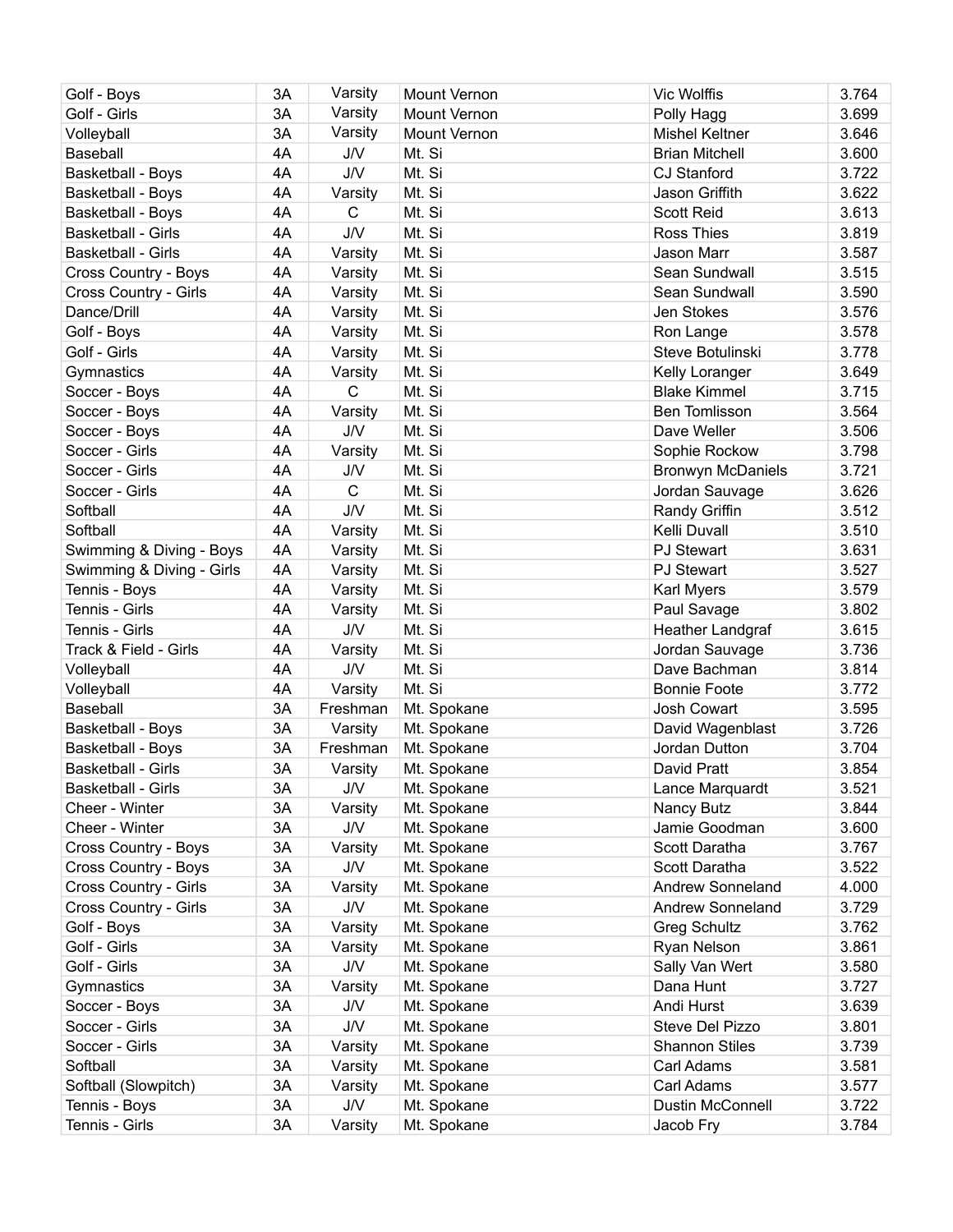| Tennis - Girls            | 3A | <b>J/V</b> | Mt. Spokane                   | Dave Robin             | 3.679 |
|---------------------------|----|------------|-------------------------------|------------------------|-------|
| Track & Field - Boys      | 3A | Varsity    | Mt. Spokane                   | Pat Kostecka           | 3.552 |
| Track & Field - Girls     | 3A | <b>J/V</b> | Mt. Spokane                   | Annette Helling        | 3.843 |
| Track & Field - Girls     | 3A | Varsity    | Mt. Spokane                   | Annette Helling        | 3.538 |
| Volleyball                | 3A | Varsity    | Mt. Spokane                   | Laurie Quigley         | 3.833 |
| Volleyball                | 3A | <b>J/V</b> | Mt. Spokane                   | Nicki Banger           | 3.718 |
| Volleyball                | 3A | Freshman   | Mt. Spokane                   | Kaprina Reed           | 3.706 |
| Cross Country - Boys      | 3A | Varsity    | Nathan Hale                   | Neil Rasp              | 3.745 |
| Cross Country - Girls     | 3A | Varsity    | Nathan Hale                   | Neil Rasp              | 3.752 |
| Golf - Boys               | 3A | Varsity    | Nathan Hale                   | <b>Gabe Showalter</b>  | 3.519 |
| Gymnastics                | 3A | Varsity    | Nathan Hale                   | Maria Volk             | 3.818 |
| Soccer - Girls            | 3A | Varsity    | Nathan Hale                   | Keith Piccirilli       | 3.777 |
| Swimming & Diving - Girls | 3A | Varsity    | Nathan Hale                   | Shaya Schaedler        | 3.612 |
| Cross Country - Boys      | 2B | Varsity    | North Beach                   | Patricia Gow           | 4.000 |
| Volleyball                | 1B | Varsity    | Northport                     | Shyanne Wilson         | 3.811 |
| Baseball                  | 2B | Varsity    | Northwest Christian (Colbert) | Dan Ferguson           | 3.630 |
| <b>Basketball - Girls</b> | 2B | Varsity    | Northwest Christian (Colbert) | <b>Geoff Tibbetts</b>  | 3.530 |
| Cheer - Fall              | 2B | Varsity    | Northwest Christian (Colbert) | Jennifer Eide          | 3.700 |
| Cheer - Winter            | 2B | Varsity    | Northwest Christian (Colbert) | Jennifer Eide          | 3.680 |
| Cross Country - Girls     | 2B | Varsity    | Northwest Christian (Colbert) | <b>Brenda Chase</b>    | 3.770 |
| Golf - Girls              | 2B | Varsity    | Northwest Christian (Colbert) | Jeff Gullikson         | 3.670 |
| Soccer - Girls            | 2B | Varsity    | Northwest Christian (Colbert) | <b>Toby Rainbow</b>    | 3.670 |
| Track & Field - Girls     | 2B | Varsity    | Northwest Christian (Colbert) | <b>Brenda Chase</b>    | 3.970 |
| Volleyball                | 2B | Varsity    | Northwest Christian (Colbert) | <b>Lindsey Friedly</b> | 3.610 |
| Baseball                  | 2B | Varsity    | Northwest Christian (Colbert) | Dan Ferguson           | 3.630 |
| Softball                  | 2B | Varsity    | Northwest Christian (Colbert) | <b>Renee Stewart</b>   | 3.740 |
| Basketball - Boys         | 1B | Varsity    | Northwest Yeshiva             | Samuel Perlin          | 3.524 |
| Tennis - Girls            | 3A | Varsity    | Oak Harbor                    | Malia Turner           | 3.877 |
| Volleyball                | 1B | Varsity    | Oakesdale                     | <b>McKinzie Turner</b> | 3.961 |
| Volleyball                | 1B | J/V        | Oakesdale                     | <b>McKinzie Turner</b> | 3.773 |
| Football                  | 1B | Varsity    | Odessa                        | Jeff Nelson            | 3.560 |
| Volleyball                | 1B | Varsity    | Odessa                        | <b>Suzie Deife</b>     | 3.840 |
| Baseball                  | 4A | Varsity    | Olympia                       | Derek Weldon           | 3.643 |
| Basketball - Boys         | 4A | Varsity    | Olympia                       | John Kiley             | 3.660 |
| <b>Basketball - Girls</b> | 4A | Varsity    | Olympia                       | Dustin Workman         | 3.806 |
| Cheer - Winter            | 4A | Varsity    | Olympia                       | Erin Harbour           | 3.583 |
| Cross Country - Boys      | 4A | Varsity    | Olympia                       | <b>Jesse Stevick</b>   | 3.763 |
| Cross Country - Girls     | 4A | Varsity    | Olympia                       | <b>Cris Violette</b>   | 3.794 |
| Dance/Drill               | 4A | Varsity    | Olympia                       | Mariah Mao             | 3.705 |
| Golf - Girls              | 4A | Varsity    | Olympia                       | Mike Steen             | 3.703 |
| Gymnastics                | 4A | Varsity    | Olympia                       | Maggie OConnor         | 3.688 |
| Soccer - Boys             | 4A | Varsity    | Olympia                       | Ty Johnson             | 3.522 |
| Soccer - Girls            | 4A | Varsity    | Olympia                       | Tamara Liska           | 3.840 |
| Softball                  | 4A | Varsity    | Olympia                       | Kelsey Haupert         | 3.748 |
| Swimming & Diving - Girls | 4A | Varsity    | Olympia                       | Mel Smith              | 3.812 |
| Swimming & Diving - Girls | 4A | Varsity    | Olympia                       | Mel Smith              | 3.783 |
| Tennis - Girls            | 4A | Varsity    | Olympia                       | Don Craig              | 3.839 |
| Track & Field - Boys      | 4A | Varsity    | Olympia                       | <b>Jesse Stevick</b>   | 3.600 |
| Track & Field - Girls     | 4A | Varsity    | Olympia                       | <b>Chris Violette</b>  | 3.775 |
| Volleyball                | 4A | Varsity    | Olympia                       | Laurie Creighton       | 3.853 |
| Basketball - Girls        | 2A | Varsity    | Othello                       | Adolfo Coronado        | 3.561 |
| Dance/Drill               | 2A | Varsity    | Othello                       | Anna Martinez          | 3.630 |
| Volleyball                | 2A | <b>J/V</b> | Othello                       | <b>Everlyn Miron</b>   | 3.534 |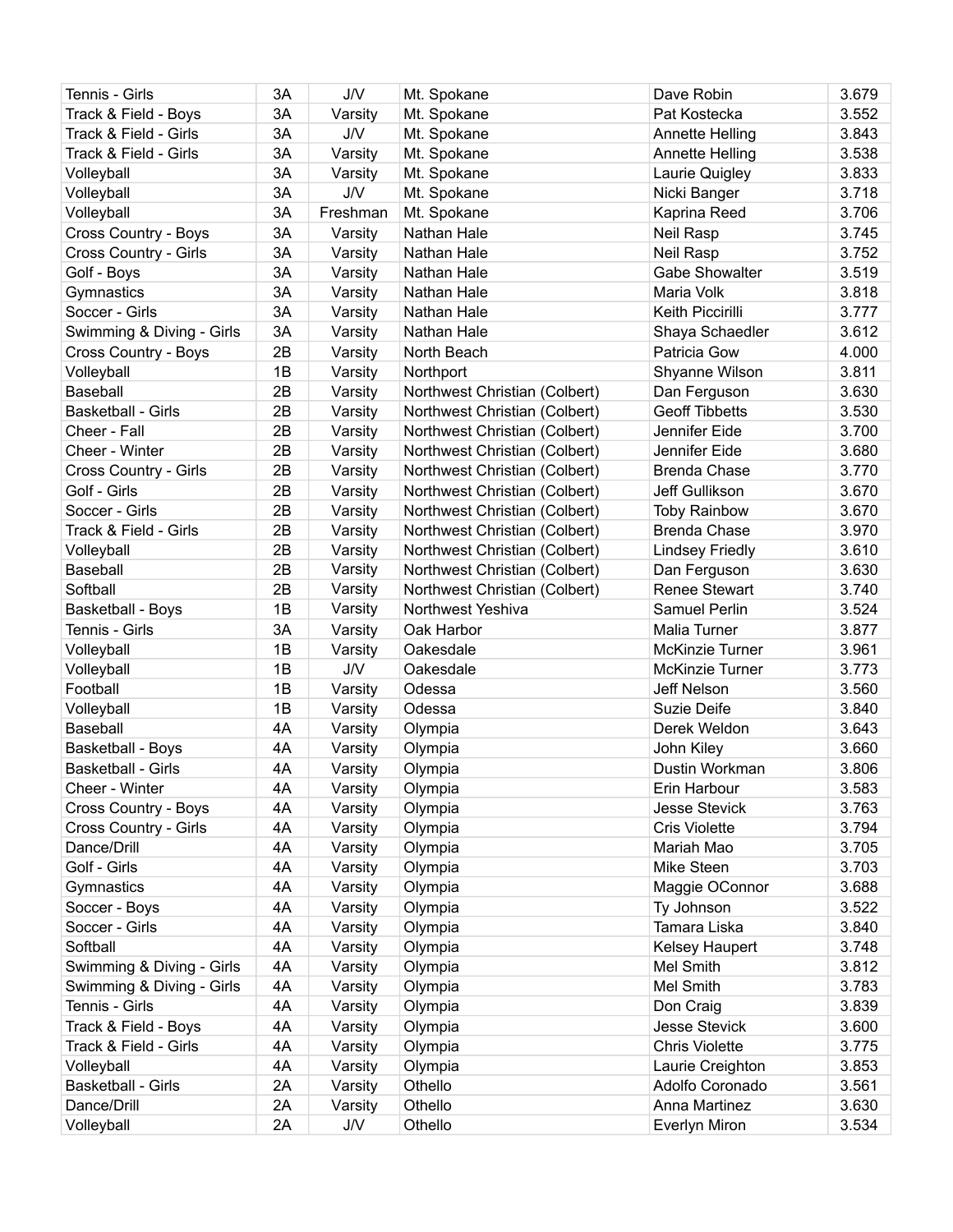| Volleyball                   | 4A | Varsity    | Pasco                          | <b>Julie Estes</b>     | 3.513 |
|------------------------------|----|------------|--------------------------------|------------------------|-------|
| <b>Cross Country - Girls</b> | 2A | Varsity    | Prosser                        | Teresa Rodda           | 3.764 |
| Volleyball                   | 2A | Varsity    | Prosser                        | Wendy Meirndorf        | 3.563 |
| Volleyball                   | 1B | Varsity    | Providence Classical Christian | <b>Lindsey Elliott</b> | 3.727 |
| <b>Cross Country - Boys</b>  | 2A | Varsity    | Pullman                        | Allix Potratz-Lee      | 3.704 |
| Cross Country - Girls        | 2A | Varsity    | Pullman                        | Allix Potratz-Lee      | 3.765 |
| Soccer - Girls               | 2A | Varsity    | Pullman                        | Doug Winchell          | 3.583 |
| Swimming & Diving - Girls    | 2A | Varsity    | Pullman                        | Amy Ripley             | 3.815 |
| Volleyball                   | 2A | J/V        | Pullman                        | Megan McNannay         | 3.582 |
| Volleyball                   | 2A | Varsity    | Pullman                        | Megan McNannay         | 3.580 |
| <b>Basketball - Girls</b>    | 1A | Varsity    | Quincy                         | Jeremy McCreary        | 3.800 |
| Cross Country - Boys         | 1A | Varsity    | Quincy                         | <b>Ruth Royer</b>      | 3.530 |
| Cross Country - Girls        | 1A | Varsity    | Quincy                         | <b>Andrew Schmitt</b>  | 3.950 |
| Golf - Girls                 | 1A | Varsity    | Quincy                         | Pat McGuire            | 3.700 |
| Soccer - Girls               | 1A | Varsity    | Quincy                         | Francisco Tafoya       | 3.830 |
| Tennis - Girls               | 1A | Varsity    | Quincy                         | <b>Mike Mills</b>      | 3.500 |
| Track & Field - Girls        | 1A | Varsity    | Quincy                         | <b>Whitney Gregg</b>   | 3.600 |
| Cross Country - Girls        | 2A | Varsity    | R. A. Long                     | Keli Hancock           | 3.632 |
| Golf - Boys                  | 2A | Varsity    | R. A. Long                     | Jim Nickerson          | 3.511 |
| Soccer - Girls               | 2A | Varsity    | R. A. Long                     | M. Taylor Wallace      | 3.662 |
| Volleyball                   | 2A | Varsity    | R. A. Long                     | <b>Whitney Nailon</b>  | 3.864 |
| Cross Country - Girls        | 2A | Varsity    | Renton                         | Lance Winmill          | 3.767 |
| Swimming & Diving - Boys     | 2A | Varsity    | Renton                         | Diane Pavelin          | 3.716 |
| Swimming & Diving - Boys     | 2A | J/V        | Renton                         | Diane Pavelin          | 3.950 |
| <b>Basketball - Boys</b>     | 4A | Varsity    | Richland                       | <b>Earl Streufert</b>  | 3.504 |
| <b>Basketball - Girls</b>    | 4A | Varsity    | Richland                       | Hayley Middleton       | 3.842 |
| Cross Country - Boys         | 4A | Varsity    | Richland                       | Gabe Deshazo           | 3.532 |
| Cross Country - Girls        | 4A | Varsity    | Richland                       | Gabe Deshazo           | 3.693 |
| Cross Country - Girls        | 4A | <b>J/V</b> | Richland                       | Gabe Deshazo           | 4.000 |
| Golf - Girls                 | 4A | <b>J/V</b> | Richland                       | Janet Schuster         | 3.971 |
| Golf - Girls                 | 4A | Varsity    | Richland                       | Janet Schuster         | 3.687 |
| Soccer - Boys                | 4A | Varsity    | Richland                       | Octavio Dovalle        | 3.705 |
| Soccer - Girls               | 4A | Varsity    | Richland                       | Justin Almquist        | 3.567 |
| Swimming & Diving - Girls    | 4A | Varsity    | Richland                       | <b>Wes Bratton</b>     | 3.707 |
| Swimming & Diving - Girls    | 4A | <b>J/V</b> | Richland                       | Wes Bratton            | 3.634 |
| Tennis - Boys                | 4A | Varsity    | Richland                       | Felix Quinn            | 3.573 |
| Tennis - Boys                | 4A | <b>J/V</b> | Richland                       | Felix Quinn            | 3.540 |
| Tennis - Girls               | 4A | Varsity    | Richland                       | Felix Quinn            | 3.852 |
| Tennis - Girls               | 4A | <b>J/V</b> | Richland                       | Felix Quinn            | 3.561 |
| Track & Field - Boys         | 4A | Varsity    | Richland                       | Matt Stadelman         | 3.554 |
| Track & Field - Girls        | 4A | Varsity    | Richland                       | Matt Stadelman         | 3.628 |
| Volleyball                   | 4A | J/V        | Richland                       | <b>Robert Raidl</b>    | 3.674 |
| Volleyball                   | 4A | Varsity    | Richland                       | <b>Robert Raidl</b>    | 3.599 |
| Basketball - Girls           | 2A | Varsity    | Ridgefield                     | <b>Billy McKinney</b>  | 3.697 |
| Bowling - Girls              | 2A | Varsity    | Ridgefield                     | George Black           | 3.607 |
| Cheer-Fall                   | 2A | Varsity    | Ridgefield                     | Alyssa Tomillo         | 3.587 |
| Cross Country - Boys         | 2A | Varsity    | Ridgefield                     | Angela Shields         | 3.536 |
| Cross Country - Girls        | 2A | Varsity    | Ridgefield                     | Angela Shields         | 3.792 |
| Soccer - Girls               | 2A | Varsity    | Ridgefield                     | Jeff Lukowiak          | 3.786 |
| Softball                     | 2A | Varsity    | Ridgefield                     | <b>Kelsey Anchors</b>  | 3.553 |
| Tennis - Boys                | 2A | Varsity    | Ridgefield                     | Andrea Kropp           | 3.580 |
| Tennis - Girls               | 2A | Varsity    | Ridgefield                     | Sarah Kaufman          | 3.787 |
| Track & Field - Boys         | 2A | Varsity    | Ridgefield                     | Jeff Brink             | 3.560 |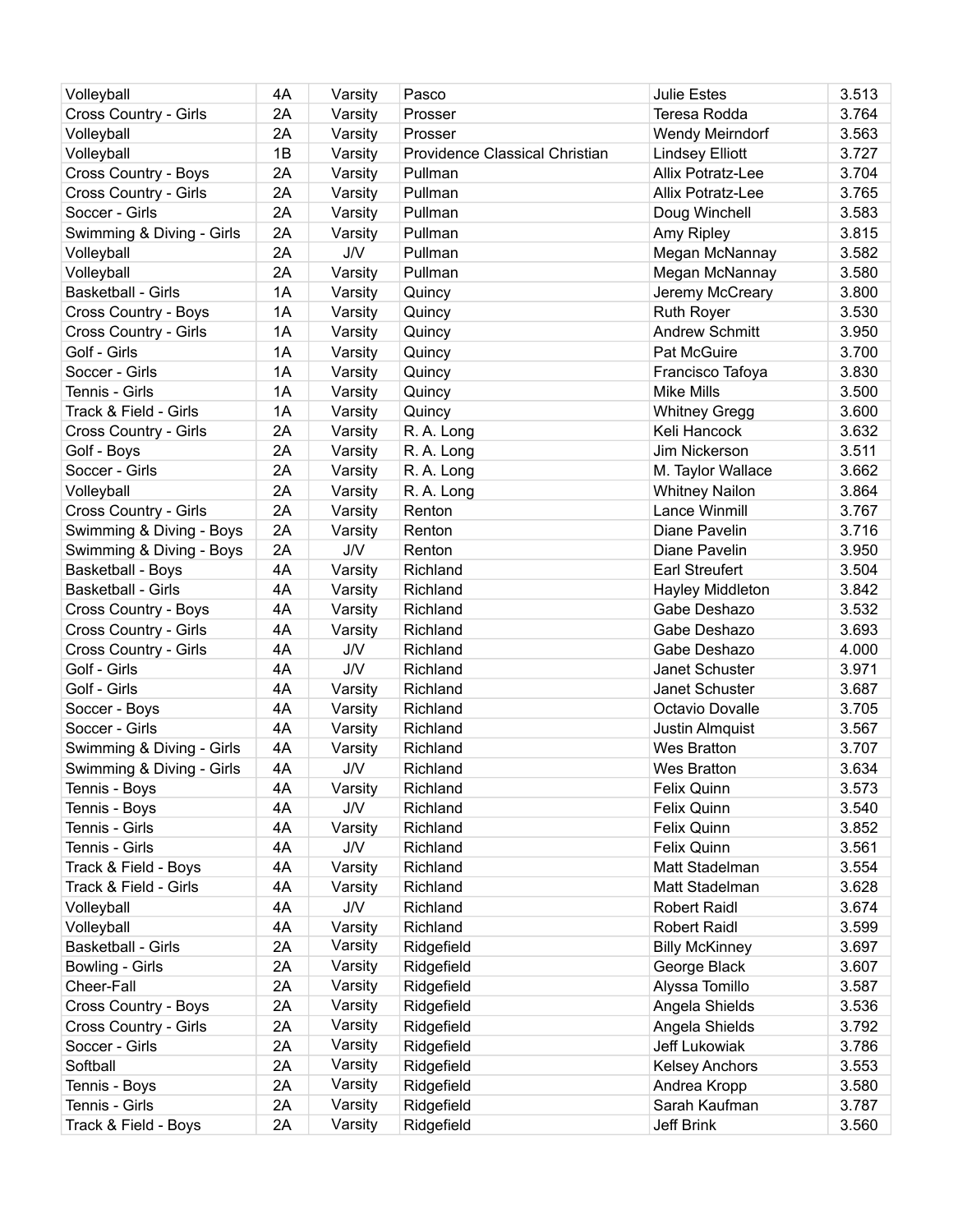| Track & Field - Girls                   | 2A | Varsity            | Ridgefield        | Angela Shields         | 3.663 |
|-----------------------------------------|----|--------------------|-------------------|------------------------|-------|
| Volleyball                              | 2A | Varsity            | Ridgefield        | Sabrina Dobbs          | 3.80  |
| <b>Basketball - Boys</b>                | 4A | Varsity            | Rogers (Puyallup) | Rico Ancheta           | 3.614 |
| <b>Basketball - Girls</b>               | 4A | Varsity            | Rogers (Puyallup) | Amy Looker             | 3.646 |
| Cross Country - Girls                   | 4A | Varsity            | Rogers (Puyallup) | Ken Zentz              | 3.796 |
| Golf - Boys                             | 4A | Varsity            | Rogers (Puyallup) | Paul Appel             | 3.778 |
| Golf - Girls                            | 4A | Varsity            | Rogers (Puyallup) | Paul Stoltenberg       | 3.521 |
| Soccer - Girls                          | 4A | Varsity            | Rogers (Puyallup) | J.R. Farias            | 3.635 |
| Swimming & Diving - Boys                | 4A | Varsity            | Rogers (Puyallup) | <b>Heather Hoskins</b> | 3.546 |
| Swimming & Diving - Girls               | 4A | Varsity            | Rogers (Puyallup) | <b>Heather Hoskins</b> | 3.534 |
| Tennis - Boys                           | 4A | Varsity            | Rogers (Puyallup) | Kim DeVries            | 3.708 |
| Tennis - Girls                          | 4A | Varsity            | Rogers (Puyallup) | Kim DeVries            | 3.804 |
| Track & Field - Boys                    | 4A | Varsity            | Rogers (Puyallup) | Ken Zentz              | 3.745 |
| Volleyball                              | 4A | Varsity            | Rogers (Puyallup) | Kelly Kim              | 3.851 |
| Wrestling - Girls                       | 4A | Varsity            | Rogers (Puyallup) | Lucia Roten            | 3.501 |
| Volleyball                              | 2A | Varsity            | Rogers (Spokane)  | Ashley Olson           | 3.593 |
| <b>Basketball - Girls</b>               | 2B | Varsity            | Saint George's    | <b>Cliff Berdar</b>    | 3.768 |
| Cross Country - Boys                    | 2B | Varsity            | Saint George's    | <b>Rick Riley</b>      | 3.708 |
| Cross Country - Girls                   | 2B | Varsity            | Saint George's    | <b>Rick Riley</b>      | 3.871 |
| Golf - Boys                             | 2B | Varsity            | Saint George's    | <b>Brad Kirsch</b>     | 3.755 |
| Golf - Girls                            | 2B | Varsity            | Saint George's    | <b>Brad Kirsch</b>     | 3.867 |
| Soccer - Boys                           | 2B | Varsity            | Saint George's    | Heidi Melville         | 3.615 |
| Soccer - Girls                          | 2B | Varsity            | Saint George's    | Logan Georgeadis       | 3.807 |
| Tennis - Boys                           | 2B | Varsity            | Saint George's    | <b>Matthew Melka</b>   | 3.640 |
| Tennis - Girls                          | 2B | Varsity            | Saint George's    | Meghan Kilgore         | 3.734 |
| Track & Field - Boys                    | 2B | Varsity            | Saint George's    | <b>Rick Riley</b>      | 3.634 |
| Track & Field - Girls                   | 2B | Varsity            | Saint George's    | <b>Rick Riley</b>      | 3.827 |
|                                         | 2B |                    | Saint George's    | Jessica Reed           | 3.534 |
| Volleyball<br><b>Basketball - Girls</b> | 1A | Varsity<br>Varsity | Seattle Christian | Stephanie Uyleman      | 3.898 |
|                                         | 1A | Varsity            | Seattle Christian | Michelle Knack         | 3.696 |
| Cheer - Winter                          | 1A |                    | Seattle Christian | <b>Jeff Sires</b>      |       |
| Cross Country - Girls                   |    | Varsity            |                   |                        | 3.913 |
| Golf - Boys                             | 1A | Varsity            | Seattle Christian | David Sartin           | 3.570 |
| Golf - Girls                            | 1A | Varsity            | Seattle Christian | Kara Kogle             | 3.838 |
| Track & Field - Boys                    | 1A | Varsity            | Seattle Christian | <b>Jeff Sires</b>      | 3.645 |
| Track & Field - Girls                   | 1A | Varsity            | Seattle Christian | <b>Jeff Sires</b>      | 3.867 |
| Volleyball                              | 1A | <b>J/V</b>         | Seattle Christian | Kara Kogle             | 3.856 |
| Volleyball                              | 1A | Varsity            | Seattle Christian | Katrice Pond           | 3.848 |
| Track & Field - Girls                   | 2B | Varsity            | Seattle Lutheran  | Cynthia Lysen          | 3.681 |
| Volleyball                              | 2B | Varsity            | Seattle Lutheran  | Glenn Hoogerhyde       | 3.715 |
| Bowling - Girls                         | 3A | Varsity            | Seattle Prep      | Mike Massoth           | 3.771 |
| Cross Country - Boys                    | 3A | Varsity            | Seattle Prep      | <b>Andrew Walker</b>   | 3.728 |
| Cross Country - Girls                   | 3A | Varsity            | Seattle Prep      | Ben Sauvage            | 3.829 |
| Football                                | 3A | Varsity            | Seattle Prep      | Aaron Maul             | 3.529 |
| Golf - Boys                             | 3A | Varsity            | Seattle Prep      | Joe Prince             | 3.600 |
| Golf - Girls                            | 3A | Varsity            | Seattle Prep      | Joe Prince             | 3.805 |
| Soccer - Girls                          | 3A | Varsity            | Seattle Prep      | Andy Hendricks         | 3.835 |
| Swimming & Diving - Girls               | 3A | Varsity            | Seattle Prep      | Kirsti Rochon          | 3.686 |
| Volleyball                              | 3A | Varsity            | Seattle Prep      | Marcene Sullivan       | 3.862 |
| Volleyball                              | 1B | Varsity            | Selkirk           | Pam Zimmerman          | 3.630 |
| Cross Country - Boys                    | 1A | Varsity            | Seton Catholic    | Jaysun Pyatt           | 4.000 |
| Cross Country - Girls                   | 1A | Varsity            | Seton Catholic    | Jaysun Pyatt           | 4.000 |
| Soccer - Girls                          | 1A | Varsity            | Seton Catholic    | Antonio Buckley        | 3.910 |
| Volleyball                              | 1A | <b>J/V</b>         | Seton Catholic    | Kali Gesser            | 3.851 |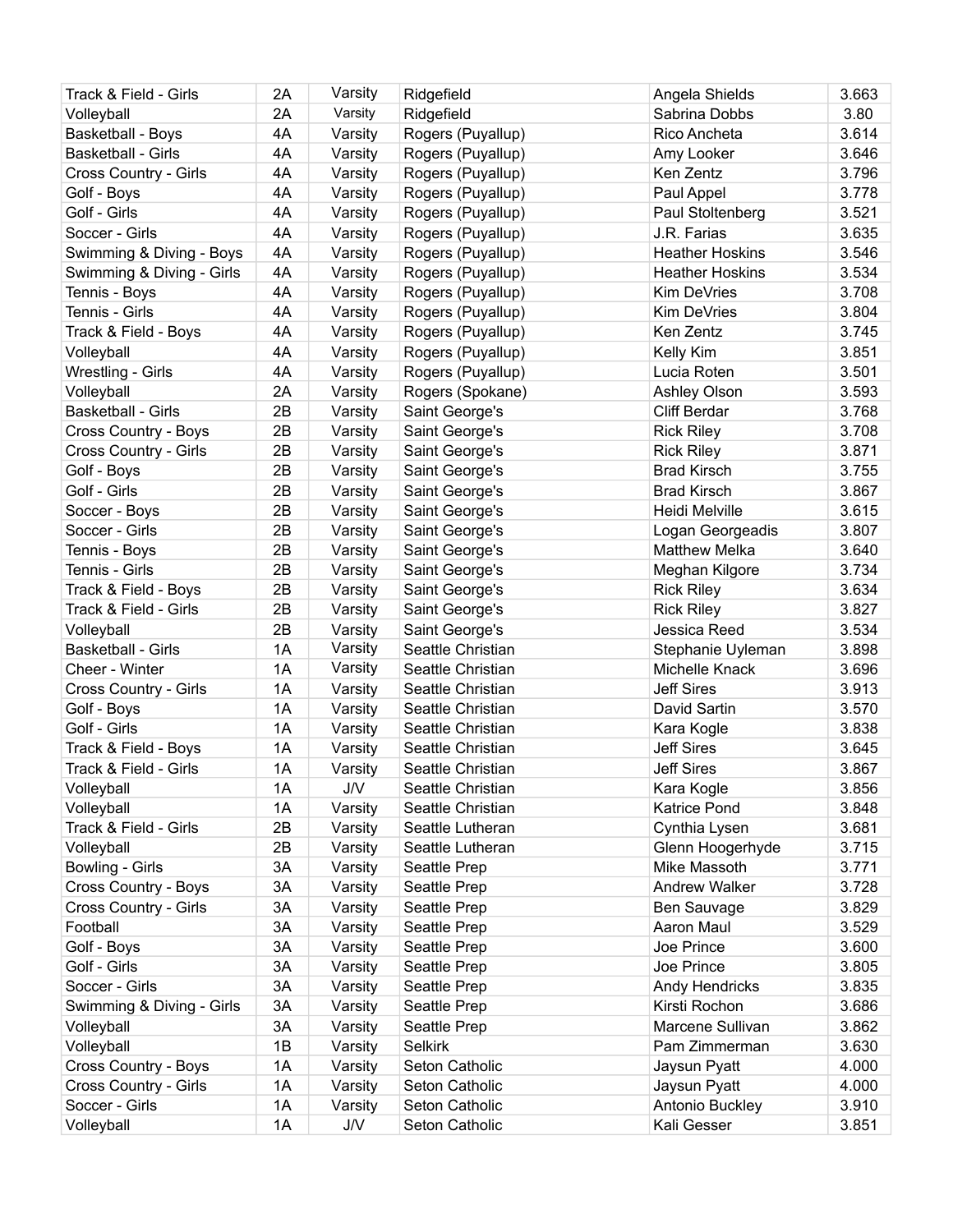| Volleyball                | 1A | Varsity    | Seton Catholic | Kali Gesser                | 3.818 |
|---------------------------|----|------------|----------------|----------------------------|-------|
| Cross Country - Boys      | 2A | Varsity    | Shelton        | John Johnson               | 3.713 |
| Cross Country - Girls     | 2A | Varsity    | Shelton        | John Johnson               | 3.723 |
| Dance/Drill               | 2A | Varsity    | Shelton        | <b>Madison Crow</b>        | 3.509 |
| Golf - Boys               | 2A | Varsity    | Shelton        | Lorna Martinson            | 3.667 |
| Golf - Girls              | 2A | Varsity    | Shelton        | Lorna Martinson            | 3.764 |
| Swimming & Diving - Boys  | 2A | Varsity    | Shelton        | <b>Chad Youngquist</b>     | 3.678 |
| Swimming & Diving - Girls | 2A | Varsity    | Shelton        | <b>Chad Youngquist</b>     | 3.622 |
| Tennis - Boys             | 2A | Varsity    | Shelton        | John Perry                 | 3.807 |
| Tennis - Girls            | 2A | Varsity    | Shelton        | John Perry                 | 3.500 |
| Track & Field - Boys      | 2A | Varsity    | Shelton        | Doug Sells                 | 3.609 |
| Track & Field - Girls     | 2A | Varsity    | Shelton        | Doug Sells                 | 3.748 |
| Cross Country - Boys      | 3A | Varsity    | Shorecrest     | Nathaniel Gniffke          | 3.686 |
| Cross Country - Girls     | 3A | Varsity    | Shorecrest     | Nathaniel Gniffke          | 3.888 |
| Dance/Drill               | 3A | Varsity    | Shorecrest     | Linda Cobb                 | 3.806 |
| Soccer - Girls            | 3A | Varsity    | Shorecrest     | Mindy Dalziel              | 3.807 |
| Swimming & Diving - Girls | 3A | Varsity    | Shorecrest     | <b>Bill Murray</b>         | 3.511 |
| Tennis - Boys             | 3A | Varsity    | Shorecrest     | Rob Mann                   | 3.768 |
| Volleyball                | 3A | Varsity    | Shorecrest     | Robyn Williams             | 3.688 |
| <b>Basketball - Girls</b> | 3A | Varsity    | Shorecrest     | Don Dalziel                | 3.721 |
| Golf - Boys               | 3A | Varsity    | Shorecrest     | Ryan Wanamaker             | 3.643 |
| Golf - Girls              | 3A | Varsity    | Shorecrest     | <b>Bob Quiles</b>          | 3.589 |
| Soccer - Boys             | 3A | Varsity    | Shorecrest     | Drew Thompson              | 3.586 |
| Softball                  | 3A | Varsity    | Shorecrest     | Darrin Harthun             | 3.598 |
| Swimming & Diving - Boys  | 3A | Varsity    | Shorecrest     | Scott Kelley               | 3.670 |
| Tennis - Girls            | 3A | Varsity    | Shorecrest     | Rob Mann                   | 3.672 |
| Track & Field - Boys      | 3A | Varsity    | Shorecrest     | <b>Brandon Christensen</b> | 3.539 |
| Track & Field - Girls     | 3A | Varsity    | Shorecrest     | <b>Brandon Christensen</b> | 3.740 |
| Band                      | 3A | Varsity    | Shorewood      | Dan Baker                  | 3.529 |
| Baseball                  | 3A | Varsity    | Shorewood      | <b>Wyatt Tonkin</b>        | 3.659 |
| <b>Basketball - Girls</b> | 3A | Varsity    | Shorewood      | Mark Haner                 | 3.791 |
| Cheer - Fall              | 3A | Varsity    | Shorewood      | <b>Brianne Sturm</b>       | 3.600 |
| Cross Country - Boys      | 3A | Varsity    | Shorewood      | Paul Villanueva            | 3.764 |
| Cross Country - Girls     | 3A | Varsity    | Shorewood      | Paul Villanueva            | 3.816 |
| Golf - Boys               | 3A | Varsity    | Shorewood      | Andrew Hershey             | 3.833 |
| Gymnastics                | 3A | Varsity    | Shorewood      | Susan Riley                | 3.725 |
| Soccer - Boys             | 3A | Varsity    | Shorewood      | Shaun Warner               | 3.607 |
| Soccer - Girls            | 3A | Varsity    | Shorewood      | Dan Faires                 | 3.895 |
| Swimming & Diving - Boys  | 3A | Varsity    | Shorewood      | Jeremy Hunter              | 3.549 |
| Swimming & Diving - Girls | 3A | Varsity    | Shorewood      | Susie McDowell             | 3.820 |
| Tennis - Boys             | 3A | Varsity    | Shorewood      | Arnie Moreno               | 3.782 |
| Tennis - Girls            | 3A | Varsity    | Shorewood      | Arnie Moreno               | 3.854 |
| Track & Field - Boys      | 3A | Varsity    | Shorewood      | Paul Villanueva            | 3.648 |
| Track & Field - Girls     | 3A | Varsity    | Shorewood      | Paul Villanueva            | 3.814 |
| Volleyball                | 3A | Varsity    | Shorewood      | Molly Donahue              | 3.876 |
| Wrestling - Girls         | 3A | Varsity    | Shorewood      | Derek Norton               | 3.500 |
| Cross Country - Boys      | 1A | <b>J/V</b> | South Whidbey  | Doug Fulton                | 3.720 |
| Cross Country - Girls     | 1A | Varsity    | South Whidbey  | Doug Fulton                | 3.910 |
| Golf - Girls              | 1A | Varsity    | South Whidbey  | Paul Schuller              | 3.907 |
| Soccer - Girls            | 1A | Varsity    | South Whidbey  | <b>Terry Swanson</b>       | 3.820 |
| Soccer - Girls            | 1A | Varsity    | South Whidbey  | <b>Terry Swanson</b>       | 3.730 |
| Tennis - Girls            | 1A | J/V        | South Whidbey  | Karyle Kramer              | 3.892 |
| Tennis - Girls            | 1A | Varsity    | South Whidbey  | Karyle Kramer              | 3.813 |
|                           |    |            |                |                            |       |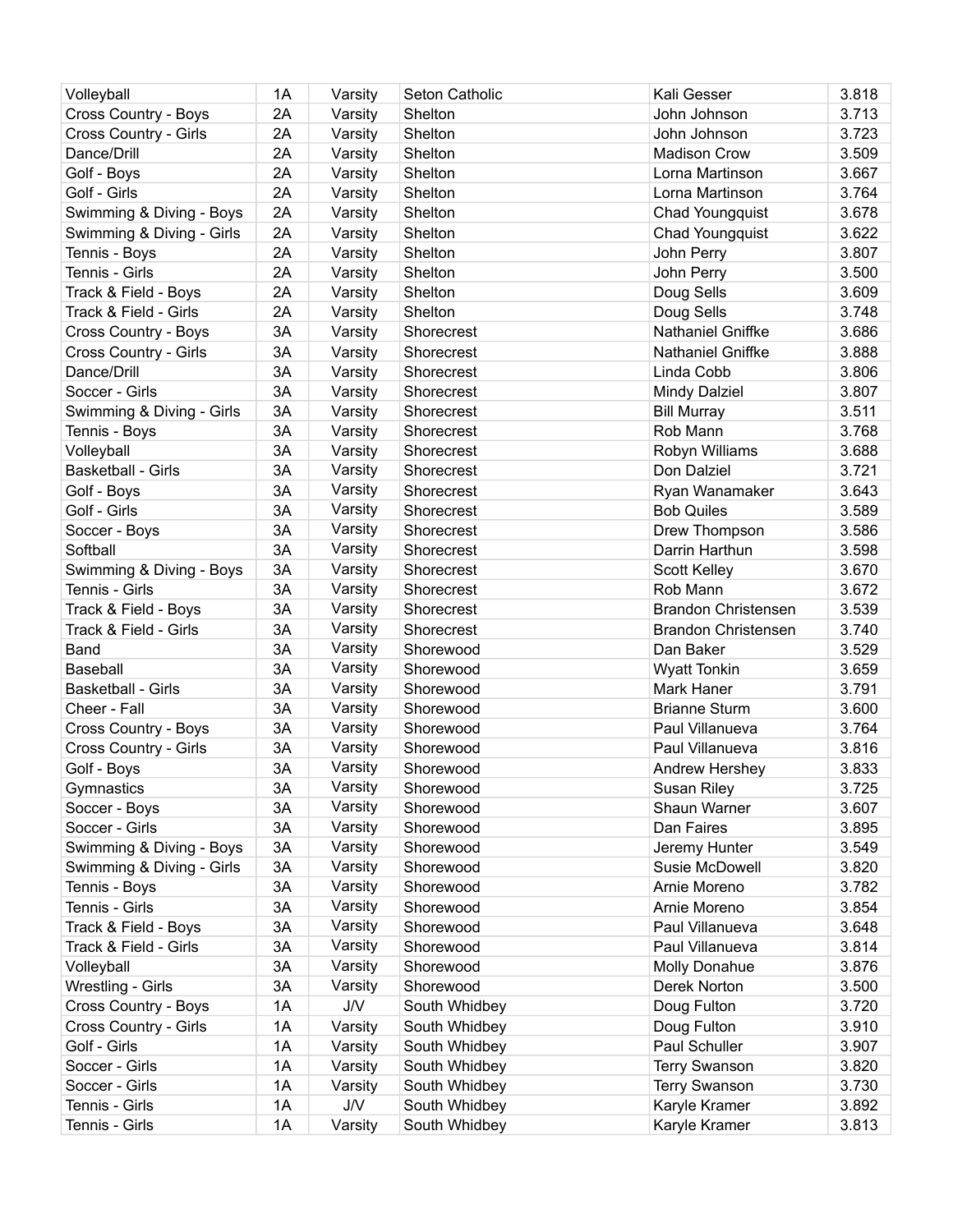| Volleyball                | 1A       | Varsity     | South Whidbey                 | Mandy Jones                    | 3.750 |
|---------------------------|----------|-------------|-------------------------------|--------------------------------|-------|
| Basketball - Boys         | 3A       | Varsity     | Southridge                    | David Traver                   | 3.607 |
| Cross Country - Boys      | 3A       | J/V         | Southridge                    | <b>Todd Allen</b>              | 3.605 |
| Cross Country - Girls     | 3A       | Varsity     | Southridge                    | <b>Cheryl Yoke</b>             | 3.887 |
| Gymnastics                | 3A       | Varsity     | Southridge                    | <b>Becky Shaw</b>              | 3.561 |
| Wrestling - Girls         | 3A       | Varsity     | Southridge                    | Rich Cunningham                | 3.733 |
| <b>Basketball - Girls</b> | 1B       | Varsity     | Tacoma Baptist                | <b>Beth Wing</b>               | 3.770 |
| Cheer - Winter            | 1B       | Varsity     | Tacoma Baptist                | Jennifer Landon                | 3.620 |
| Cross Country - Boys      | 1B       | Varsity     | Tacoma Baptist                | Daniella Olson                 | 3.740 |
| Soccer - Boys             | 1B       | Varsity     | Tacoma Baptist                | Rob Sullivan                   | 3.636 |
| Track & Field - Girls     | 1B       | Varsity     | Tacoma Baptist                | Daniella Olson                 | 3.680 |
| Volleyball                | 1B       | Varsity     | Tacoma Baptist                | Myra Norman                    | 3.669 |
| Golf - Girls              | 1B       | Varsity     | Tekoa-Rosalia                 | Angie Rambo                    | 3.980 |
| Cross Country - Boys      | 1B       | Varsity     | <b>Three Rivers Christian</b> | Kevin Rentner                  | 3.924 |
| Cross Country - Girls     | 1B       | Varsity     | <b>Three Rivers Christian</b> | Kevin Rentner                  | 3.690 |
| Volleyball                | 1B       | Varsity     | <b>Three Rivers Christian</b> | <b>Mandy Richards</b>          | 3.671 |
| Volleyball                | 1B       | J/V         | <b>Three Rivers Christian</b> | Anna Chong                     | 3.622 |
| Cross Country - Boys      | 2B       | Varsity     | Tonasket                      | <b>Bob Thornton</b>            | 3.629 |
| Volleyball                | 2B       | <b>J/V</b>  | Tonasket                      | Shelby Walker                  | 3.718 |
| Volleyball                | 2B       | Varsity     | Tonasket                      | Jayden Hawkins                 | 3.800 |
| Volleyball                | 2B       | $\mathsf C$ | Tonasket                      | <b>Allison Glanzer</b>         | 3.867 |
| <b>Basketball - Boys</b>  | 2B       | Varsity     | <b>Toutle Lake</b>            | Eric Swanson                   | 3.507 |
| Volleyball                | 2B       | Varsity     | <b>Toutle Lake</b>            | Don Merzoian                   | 3.548 |
| <b>Basketball - Girls</b> | 2A       | Varsity     | Tumwater                      | <b>Rich Brown</b>              | 3.600 |
| Cross Country - Boys      | 2A       | Varsity     | Tumwater                      | <b>Rich Brown</b>              | 3.600 |
| Soccer - Girls            | 2A       | Varsity     | Tumwater                      | <b>Brett Bartlett</b>          | 3.900 |
| Swimming & Diving - Girls | 2A       | Varsity     | Tumwater                      | <b>Laurel Smith</b>            | 3.650 |
| Tennis - Boys             | 2A       | Varsity     | Tumwater                      | Jim Click                      | 3.630 |
| Volleyball                | 2A       | Varsity     | Tumwater                      | Jordan Stray                   | 3.670 |
| Cross Country - Girls     | 3A       | Varsity     | <b>University</b>             | <b>Todd Hawley</b>             | 3.735 |
| Soccer - Girls            | 3A       | Varsity     | University                    | Kara Sharpe                    | 3.506 |
| <b>Basketball - Boys</b>  | 3A       | Varsity     | University                    | <b>Garrick Phillips</b>        | 3.531 |
| Tennis - Boys             | 3A       | Varsity     | University                    | Aaron Alteneder                | 3.592 |
| Tennis - Girls            | 3A       | Varsity     | University                    | Julene Osborn                  | 3.768 |
| Basketball - Boys         | 1A       | Varsity     | Vashon Island                 | <b>Andy Sears</b>              | 3.632 |
| <b>Basketball - Girls</b> |          | <b>J/V</b>  | Vashon Island                 |                                | 3.705 |
|                           | 1A<br>1A |             | Vashon Island                 | Sean Hoogen                    | 3.653 |
| Cross Country - Boys      | 1A       | Varsity     | Vashon Island                 | Laura Johnson<br>Laura Johnson | 3.975 |
| Cross Country - Girls     |          | Varsity     |                               | <b>Scott Nicolino</b>          |       |
| Soccer - Girls            | 1A       | Varsity     | Vashon Island                 |                                | 3.763 |
| Tennis - Boys             | 1A       | Varsity     | Vashon Island                 | Pat Mulvihill                  | 3.924 |
| Tennis - Girls            | 1A       | Varsity     | Vashon Island                 | <b>Brigitte Long</b>           | 3.679 |
| Tennis - Girls            | 1A       | J/V         | Vashon Island                 | <b>Brigitte Long</b>           | 3.540 |
| Track & Field - Girls     | 1A       | Varsity     | Vashon Island                 | <b>Robert Kearns</b>           | 3.623 |
| Cheer - Fall              | 2A       | Varsity     | W. F. West                    | Serena Schoelkopf              | 3.620 |
| Golf - Boys               | 2A       | Varsity     | W. F. West                    | Matt Klovdahl                  | 3.610 |
| Soccer - Girls            | 2A       | Varsity     | W. F. West                    | Allen Anderson                 | 3.640 |
| Softball                  | 2A       | Varsity     | W. F. West                    | Caty Lieseke                   | 3.530 |
| Tennis - Boys             | 2A       | Varsity     | W. F. West                    | <b>Jack State</b>              | 3.580 |
| Track & Field - Boys      | 2A       | Varsity     | W. F. West                    | Autumn Ledgerwood              | 3.530 |
| Track & Field - Girls     | 2A       | Varsity     | W. F. West                    | Autumn Ledgerwood              | 3.590 |
| Volleyball                | 2A       | Varsity     | W. F. West                    | <b>Emily Mora</b>              | 3.560 |
| Cross Country - Girls     | 4A       | Varsity     | Walla Walla                   | Michael Locati                 | 3.709 |
| Cross Country - Girls     | 4A       | J/V         | Walla Walla                   | Michael Locati                 | 3.676 |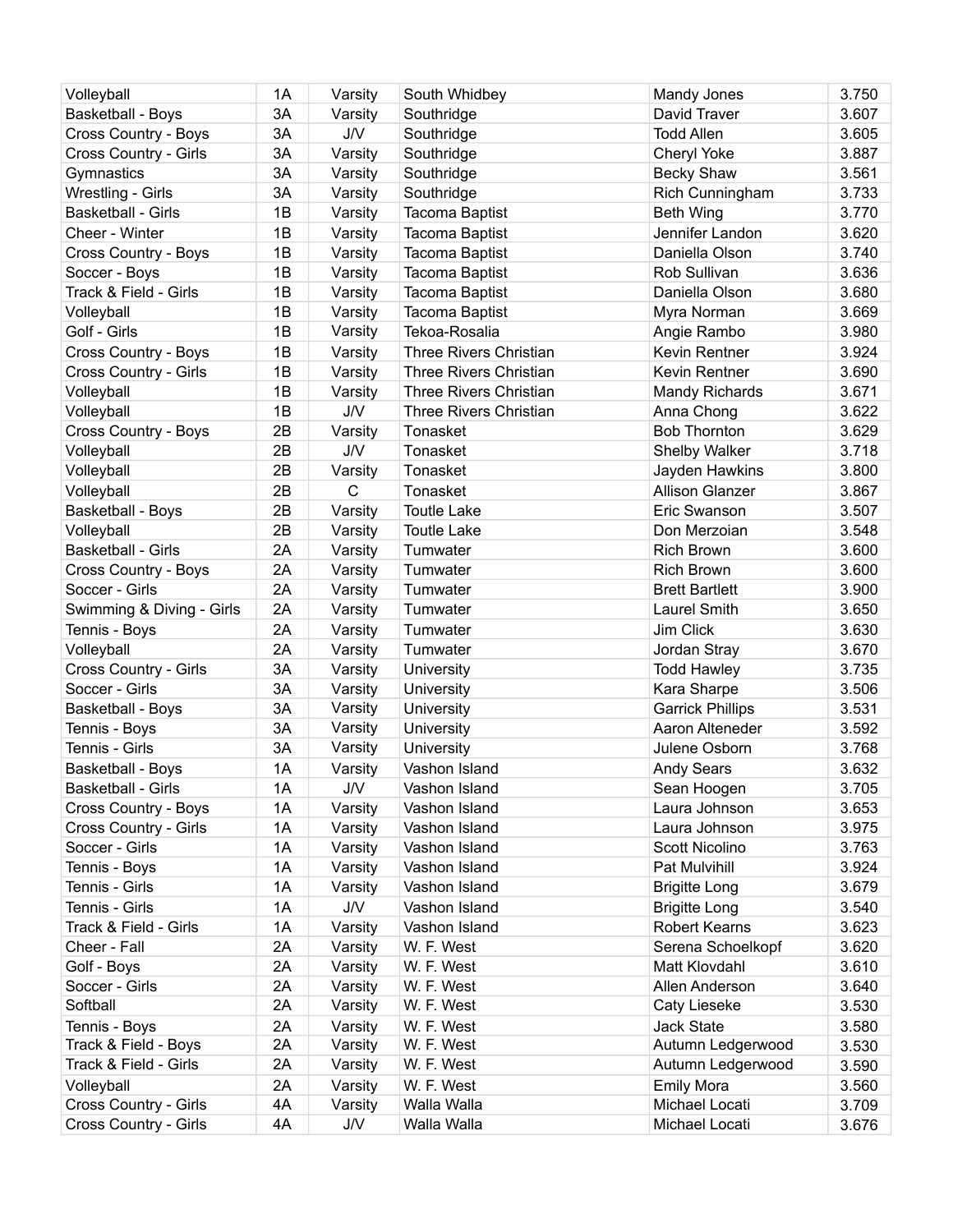| Soccer - Girls               | 4A | Varsity | Walla Walla          | Dana Evans                | 3.505 |
|------------------------------|----|---------|----------------------|---------------------------|-------|
| Tennis - Boys                | 4A | Varsity | Walla Walla          | Bryan Eggart              | 3.553 |
| Tennis - Girls               | 4A | Varsity | Walla Walla          | Keven Peck                | 3.532 |
| <b>Basketball - Girls</b>    | 2B | J/V     | Warden               | Melissa Gonzales          | 3.814 |
| <b>Basketball - Girls</b>    | 2B | Varsity | Warden               | Josh Madsen               | 3.580 |
| Golf - Boys                  | 2B | Varsity | Warden               | Tim Carlberg              | 3.633 |
| Golf - Girls                 | 2B | Varsity | Warden               | Desiree McCullough        | 3.761 |
| Softball                     | 2B | Varsity | Warden               | <b>Wes Richins</b>        | 3.617 |
| Volleyball                   | 2B | J/V     | Warden               | Valerie Hernandez         | 3.787 |
| Volleyball                   | 2B | Varsity | Warden               | Katie Zelten              | 3.731 |
| Wrestling - Girls            | 2B | Varsity | Warden               | Valerie Hernandez         | 3.540 |
| <b>Cross Country - Girls</b> | 2A | J/V     | Washington           | Allen Culp                | 3.584 |
| Cross Country - Girls        | 2A | Varsity | Washington           | Allen Culp                | 3.512 |
| Cheer - Fall                 | 2A | Varsity | Washougal            | Anita Williams            | 3.520 |
| Cross Country - Boys         | 2A | Varsity | Washougal            | <b>Tracey Stinchfield</b> | 3.550 |
| Cross Country - Girls        | 2A | Varsity | Washougal            | <b>Tracey Stinchfield</b> | 3.690 |
| Golf - Boys                  | 2A | Varsity | Washougal            | Greg Lewis                | 3.550 |
| Soccer - Girls               | 2A | Varsity | Washougal            | Shane Jundt               | 3.550 |
| Volleyball                   | 2A | J/V     | Washougal            | Sammy Smith               | 3.600 |
| Tennis - Girls               | 4A | Varsity | West Valley (Yakima) | Danette Griffiths         | 3.533 |
| Volleyball                   | 1B | Varsity | <b>Wilson Creek</b>  | Jessica True              | 3.823 |
| Cross Country - Boys         | 1A | Varsity | Zillah               | Ken Johnson               | 3.617 |
| Cross Country - Girls        | 1A | Varsity | Zillah               | Ken Johnson               | 3.726 |
| Volleyball                   | 1A | Varsity | Zillah               | Wendy Ellis               | 3.530 |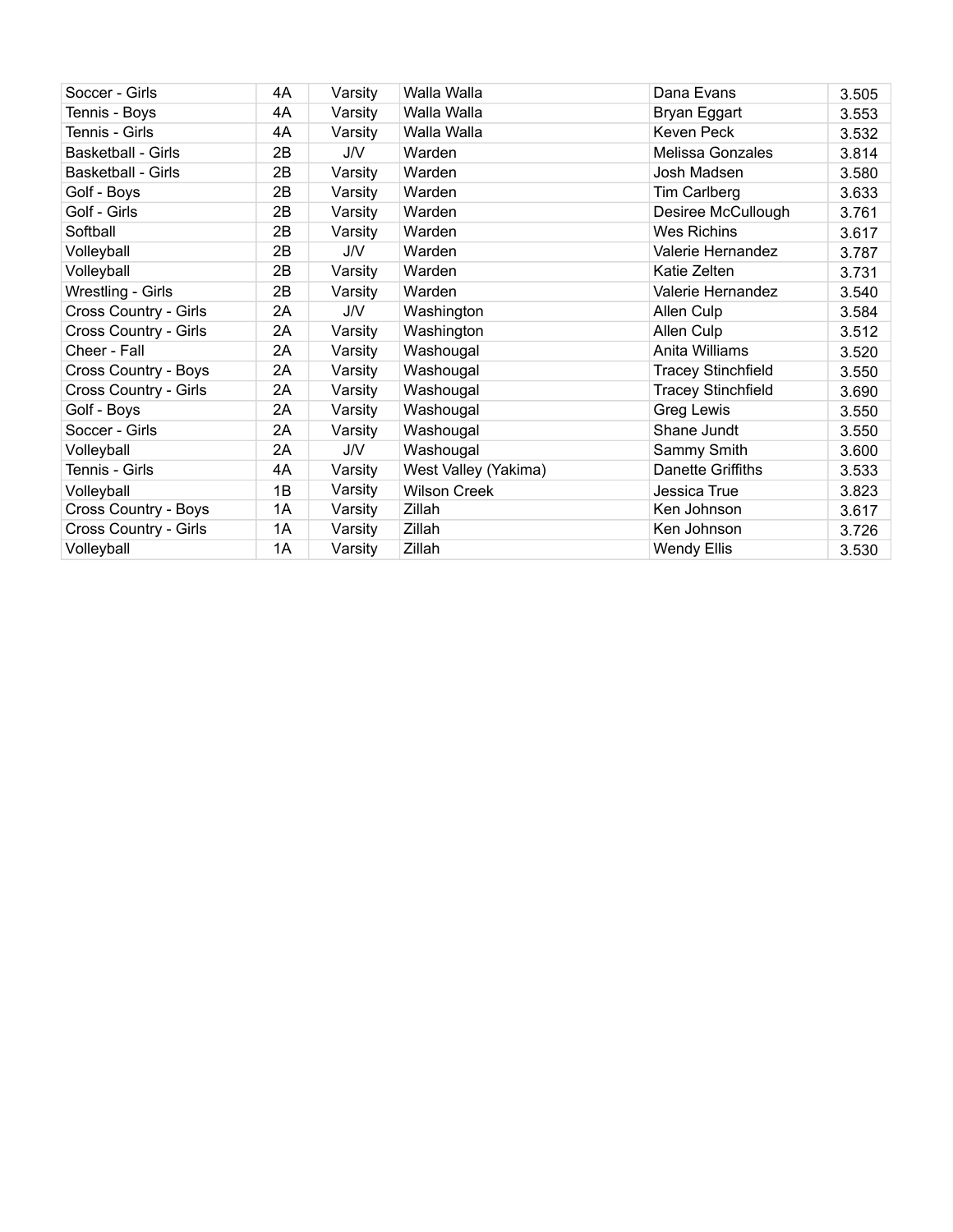| <b>DISTINGUISHED</b>        |              |              |                                 |                      |            |
|-----------------------------|--------------|--------------|---------------------------------|----------------------|------------|
| <b>SPORT/ACTIVITY</b>       | <b>CLASS</b> | <b>LEVEL</b> | <b>SCHOOL</b>                   | <b>COACH</b>         | <b>GPA</b> |
| Football                    | 2B           | Varsity      | Adna                            | K.C. Johnson         | 3.394      |
| Soccer - Girls              | 2B           | Varsity      | Adna                            | <b>Horst Malunat</b> | 3.389      |
| Swimming & Diving - Boys    | 2A           | Varsity      | Anacortes                       | Leslie Mix           | 3.463      |
| Volleyball                  | 2A           | J/V          | Anacortes                       | <b>Barb Cicotte</b>  | 3.291      |
| Basketball - Boys           | 2B           | Varsity      | Asotin                          | Seth Paine           | 3.476      |
| Football                    | 2B           | Varsity      | Asotin                          | Jim Holman           | 3.346      |
| Golf - Boys                 | 2B           | Varsity      | Asotin                          | Jason Emery          | 3.057      |
| Track & Field - Boys        | 2B           | Varsity      | Asotin                          | Salvador Lopez       | 3.457      |
| Baseball                    | 3A           | Varsity      | Bainbridge                      | Geoff Brown          | 3.477      |
| Football                    | 3A           | Varsity      | Bainbridge                      | <b>Jeff Rouser</b>   | 3.043      |
| Gymnastics                  | 3A           | Varsity      | Bainbridge                      | Katie Rochon         | 3.477      |
| Wrestling - Boys            | 3A           | Varsity      | Bainbridge                      | Dan Pippinger        | 3.212      |
| Baseball                    | 4A           | <b>J/V</b>   | <b>Battle Ground</b>            | <b>Billy Hayes</b>   | 3.394      |
| Basketball - Girls          | 4A           | Varsity      | <b>Battle Ground</b>            | Dave McIntosh        | 3.420      |
| Cheer - Fall                | 4A           | Varsity      | <b>Battle Ground</b>            | Annalisa Delao       | 3.104      |
| Cheer - Winter              | 4A           | Varsity      | <b>Battle Ground</b>            | Christina Wood       | 3.195      |
| Cross Country - Boys        | 4A           | Varsity      | <b>Battle Ground</b>            | Cheyanne Knight      | 3.417      |
| <b>Cross Country - Boys</b> | 4A           | J/V          | <b>Battle Ground</b>            | Ryan Schwartz        | 3.036      |
| Cross Country - Girls       | 4A           | Varsity      | <b>Battle Ground</b>            | Patricia Tester      | 3.350      |
| Golf - Girls                | 4A           | Varsity      | <b>Battle Ground</b>            | Deena Robertson      | 3.386      |
| Soccer - Boys               | 4A           | Varsity      | <b>Battle Ground</b>            | Matt Gamblin         | 3.081      |
| Soccer - Girls              | 4A           | <b>J/V</b>   | <b>Battle Ground</b>            | Joel Lundeen         | 3.353      |
| Softball                    | 4A           | Varsity      | <b>Battle Ground</b>            | Jeremy Barr          | 3.440      |
| Softball                    | 4A           | <b>J/V</b>   | <b>Battle Ground</b>            | Jeremy Barr          | 3.035      |
| Softball (Slowpitch)        | 4A           | Varsity      | <b>Battle Ground</b>            | Rachel Gray          | 3.209      |
| Tennis - Girls              | 4A           | Varsity      | <b>Battle Ground</b>            | <b>Brodie Gray</b>   | 3.041      |
| Track & Field - Girls       | 4A           | Varsity      | <b>Battle Ground</b>            | Kevin Donovan        | 3.110      |
| Volleyball                  | 4A           | J/V          | <b>Battle Ground</b>            | Kalista Ferraro      | 3.431      |
| Volleyball                  | 4A           | $\mathsf{C}$ | <b>Battle Ground</b>            | Anna Penttila        | 3.209      |
| Basketball - Boys           | 3A           | Varsity      | <b>Bonney Lake</b>              | Sam Oliver           | 3.220      |
| <b>Basketball - Girls</b>   | 3A           | <b>J/V</b>   | <b>Bonney Lake</b>              | <b>Kim Peters</b>    | 3.301      |
| Cheer - Winter              | 3A           | Varsity      | <b>Bonney Lake</b>              | <b>Brandy Burlew</b> | 3.178      |
| <b>Cross Country - Boys</b> | 3A           | Varsity      | <b>Bonney Lake</b>              | <b>Andrew Foster</b> | 3.368      |
| Golf - Boys                 | 3A           | Varsity      | <b>Bonney Lake</b>              | <b>JD Rushton</b>    | 3.362      |
| Gymnastics                  | 3A           | Varsity      | <b>Bonney Lake</b>              | Stephanie McDonald   | 3.382      |
| Soccer - Boys               | 3A           | Varsity      | <b>Bonney Lake</b>              | Luke Howells         | 3.007      |
| Soccer - Girls              | 3A           | J/V          | <b>Bonney Lake</b>              | Dyanne Jewett-Borst  | 3.492      |
| Softball                    | 3A           | Varsity      | <b>Bonney Lake</b>              | Catherine Zender     | 3.316      |
| Tennis - Boys               | 3A           | Varsity      | <b>Bonney Lake</b>              | Damon DeLapp         | 3.313      |
| Track & Field - Boys        | 3A           | Varsity      | <b>Bonney Lake</b>              | <b>Andrew Foster</b> | 3.179      |
| Track & Field - Girls       | 3A           | Varsity      | <b>Bonney Lake</b>              | <b>Andrew Foster</b> | 3.347      |
| Volleyball                  | 3A           | Varsity      | <b>Bonney Lake</b>              | Hannah Rossio        | 3.455      |
| Volleyball                  | 3A           | J/V          | <b>Bonney Lake</b>              | Hannah Rossio        | 3.213      |
| <b>Basketball - Boys</b>    | 4A           | Varsity      | <b>Bothell</b>                  | Ron Bollinger        | 3.208      |
| Football                    | 4A           | Varsity      | <b>Bothell</b>                  | Tom Bainter          | 3.342      |
| Golf - Boys                 | 4A           | Varsity      | <b>Bothell</b>                  | Rob Felton           | 3.466      |
| Soccer - Boys               | 4A           | Varsity      | <b>Bothell</b>                  | Noah Bochner         | 3.212      |
| Wrestling - Boys            | 4A           | Varsity      | <b>Bothell</b>                  | Scott Labrash        | 3.354      |
| Wrestling - Girls           | 4A           | Varsity      | <b>Bothell</b>                  | Scott Labrash        | 3.240      |
| Basketball - Boys           | 1B           | Varsity      | Cedar Park Christian (Lynnwood) | Micah Patterson      | 3.428      |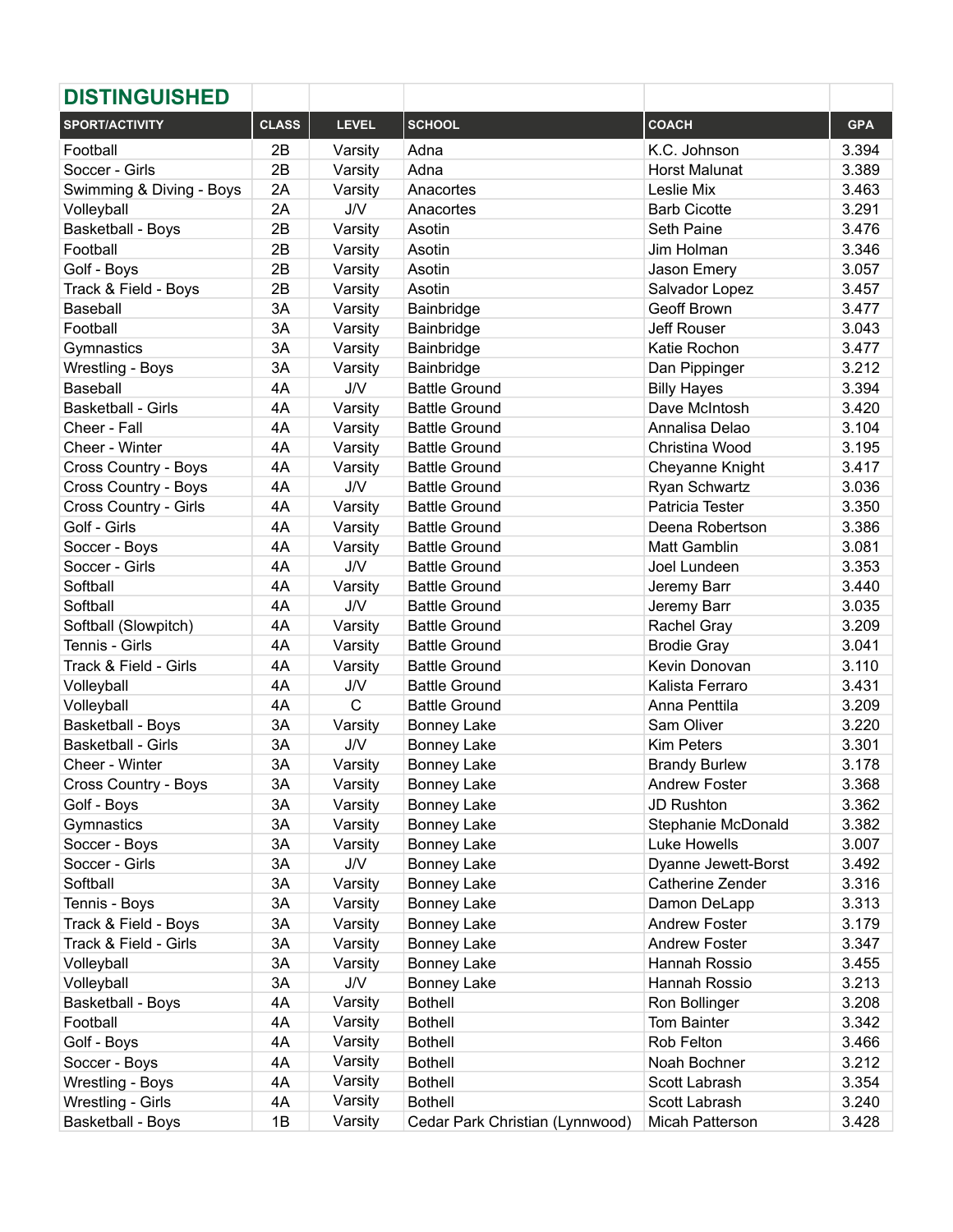| Varsity<br>Volleyball<br>1B<br>Cedar Park Christian (Lynnwood)<br>Lauren Patterson<br>Cedar Tree Classical Christian<br>Cross Country - Girls<br>1B<br>Varsity<br>Robert Loudenback<br>Track & Field - Boys<br>2A<br>Varsity<br><b>Bruce McDowell</b><br>Cedarcrest<br>Varsity<br>4A<br>Basketball - Boys<br><b>Central Valley</b><br>Mike Laws<br>Varsity<br>4A<br><b>Central Valley</b><br>Cheer-Fall<br>Alyssa Rasmussen<br>Varsity<br>Football<br>4A<br><b>Central Valley</b><br>Ryan Butner<br>Varsity<br>Golf - Boys<br>4A<br><b>Central Valley</b><br><b>Brian Spencer</b><br>Softball<br>4A<br>Varsity<br>Joe Stanton<br><b>Central Valley</b><br>Varsity<br>4A<br>Shaun Williams<br>Wrestling - Boys<br><b>Central Valley</b><br>Cheer - Fall<br>2A<br>Centralia<br>Heidi Dean-LeDuc<br>Varsity<br>2A<br>Centralia<br>Cross Country - Boys<br>Varsity<br>Ryan Stockdale | 3.362<br>3.191<br>3.437<br>3.309<br>3.498<br>3.164<br>3.338<br>3.432<br>3.293<br>3.439<br>3.321<br>3.095<br>3.229 |
|----------------------------------------------------------------------------------------------------------------------------------------------------------------------------------------------------------------------------------------------------------------------------------------------------------------------------------------------------------------------------------------------------------------------------------------------------------------------------------------------------------------------------------------------------------------------------------------------------------------------------------------------------------------------------------------------------------------------------------------------------------------------------------------------------------------------------------------------------------------------------------|-------------------------------------------------------------------------------------------------------------------|
|                                                                                                                                                                                                                                                                                                                                                                                                                                                                                                                                                                                                                                                                                                                                                                                                                                                                                  |                                                                                                                   |
|                                                                                                                                                                                                                                                                                                                                                                                                                                                                                                                                                                                                                                                                                                                                                                                                                                                                                  |                                                                                                                   |
|                                                                                                                                                                                                                                                                                                                                                                                                                                                                                                                                                                                                                                                                                                                                                                                                                                                                                  |                                                                                                                   |
|                                                                                                                                                                                                                                                                                                                                                                                                                                                                                                                                                                                                                                                                                                                                                                                                                                                                                  |                                                                                                                   |
|                                                                                                                                                                                                                                                                                                                                                                                                                                                                                                                                                                                                                                                                                                                                                                                                                                                                                  |                                                                                                                   |
|                                                                                                                                                                                                                                                                                                                                                                                                                                                                                                                                                                                                                                                                                                                                                                                                                                                                                  |                                                                                                                   |
|                                                                                                                                                                                                                                                                                                                                                                                                                                                                                                                                                                                                                                                                                                                                                                                                                                                                                  |                                                                                                                   |
|                                                                                                                                                                                                                                                                                                                                                                                                                                                                                                                                                                                                                                                                                                                                                                                                                                                                                  |                                                                                                                   |
|                                                                                                                                                                                                                                                                                                                                                                                                                                                                                                                                                                                                                                                                                                                                                                                                                                                                                  |                                                                                                                   |
|                                                                                                                                                                                                                                                                                                                                                                                                                                                                                                                                                                                                                                                                                                                                                                                                                                                                                  |                                                                                                                   |
|                                                                                                                                                                                                                                                                                                                                                                                                                                                                                                                                                                                                                                                                                                                                                                                                                                                                                  |                                                                                                                   |
| Golf - Boys<br>2A<br>Varsity<br>Centralia<br>Hal Gronseth                                                                                                                                                                                                                                                                                                                                                                                                                                                                                                                                                                                                                                                                                                                                                                                                                        |                                                                                                                   |
| 2A<br>Soccer - Girls<br>Varsity<br>Centralia<br>Henry Gallanger                                                                                                                                                                                                                                                                                                                                                                                                                                                                                                                                                                                                                                                                                                                                                                                                                  |                                                                                                                   |
| 2A<br>Tennis - Boys<br>Centralia<br>Debra Keahey<br>Varsity                                                                                                                                                                                                                                                                                                                                                                                                                                                                                                                                                                                                                                                                                                                                                                                                                      | 3.336                                                                                                             |
| 1A<br>Basketball - Boys<br><b>J/V</b><br>Zach Stecklein<br><b>College Place</b>                                                                                                                                                                                                                                                                                                                                                                                                                                                                                                                                                                                                                                                                                                                                                                                                  | 3.394                                                                                                             |
| 1A<br><b>College Place</b><br><b>Basketball - Boys</b><br>Varsity<br>Paul Jessup                                                                                                                                                                                                                                                                                                                                                                                                                                                                                                                                                                                                                                                                                                                                                                                                 | 3.239                                                                                                             |
| Cheer - Fall<br>1A<br>College Place<br><b>Brooke Perkins</b><br>Varsity                                                                                                                                                                                                                                                                                                                                                                                                                                                                                                                                                                                                                                                                                                                                                                                                          | 3.127                                                                                                             |
| Cheer - Winter<br>1A<br><b>College Place</b><br><b>Brooke Perkins</b><br>Varsity                                                                                                                                                                                                                                                                                                                                                                                                                                                                                                                                                                                                                                                                                                                                                                                                 | 3.258                                                                                                             |
| Softball<br>1A<br>College Place<br>Varsity<br><b>Corey Davis</b>                                                                                                                                                                                                                                                                                                                                                                                                                                                                                                                                                                                                                                                                                                                                                                                                                 | 3.075                                                                                                             |
| 1A<br>Tennis - Boys<br>Varsity<br><b>College Place</b><br>Sasha Ferraro                                                                                                                                                                                                                                                                                                                                                                                                                                                                                                                                                                                                                                                                                                                                                                                                          | 3.475                                                                                                             |
| Tennis - Girls<br>1A<br>Varsity<br><b>College Place</b><br>Sasha Ferraro                                                                                                                                                                                                                                                                                                                                                                                                                                                                                                                                                                                                                                                                                                                                                                                                         | 3.103                                                                                                             |
| 1A<br>Track & Field - Boys<br>Tim Hutchison<br>Varsity<br><b>College Place</b>                                                                                                                                                                                                                                                                                                                                                                                                                                                                                                                                                                                                                                                                                                                                                                                                   | 3.390                                                                                                             |
| 1A<br>J/V<br>Tim Hutchison<br>Track & Field - Boys<br><b>College Place</b>                                                                                                                                                                                                                                                                                                                                                                                                                                                                                                                                                                                                                                                                                                                                                                                                       | 3.259                                                                                                             |
| 1A<br>Track & Field - Girls<br><b>College Place</b><br>Tim Hutchison                                                                                                                                                                                                                                                                                                                                                                                                                                                                                                                                                                                                                                                                                                                                                                                                             | 3.439                                                                                                             |
| Varsity<br>1A                                                                                                                                                                                                                                                                                                                                                                                                                                                                                                                                                                                                                                                                                                                                                                                                                                                                    | 3.498                                                                                                             |
| Volleyball<br>Varsity<br><b>College Place</b><br><b>Angie Potts</b><br>$\mathsf{C}$                                                                                                                                                                                                                                                                                                                                                                                                                                                                                                                                                                                                                                                                                                                                                                                              | 3.486                                                                                                             |
| Volleyball<br>1A<br>College Place<br><b>Tracy Daniel</b>                                                                                                                                                                                                                                                                                                                                                                                                                                                                                                                                                                                                                                                                                                                                                                                                                         |                                                                                                                   |
| Volleyball<br>1A<br>J/V<br><b>College Place</b><br>Kassandra Parker<br>1A                                                                                                                                                                                                                                                                                                                                                                                                                                                                                                                                                                                                                                                                                                                                                                                                        | 3.345<br>3.134                                                                                                    |
| Wrestling - Boys<br>Varsity<br><b>College Place</b><br>Mike Holden                                                                                                                                                                                                                                                                                                                                                                                                                                                                                                                                                                                                                                                                                                                                                                                                               |                                                                                                                   |
| 2A<br>Baseball<br>Varsity<br>Columbia River<br>Stephen Donohue                                                                                                                                                                                                                                                                                                                                                                                                                                                                                                                                                                                                                                                                                                                                                                                                                   | 3.297                                                                                                             |
| 2A<br>Bowling - Girls<br>Columbia River<br>Dave Soelberg<br>Varsity                                                                                                                                                                                                                                                                                                                                                                                                                                                                                                                                                                                                                                                                                                                                                                                                              | 3.254                                                                                                             |
| 2A<br>Cheer - Winter<br>Columbia River<br>Allie Bull<br>Varsity                                                                                                                                                                                                                                                                                                                                                                                                                                                                                                                                                                                                                                                                                                                                                                                                                  | 3.352                                                                                                             |
| 2A<br>Golf - Girls<br>Columbia River<br>David Long<br>Varsity                                                                                                                                                                                                                                                                                                                                                                                                                                                                                                                                                                                                                                                                                                                                                                                                                    | 3.297                                                                                                             |
| 2A<br>Fillomon Afenegus<br>Soccer - Boys<br>Varsity<br>Columbia River                                                                                                                                                                                                                                                                                                                                                                                                                                                                                                                                                                                                                                                                                                                                                                                                            | 3.153                                                                                                             |
| Softball<br>2A<br>Columbia River<br>Marc Hacault<br>Varsity                                                                                                                                                                                                                                                                                                                                                                                                                                                                                                                                                                                                                                                                                                                                                                                                                      | 3.080                                                                                                             |
| Softball (Slowpitch)<br>Marc Hacault<br>2A<br>Columbia River<br>Varsity                                                                                                                                                                                                                                                                                                                                                                                                                                                                                                                                                                                                                                                                                                                                                                                                          | 3.160                                                                                                             |
| 2A<br>Swimming & Diving - Girls<br>Varsity<br>Columbia River<br>Alyssa Manlow                                                                                                                                                                                                                                                                                                                                                                                                                                                                                                                                                                                                                                                                                                                                                                                                    | 3.450                                                                                                             |
| 2A<br>Track & Field - Boys<br>Varsity<br>Columbia River<br>Art Sandison                                                                                                                                                                                                                                                                                                                                                                                                                                                                                                                                                                                                                                                                                                                                                                                                          | 3.450                                                                                                             |
| 2A<br>Columbia River<br>Wrestling - Boys<br>Varsity<br>Jose Delmoral                                                                                                                                                                                                                                                                                                                                                                                                                                                                                                                                                                                                                                                                                                                                                                                                             | 3.030                                                                                                             |
| 1A<br>Baseball<br>Connell<br>Tom Walker<br>Varsity                                                                                                                                                                                                                                                                                                                                                                                                                                                                                                                                                                                                                                                                                                                                                                                                                               | 3.360                                                                                                             |
| 1A<br>Baseball<br>Connell<br>TJ Zabriskie<br>J/V                                                                                                                                                                                                                                                                                                                                                                                                                                                                                                                                                                                                                                                                                                                                                                                                                                 | 3.236                                                                                                             |
| $\mathsf{C}$<br>Connell<br>Basketball - Boys<br>1A<br><b>Wayne Riner</b>                                                                                                                                                                                                                                                                                                                                                                                                                                                                                                                                                                                                                                                                                                                                                                                                         | 3.125                                                                                                             |
| 1A<br>Sara Pruett<br>Cheer - Winter<br>Connell<br>Varsity                                                                                                                                                                                                                                                                                                                                                                                                                                                                                                                                                                                                                                                                                                                                                                                                                        | 3.470                                                                                                             |
| Cheer - Winter<br>1A<br>J/V<br>Connell<br><b>Tara Tuttle</b>                                                                                                                                                                                                                                                                                                                                                                                                                                                                                                                                                                                                                                                                                                                                                                                                                     | 3.408                                                                                                             |
| 1A<br><b>J/V</b><br>Connell<br>Dan Colby<br>Cross Country - Boys                                                                                                                                                                                                                                                                                                                                                                                                                                                                                                                                                                                                                                                                                                                                                                                                                 | 3.285                                                                                                             |
| Football<br>1A<br>Connell<br><b>Wayne Riner</b><br>Varsity                                                                                                                                                                                                                                                                                                                                                                                                                                                                                                                                                                                                                                                                                                                                                                                                                       | 3.261                                                                                                             |
| Football<br>1A<br><b>J/V</b><br><b>Edger Mendez</b><br>Connell                                                                                                                                                                                                                                                                                                                                                                                                                                                                                                                                                                                                                                                                                                                                                                                                                   | 3.078                                                                                                             |
| 1A<br><b>Darrell Chambers</b><br>Connell<br>Soccer - Boys<br>Varsity                                                                                                                                                                                                                                                                                                                                                                                                                                                                                                                                                                                                                                                                                                                                                                                                             | 3.169                                                                                                             |
| 1A<br>Josh Morrill<br>Tennis - Girls<br>Connell<br>Varsity                                                                                                                                                                                                                                                                                                                                                                                                                                                                                                                                                                                                                                                                                                                                                                                                                       | 3.386                                                                                                             |
| 1A<br>Varsity<br>Connell<br>Scott Forsyth<br>Track & Field - Boys                                                                                                                                                                                                                                                                                                                                                                                                                                                                                                                                                                                                                                                                                                                                                                                                                | 3.428                                                                                                             |
| Curlew<br>Cheer - Fall<br>1B<br>Varsity<br><b>Heather Beedle</b>                                                                                                                                                                                                                                                                                                                                                                                                                                                                                                                                                                                                                                                                                                                                                                                                                 | 3.431                                                                                                             |
| 1B<br>Volleyball<br>Varsity<br>Curlew<br>Leila Hall                                                                                                                                                                                                                                                                                                                                                                                                                                                                                                                                                                                                                                                                                                                                                                                                                              | 3.356                                                                                                             |
| 4A<br>Baseball<br>Curtis<br>Varsity<br>Bryan Robinson                                                                                                                                                                                                                                                                                                                                                                                                                                                                                                                                                                                                                                                                                                                                                                                                                            | 3.325                                                                                                             |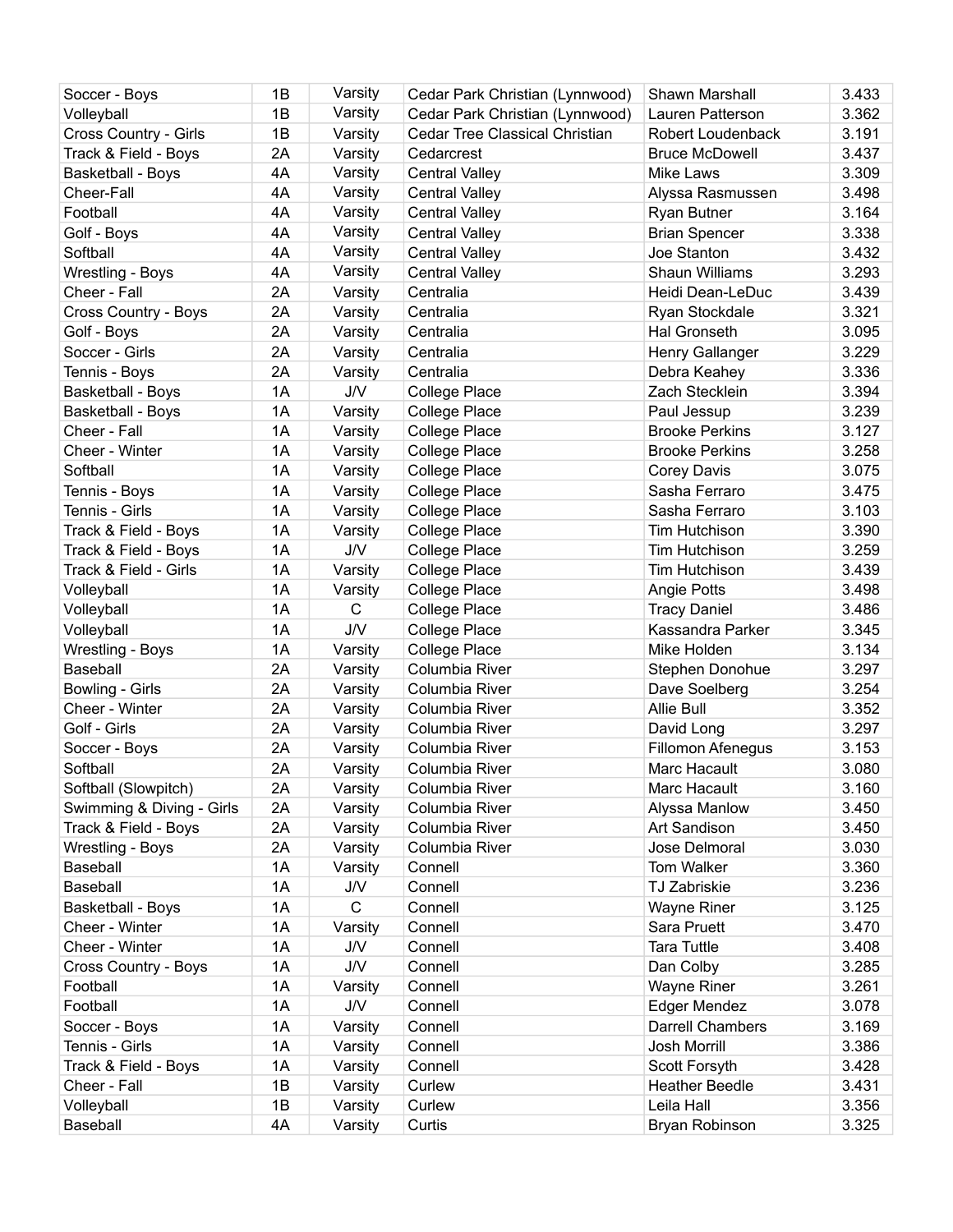| Basketball - Boys           | 4A | Varsity    | Curtis                | <b>Tim Kelly</b>          | 3.183 |
|-----------------------------|----|------------|-----------------------|---------------------------|-------|
| Cheer - Winter              | 4A | Varsity    | Curtis                | <b>Brittany Bibby</b>     | 3.211 |
| Football                    | 4A | Varsity    | Curtis                | Darren McKay              | 3.017 |
| Golf - Boys                 | 4A | Varsity    | Curtis                | <b>Brian Buell</b>        | 3.210 |
| Golf - Girls                | 4A | Varsity    | Curtis                | Kyle Moore                | 3.420 |
| Soccer - Boys               | 4A | Varsity    | Curtis                | Eddie Na                  | 3.220 |
| Soccer - Girls              | 4A | Varsity    | Curtis                | <b>Frank Hankel</b>       | 3.283 |
| Softball                    | 4A | Varsity    | Curtis                | David Woodruff            | 3.053 |
| Swimming & Diving - Girls   | 4A | Varsity    | Curtis                | Aaron Hughes              | 3.468 |
| Baseball                    | 2B | <b>J/V</b> | Davenport             | <b>Monty Soliday</b>      | 3.418 |
| Basketball - Girls          | 2B | J/V        | Davenport             | <b>Christine Buchanan</b> | 3.232 |
| Football                    | 2B | Varsity    | Davenport             | Justin Young              | 3.297 |
| Wrestling - Boys            | 2B | Varsity    | Davenport             | <b>Adam Collins</b>       | 3.198 |
| Golf - Boys                 | 1B | Varsity    | <b>DeSales</b>        | Lon Olson                 | 3.450 |
| Golf - Girls                | 1B | Varsity    | <b>DeSales</b>        | Lon Olson                 | 3.450 |
| Track & Field - Boys        | 1B | Varsity    | <b>DeSales</b>        | <b>Bowe Ebding</b>        | 3.480 |
| Track & Field - Girls       | 1B | Varsity    | <b>DeSales</b>        | <b>Bowe Ebding</b>        | 3.480 |
| Basketball - Boys           | 2A | Varsity    | East Valley (Spokane) | Jeremy Knee               | 3.299 |
| <b>Basketball - Girls</b>   | 2A | Varsity    | East Valley (Spokane) | <b>Rob Collins</b>        | 3.399 |
| Cheer - Fall                | 2A | Varsity    | East Valley (Spokane) | <b>Ellie Reavis</b>       | 3.110 |
| Cheer - Winter              | 2A |            | East Valley (Spokane) | <b>Ellie Reavis</b>       | 3.109 |
| <b>Cross Country - Boys</b> | 2A | Varsity    |                       | Peter McArthur            | 3.249 |
|                             |    | Varsity    | East Valley (Spokane) |                           |       |
| Cross Country - Girls       | 2A | Varsity    | East Valley (Spokane) | JoAnne Cook               | 3.281 |
| Golf - Boys                 | 2A | Varsity    | East Valley (Spokane) | Adam Fisher               | 3.227 |
| Golf - Girls                | 2A | Varsity    | East Valley (Spokane) | <b>Rob Collins</b>        | 3.303 |
| Soccer - Boys               | 2A | Varsity    | East Valley (Spokane) | <b>Todd Slatter</b>       | 3.464 |
| Softball                    | 2A | Varsity    | East Valley (Spokane) | Kelli Peckham             | 3.083 |
| Softball (Slowpitch)        | 2A | Varsity    | East Valley (Spokane) | <b>Tiffany Lockwood</b>   | 3.435 |
| Tennis - Girls              | 2A | Varsity    | East Valley (Spokane) | Jabez Harlan              | 3.148 |
| Track & Field - Girls       | 2A | Varsity    | East Valley (Spokane) | Shane Toy                 | 3.410 |
| Volleyball                  | 2A | Varsity    | East Valley (Spokane) | Chad Coupland             | 3.489 |
| Wrestling - Girls           | 2B | Varsity    | East Valley (Spokane) | Rachael Aursby            | 3.081 |
| Baseball - Boys             | 2A | Varsity    | Enumclaw              | <b>Eric Fiedler</b>       | 3.333 |
| Cross Country - Boys        | 2A | Varsity    | Enumclaw              | Jeff Jacobson             | 3.220 |
| Football                    | 2A | Varsity    | Enumclaw              | Mark Gunderson            | 3.115 |
| Soccer - Boys               | 2A | Varsity    | Enumclaw              | Shawn Tobius              | 3.139 |
| Track & Field - Boys        | 2A | Varsity    | Enumclaw              | Jenelle Murrell           | 3.371 |
| Baseball - Boys             | 2A | <b>J/V</b> | Ephrata               | David Tempel              | 3.338 |
| Basketball - Boys           | 2A | J/V        | Ephrata               | RJ Fronsman               | 3.395 |
| <b>Basketball - Girls</b>   | 2A | <b>J/V</b> | Ephrata               | Erin Fletcher             | 3.268 |
| Cheer-Fall                  | 2A | Varsity    | Ephrata               | Michelle Derr             | 3.325 |
| Cheer-Fall                  | 2A | Varsity    | Ephrata               | Heather Wood              | 3.211 |
| Cheer-Winter                | 2A | Varsity    | Ephrata               | Michelle Derr             | 3.323 |
| Cheer-Winter                | 2A | Varsity    | Ephrata               | <b>Heather Wood</b>       | 3.157 |
| Cross Country - Boys        | 2A | J/V        | Ephrata               | Jason Laugen              | 3.066 |
| Football                    | 2A | Varsity    | Ephrata               | Jay Mills                 | 3.146 |
| Golf - Boys                 | 2A | J/V        | Ephrata               | Missy Beierman            | 3.371 |
| Soccer - Girls              | 2A | <b>J/V</b> | Ephrata               | Al Berg                   | 3.290 |
| Soccer - Girls              | 2A | Varsity    | Ephrata               | Gary Klepec               | 3.212 |
| Softball - Girls            | 2A | Varsity    | Ephrata               | Heather Wood              | 3.453 |
| Tennis - Boys               | 2A | J/V        | Ephrata               | <b>Tyler Cummings</b>     | 3.494 |
| Tennis - Boys               | 2A | Varsity    | Ephrata               | Ayla Wyman                | 3.096 |
| Track & Field - Boys        | 2A | Varsity    | Ephrata               | Dan Martin                | 3.383 |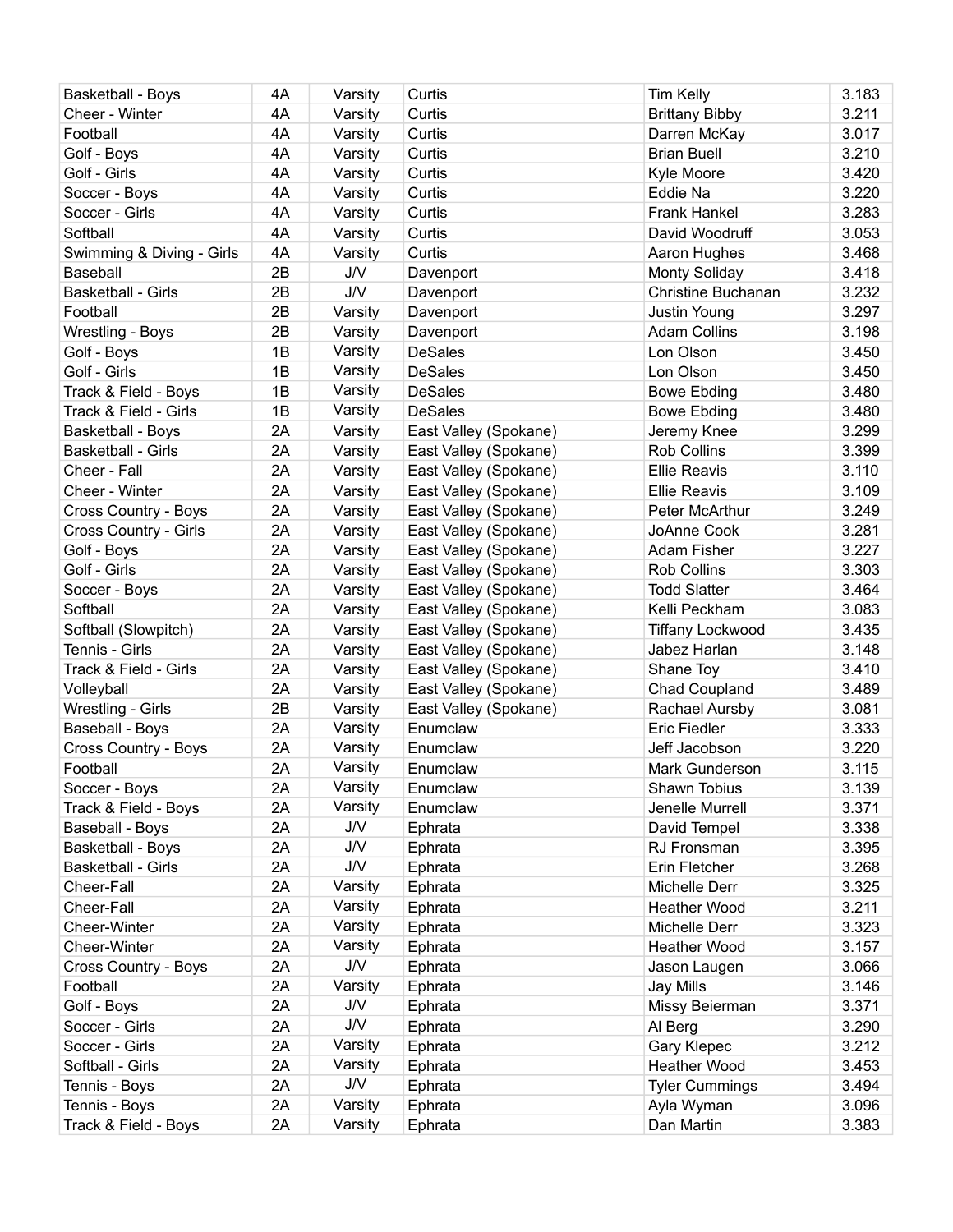| Track & Field - Boys      | 2A | J/V          | Ephrata              | Dan Martin                 | 3.205 |
|---------------------------|----|--------------|----------------------|----------------------------|-------|
| Track & Field - Girls     | 2A | J/V          | Ephrata              | Dan Martin                 | 3.359 |
| Wrestling - Boys          | 2A | Varsity      | Ephrata              | <b>Patrick Mitchell</b>    | 3.341 |
| Wrestling - Girls         | 2A | Varsity      | Ephrata              | Raul Tejeda                | 3.359 |
| Basketball - Boys         | 3A | Varsity      | Everett              | <b>Bobby Thompson</b>      | 3.190 |
| Basketball - Boys         | 1B | <b>J/V</b>   | Evergreen Lutheran   | Joey Murphy                | 3.417 |
| Football                  | 1B | Varsity      | Evergreen Lutheran   | Phillip Burnkowske         | 3.499 |
| Baseball                  | 2A | Varsity      | Fife                 | <b>Shane Nixon</b>         | 3.414 |
| Basketball - Boys         | 1B | Varsity      | Fife                 | Mark Schelbert             | 3.330 |
| Basketball - Girls        | 2A | Varsity      | Fife                 | <b>Bernard Thomas</b>      | 3.493 |
| Cross Country - Boys      | 2A | Varsity      | Fife                 | Mike Chapman               | 3.342 |
| Football                  | 2A | Varsity      | Fife                 | <b>Kent Nevin</b>          | 3.013 |
| Golf - Boys               | 2A | Varsity      | Fife                 | Mark Jones                 | 3.464 |
| Soccer - Boys             | 2A | Varsity      | Fife                 | Tony Crudo                 | 3.089 |
| Softball                  | 2A | Varsity      | Fife                 | <b>Cassy Duschel</b>       | 3.369 |
| Swimming & Diving - Boys  | 2A | Varsity      | Fife                 | Jo Bushnell                | 3.262 |
| Swimming & Diving - Girls | 2A | Varsity      | Fife                 | Jo Bushnell                | 3.278 |
| Track & Field - Boys      | 2A | Varsity      | Fife                 | Mike Chapman               | 3.002 |
| Wrestling - Boys          | 2A | Varsity      | Fife                 | <b>Matthew Robertson</b>   | 3.344 |
| Wrestling - Girls         | 2A | Varsity      | Fife                 | Yolanda Lawes              | 3.295 |
| Football                  | 1A | Varsity      | Freeman              | Ben Cochran                | 3.230 |
| Football                  | 1A | <b>J/V</b>   |                      |                            | 3.060 |
|                           | 1A | $\mathsf{C}$ | Freeman<br>Freeman   | Nate Garner<br>Jesica Robb | 3.220 |
| Volleyball                | 1B |              |                      |                            | 3.110 |
| <b>Basketball - Boys</b>  | 1B | Varsity      | Garfield-Palouse     | <b>Steve Swinney</b>       | 3.180 |
| Basketball - Girls        |    | J/V          | Garfield-Palouse     | <b>Garrett Parrish</b>     |       |
| Track & Field - Boys      | 1B | Varsity      | Garfield-Palouse     | Cap Perry                  | 3.450 |
| Track & Field - Girls     | 1B | Varsity      | Garfield-Palouse     | Cap Perry                  | 3.480 |
| Volleyball                | 1B | Varsity      | Garfield-Palouse     | <b>Brad Rader</b>          | 3.280 |
| Baseball                  | 2A | Varsity      | Grandview            | Dave Kleinow               | 3.200 |
| Cheer - Fall              | 2A | Varsity      | Grandview            | Karen Prieto               | 3.387 |
| Cheer - Winter            | 2A | Varsity      | Grandview            | Karen Prieto               | 3.140 |
| Cross Country - Boys      | 2A | Varsity      | Grandview            | Kent Thomas                | 3.446 |
| Golf - Boys               | 2A | Varsity      | Grandview            | Glenn Braman               | 3.435 |
| Softball                  | 2A | Varsity      | Grandview            | Choncy Pena                | 3.260 |
| Swimming & Diving - Boys  | 2A | Varsity      | Grandview            | Patrick Elerding           | 3.148 |
| Swimming & Diving - Girls | 2A | Varsity      | Grandview            | <b>Patrick Elerding</b>    | 3.095 |
| Track & Field - Boys      | 2A | Varsity      | Grandview            | <b>Rick Ramos</b>          | 3.300 |
| Track & Field - Girls     | 2A | Varsity      | Grandview            | <b>Rick Ramos</b>          | 3.190 |
| Volleyball                | 2A | Varsity      | Grandview            | Orejeona Jeffrey           | 3.342 |
| Soccer - Girls            | 2B | Varsity      | Granger              | Stephanie King             | 3.114 |
| Basketball - Boys         | 1A | Varsity      | <b>Granite Falls</b> | <b>Aaron Nations</b>       | 3.230 |
| Basketball - Girls        | 1A | Varsity      | <b>Granite Falls</b> | David Kaupp                | 3.430 |
| <b>Basketball - Girls</b> | 1A | J/V          | <b>Granite Falls</b> | Anna McGarr                | 3.360 |
| Cross Country - Girls     | 1A | Varsity      | <b>Granite Falls</b> | Steve Lantz                | 3.370 |
| Soccer - Girls            | 1A | Varsity      | <b>Granite Falls</b> | Deon Freeman               | 3.180 |
| Softball                  | 1A | Varsity      | <b>Granite Falls</b> | Tom Bergan                 | 3.330 |
| Track & Field - Girls     | 1A | Varsity      | <b>Granite Falls</b> | Mark Neuman                | 3.320 |
| Volleyball                | 1A | J/V          | <b>Granite Falls</b> | David Kaupp                | 3.110 |
| Basketball - Boys         | 1A | J/V          | Hoquiam              | Zac Reynvaan               | 3.267 |
| <b>Basketball - Boys</b>  | 1A | Varsity      | Hoquiam              | Kyle Blumberg              | 3.112 |
| <b>Basketball - Girls</b> | 1A | J/V          | Hoquiam              | Jennifer Pace              | 3.340 |
| Cheer - Fall              | 1A | Varsity      | Hoquiam              | Nikki Elledge              | 3.250 |
| Cheer - Winter            | 1A | Varsity      | Hoquiam              | Nikki Elledge              | 3.172 |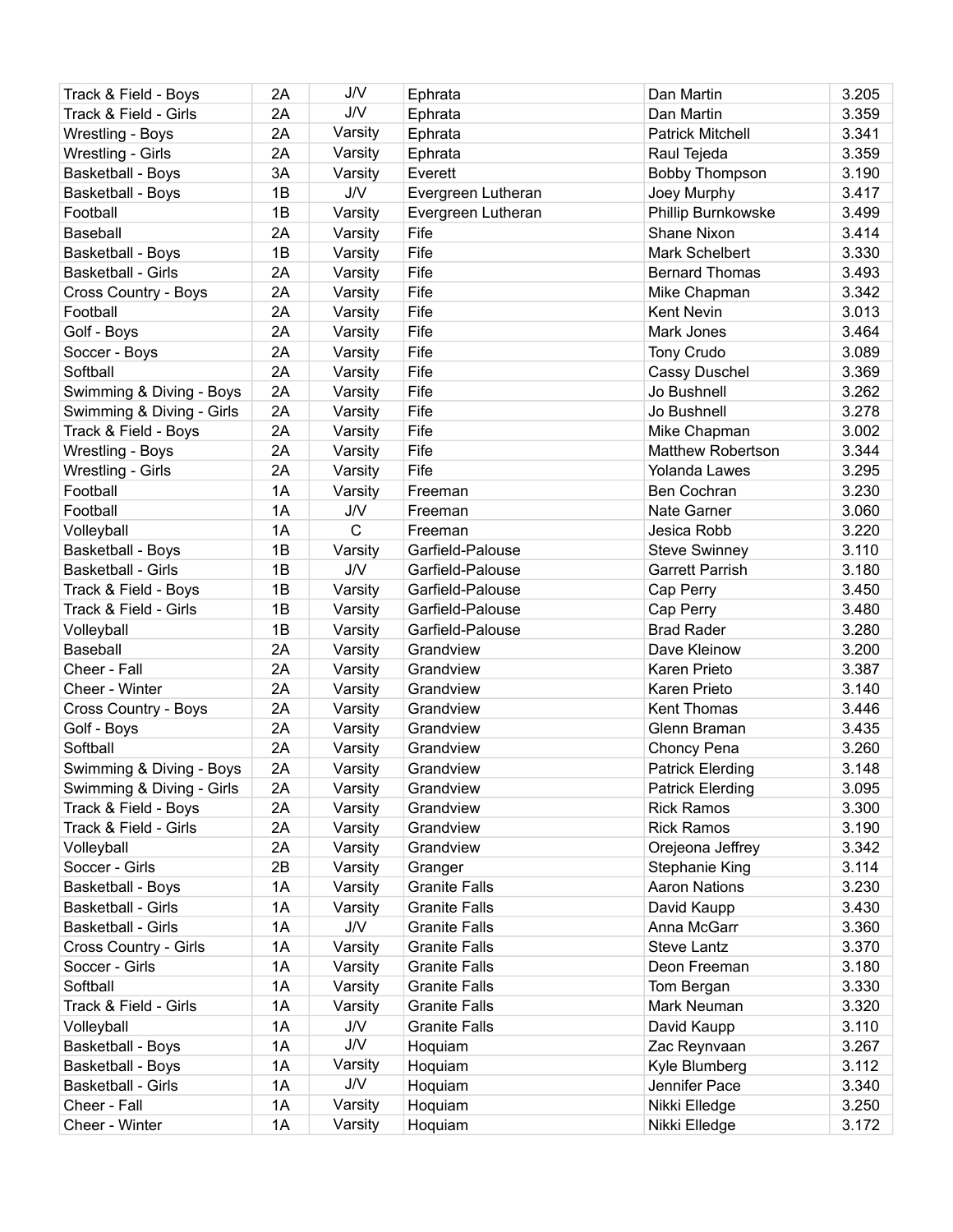| Cross Country - Boys                | 1A       | Varsity | Hoquiam                | Chandrea Byron           | 3.211          |
|-------------------------------------|----------|---------|------------------------|--------------------------|----------------|
| Golf - Boys                         | 1A       | Varsity | Hoquiam                | <b>Terry Helland</b>     | 3.218          |
| Golf - Girls                        | 1A       | Varsity | Hoquiam                | Patty Sundstrom          | 3.294          |
| Soccer - Girls                      | 1A       | Varsity | Hoquiam                | Drew Grannemann          | 3.484          |
| Volleyball                          | 1A       | Varsity | Hoquiam                | <b>Heather Bozich</b>    | 3.415          |
| Cheer - Fall                        | 2A       | Varsity | Hudson's Bay           | Patrisha Ann Horenstein  | 3.280          |
| Cross Country - Girls               | 2A       | Varsity | Hudson's Bay           | Jamie Gonzales           | 3.470          |
| Softball (Slowpitch)                | 2A       | Varsity | Hudson's Bay           | <b>Tori Fuller</b>       | 3.120          |
| Baseball                            | 4A       | Varsity | Kamiak                 | <b>Clarence Trinidad</b> | 3.489          |
| <b>Basketball - Boys</b>            | 4A       | Varsity | Kamiak                 | Joseph DeGrazia          | 3.364          |
| Golf - Boys                         | 4A       | Varsity | Kamiak                 | Vic Alinen               | 3.203          |
| Soccer - Boys                       | 4A       | Varsity | Kamiak                 | <b>Kosta Pitharoulis</b> | 3.435          |
| Swimming & Diving - Girls           | 4A       | Varsity | Kamiak                 | Chris Erickson           | 3.362          |
| Track & Field - Boys                | 4A       | Varsity | Kamiak                 | <b>Bill Stengele</b>     | 3.300          |
| Volleyball                          | 4A       | Varsity | Kamiak                 | Jason Davis              | 3.382          |
| Wrestling - Boys                    | 4A       | Varsity | Kamiak                 | <b>Tyler Webley</b>      | 3.109          |
| Wrestling - Girls                   | 4A       | Varsity | Kamiak                 | John Baldwin             | 3.412          |
| <b>Baseball</b>                     | 4A       | Varsity | Kamiakin               | <b>Steve Woods</b>       | 3.452          |
| Basketball - Boys                   | 4A       | Varsity | Kamiakin               | <b>Brian Meneely</b>     | 3.106          |
| <b>Basketball - Girls</b>           | 4A       | Varsity | Kamiakin               | Lane Schumacher          | 3.313          |
| Cross Country - Boys                | 4A       | Varsity | Kamiakin               | <b>Matt Rexus</b>        | 3.270          |
| Golf - Boys                         | 4A       | Varsity | Kamiakin               | Dennis Rose              | 3.184          |
| Gymnastics                          | 4A       | Varsity | Kamiakin               | Sarah Garrett            | 3.283          |
| Softball                            | 4A       | Varsity | Kamiakin               | Kylee Lete               | 3.435          |
| Tennis - Boys                       | 4A       | Varsity | Kamiakin               | Jeff Van Eaton           | 3.357          |
| Track & Field - Boys                | 4A       | Varsity | Kamiakin               | Keith Duncan             | 3.368          |
| Baseball                            | 3A       | Varsity | Kelso                  | Tom D'Aboy               | 3.455          |
| Basketball - Boys                   | 3A       | Varsity | Kelso                  | Joe Kinch                | 3.379          |
| Bowling - Girls                     | 3A       | Varsity | Kelso                  | Mike Skeie               | 3.311          |
| Softball                            | 3A       | Varsity | Kelso                  | Dean Sorensen            | 3.211          |
| Swimming & Diving - Boys            | 3A       | Varsity | Kelso                  | Lori Clark               | 3.180          |
| Track & Field - Boys                | 3A       |         | Kelso                  | Joseph Krieder           | 3.180          |
|                                     | 3A       | Varsity | Kelso                  |                          | 3.150          |
| Wrestling - Boys<br><b>Baseball</b> | 4A       | Varsity |                        | <b>Bobby Freund</b>      | 3.349          |
|                                     |          | Varsity | Kentridge              | John Flanigan            |                |
| Basketball - Boys                   | 4A<br>4A | Varsity | Kentridge<br>Kentridge | Dave Jamison             | 3.348          |
| Cheer - Fall                        |          | Varsity |                        | Kim Kawachi              | 3.269<br>3.309 |
| Cross Country - Boys                | 4A       | Varsity | Kentridge              | Philip Paul              |                |
| Golf - Boys                         | 4A       | Varsity | Kentridge              | John Flanigan            | 3.491          |
| Golf - Girls                        | 4A       | Varsity | Kentridge              | John Flanigan            | 3.116          |
| Gymnastics                          | 4A       | Varsity | Kentridge              | Casey Stoflet            | 3.185          |
| Soccer - Boys                       | 4A       | Varsity | Kentridge              | Luke Benedum             | 3.081          |
| Soccer - Girls                      | 4A       | Varsity | Kentridge              | Callie Bergstrom         | 3.390          |
| Softball                            | 4A       | Varsity | Kentridge              | Stephanie Hodgins Katzer | 3.340          |
| Swimming & Diving - Boys            | 4A       | Varsity | Kentridge              | Michael Dobner           | 3.372          |
| Swimming & Diving - Girls           | 4A       | Varsity | Kentridge              | Michael Dobner           | 3.442          |
| Track & Field - Boys                | 4A       | Varsity | Kentridge              | Jami Weinbrecht          | 3.209          |
| Volleyball                          | 4A       | Varsity | Kentridge              | Roy Tabios               | 3.142          |
| Wrestling - Boys                    | 4A       | Varsity | Kentridge              | <b>Todd Lantz</b>        | 3.156          |
| Basketball - Boys                   | 1A       | Varsity | La Salle               | Josh Caffrey             | 3.254          |
| Cross Country - Boys                | 1A       | Varsity | La Salle               | Matthias Baudinet        | 3.491          |
| Football                            | 1A       | Varsity | La Salle               | Cody Lamb                | 3.153          |
| Golf - Girls                        | 1A       | Varsity | La Salle               | Emily Stillwaggon        | 3.300          |
| Softball                            | 1A       | Varsity | La Salle               | Kylee Brulotte           | 3.046          |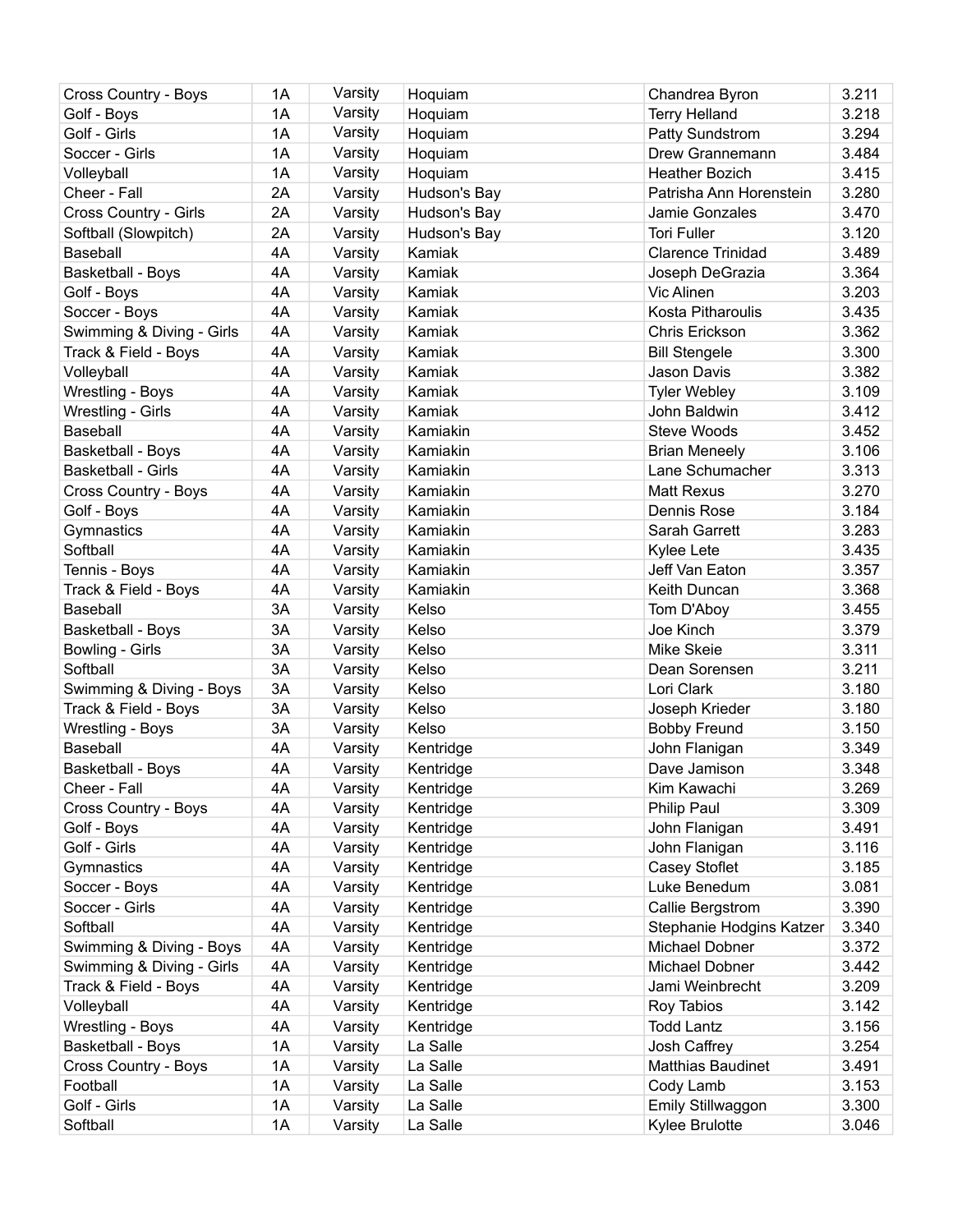| Tennis - Boys                     | 1A | Varsity    | La Salle               | Sean Singco            | 3.478          |
|-----------------------------------|----|------------|------------------------|------------------------|----------------|
| Track & Field - Boys              | 1A | Varsity    | La Salle               | Olivia Newman          | 3.222          |
| Track & Field - Girls             | 1A | Varsity    | La Salle               | Olivia Newman          | 3.368          |
| Basketball - Girls                | 3A | Varsity    | Lakes                  | Amber Wynn             | 3.379          |
| Cross Country - Boys              | 3A | Varsity    | Lakes                  | Joe Clark              | 3.377          |
| <b>Baseball</b>                   | 2A | Varsity    | Lakewood               | Dan Teeter             | 3.070          |
| Basketball - Boys                 | 2A | <b>J/V</b> | Lakewood               | Tony Wiederkehr        | 3.310          |
| <b>Basketball - Girls</b>         | 2A | <b>J/V</b> | Lakewood               | Rachel Anderson        | 3.160          |
| Cheer - Fall                      | 2A | Varsity    | Lakewood               | Kaytie Klinck          | 3.250          |
| Cheer - Winter                    | 2A | Varsity    | Lakewood               | Kaytie Klinck          | 3.350          |
| Cross Country - Girls             | 2A | Varsity    | Lakewood               | <b>Cullen Cantwell</b> | 3.450          |
| Golf - Girls                      | 2A | J/V        | Lakewood               | <b>Chris Walster</b>   | 3.120          |
| Soccer - Girls                    | 2A | <b>J/V</b> | Lakewood               | <b>Nick Anderson</b>   | 3.370          |
| Soccer - Girls                    | 2A | Varsity    | Lakewood               | <b>Nick Anderson</b>   | 3.460          |
| Softball                          | 2A | Varsity    | Lakewood               | <b>Travis Boortz</b>   | 3.430          |
| Softball                          | 2A | J/V        | Lakewood               | <b>Travis Boortz</b>   | 3.120          |
| Tennis - Girls                    | 2A | Varsity    | Lakewood               | Lorne Schut            | 3.390          |
| Track & Field - Boys              | 2A | Varsity    | Lakewood               | <b>Jeff Sowards</b>    | 3.360          |
| Track & Field - Girls             | 2A | Varsity    | Lakewood               | Monica Rooney          | 3.330          |
| Volleyball                        | 2A | <b>J/V</b> | Lakewood               | Alyssa Conn            | 3.480          |
| Wrestling - Boys                  | 2A | Varsity    | Lakewood               | Tom O'Hara             | 3.070          |
| Wrestling - Girls                 | 2A |            | Lakewood               | Nic Caldwell           | 3.350          |
| Band                              | 4A | Varsity    |                        |                        | 3.328          |
|                                   | 4A | Varsity    | Lewis & Clark          | Dan Nord<br>Jim Redmon |                |
| <b>Basketball - Boys</b><br>Choir | 4A | Varsity    | Lewis & Clark          |                        | 3.284<br>3.276 |
|                                   |    | Varsity    | Lewis & Clark          | Sara Carroll           |                |
| Football                          | 4A | Varsity    | Lewis & Clark          | Joe Ireland            | 3.243          |
| Orchestra                         | 4A | Varsity    | Lewis & Clark          | Mari Kellogg           | 3.330          |
| Track & Field - Boys              | 4A | Varsity    | Lewis & Clark          | Michael Johnston       | 3.390          |
| Baseball                          | 2B | Varsity    | <b>Liberty Bell</b>    | David Aspholm          | 3.404          |
| Basketball - Boys                 | 2B | Varsity    | <b>Liberty Bell</b>    | Kyle Acord             | 3.184          |
| <b>Basketball - Girls</b>         | 2B | Varsity    | <b>Liberty Bell</b>    | Stephanie Mitchell     | 3.270          |
| Soccer - Girls                    | 2B | Varsity    | <b>Liberty Bell</b>    | David Marz             | 3.374          |
| Tennis - Boys                     | 2B | Varsity    | <b>Liberty Bell</b>    | Dave Schulz            | 3.114          |
| Track & Field - Girls             | 2B | Varsity    | <b>Liberty Bell</b>    | Katie Leuthauser       | 3.478          |
| Volleyball                        | 2B | J/V        | <b>Liberty Bell</b>    | Stephanie Mitchell     | 3.033          |
| Golf - Boys                       | 1A | Varsity    | Life Christian Academy | <b>Chris Cordek</b>    | 3.433          |
| Soccer - Boys                     | 1A | Varsity    | Life Christian Academy | Tom Pierson            | 3.471          |
| Tennis - Girls                    | 1A | Varsity    | Life Christian Academy | <b>Gus Martin</b>      | 3.494          |
| Wrestling - Boys                  | 1A | Varsity    | Life Christian Academy | Darrin Miller          | 3.340          |
| Wrestling - Girls                 | 1A | Varsity    | Life Christian Academy | Darrin Miller          | 3.290          |
| Baseball                          | 2A | Varsity    | Lynden                 | Cory White             | 3.314          |
| Cheer - Fall                      | 2A | Varsity    | Lynden                 | Kellee Wallace         | 3.480          |
| Dance/Drill                       | 2A | Varsity    | Lynden                 | Karmen VerMulm         | 3.392          |
| Football                          | 2A | Varsity    | Lynden                 | <b>Blake VanDalen</b>  | 3.203          |
| Golf - Boys                       | 2A | Varsity    | Lynden                 | Jesse Weg              | 3.315          |
| Soccer - Boys                     | 2A | Varsity    | Lynden                 | <b>Drew Smiley</b>     | 3.093          |
| Soccer - Girls                    | 2A | <b>J/V</b> | Lynden                 | Melissa Crabtree       | 3.394          |
| Swimming & Diving - Girls         | 2A | Varsity    | Lynden                 | Leanne Holleman        | 3.393          |
| Track & Field - Boys              | 2A | Varsity    | Lynden                 | Layne Hutchins         | 3.157          |
| Volleyball                        | 2A | C          | Lynden                 | Kyla Bonsen            | 3.451          |
| Baseball - Boys                   | 1A | Varsity    | Lynden Christian       | Daniel Vander Kooi     | 3.347          |
| Football                          | 1A | Varsity    | Lynden Christian       | Dan Kaemingk           | 3.299          |
| Volleyball                        | 4A | Varsity    | Mariner                | Julia Riordan          | 3.301          |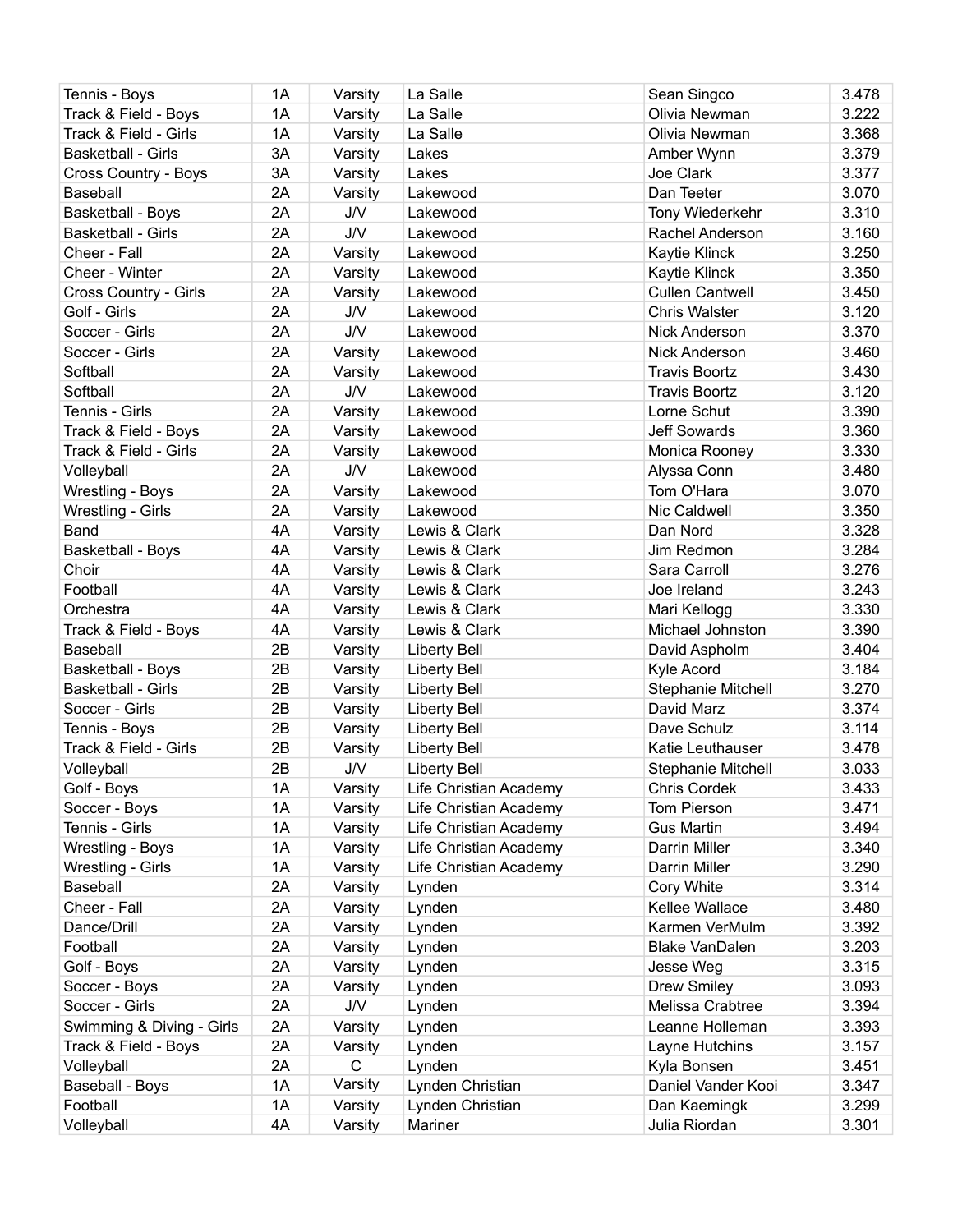| Baseball                  | 3A | Varsity      | Marysville Getchell | Gabe Rochon            | 3.030 |
|---------------------------|----|--------------|---------------------|------------------------|-------|
| <b>Basketball - Boys</b>  | 3A | J/V          | Marysville Getchell | Davis Lura             | 3.239 |
| <b>Basketball - Boys</b>  | 3A | Varsity      | Marysville Getchell | Corby Schuh            | 3.039 |
| <b>Basketball - Girls</b> | 3A | Varsity      | Marysville Getchell | Adolfo Hinojosa        | 3.457 |
| <b>Basketball - Girls</b> | 3A | <b>J/V</b>   | Marysville Getchell | Jessica Edge           | 3.493 |
| Cheer - Fall              | 3A | Varsity      | Marysville Getchell | Ashley Bayha           | 3.323 |
| Cross Country - Boys      | 3A | Varsity      | Marysville Getchell | <b>Randy Edens</b>     | 3.370 |
| Golf - Boys               | 3A | Varsity      | Marysville Getchell | Ryan Gilbertson        | 3.020 |
| Soccer - Girls            | 3A | Varsity      | Marysville Getchell | Sarah Hereth           | 3.315 |
| Soccer - Girls            | 3A | J/V          | Marysville Getchell | Kristina Bailey        | 3.285 |
| Softball                  | 3A | Varsity      | Marysville Getchell | Mike Moran             | 3.390 |
| Swimming & Diving - Boys  | 3A | Varsity      | Marysville Getchell | Meredith Jenks         | 3.242 |
| Swimming & Diving - Girls | 3A | Varsity      | Marysville Getchell | Meredith Jenks         | 3.356 |
| Tennis - Boys             | 3A | Varsity      | Marysville Getchell | Steve Uppendahl        | 3.398 |
| Tennis - Boys             | 3A | J/V          | Marysville Getchell | <b>Robert Sherry</b>   | 3.286 |
| Tennis - Girls            | 3A | Varsity      | Marysville Getchell | Sarah Hereth           | 3.481 |
| Track & Field - Boys      | 3A | Varsity      | Marysville Getchell | Kim Edens              | 3.301 |
| Track & Field - Girls     | 3A | Varsity      | Marysville Getchell | Kim Edens              | 3.413 |
|                           | 3A | J/V          | Marysville Getchell | Savanna DeCota         | 3.294 |
| Volleyball                | 3A | Varsity      | Marysville Getchell | Kristina Klinginsmith  | 3.360 |
| Volleyball                | 3A | Varsity      |                     | Andrea White           | 3.121 |
| Wrestling - Girls         | 3A |              | Marysville Getchell |                        |       |
| Baseball                  | 3A | Varsity      | Marysville Pilchuck | James Day              | 3.085 |
| <b>Basketball - Boys</b>  |    | J/V          | Marysville Pilchuck | Luke Carpenter         | 3.188 |
| <b>Basketball - Boys</b>  | 3A | Varsity      | Marysville Pilchuck | <b>Bary Gould</b>      | 3.119 |
| <b>Basketball - Girls</b> | 3A | Varsity      | Marysville Pilchuck | <b>Taylor Stevens</b>  | 3.410 |
| <b>Basketball - Girls</b> | 3A | C            | Marysville Pilchuck | Kathy Carroll          | 3.335 |
| Cheer - Fall              | 3A | Varsity      | Marysville Pilchuck | Gayle Goudsward        | 3.320 |
| Cross Country - Boys      | 3A | Varsity      | Marysville Pilchuck | Cali Burnett           | 3.229 |
| Cross Country - Boys      | 3A | Varsity      | Marysville Pilchuck | Cali Burnett           | 3.187 |
| Golf - Boys               | 3A | J/V          | Marysville Pilchuck | Peter Sieminski        | 3.374 |
| Golf - Boys               | 3A | Varsity      | Marysville Pilchuck | Dan DeWitte            | 3.331 |
| Golf - Girls              | 3A | J/V          | Marysville Pilchuck | Andrea France          | 3.111 |
| Soccer - Girls            | 3A | Varsity      | Marysville Pilchuck | Paul Bartley           | 3.292 |
| Softball                  | 3A | Varsity      | Marysville Pilchuck | Aaron Zachry           | 3.283 |
| Tennis - Boys             | 3A | Varsity      | Marysville Pilchuck | Evan Shaw              | 3.145 |
| Tennis - Girls            | 3A | <b>J/V</b>   | Marysville Pilchuck | Nate McClellan         | 3.253 |
| Track & Field - Girls     | 3A | Varsity      | Marysville Pilchuck | Mike Cull              | 3.385 |
| Volleyball                | 3A | Varsity      | Marysville Pilchuck | Nate McClellan         | 3.479 |
| Volleyball                | 3A | J/V          | Marysville Pilchuck | <b>Madison Doty</b>    | 3.228 |
| Wrestling - Girls         | 3A | Varsity      | Marysville Pilchuck | Andrea White           | 3.181 |
| Baseball                  | 4A | Varsity      | Mead                | <b>Steve Hare</b>      | 3.386 |
| Baseball                  | 4A | J/V          | Mead                | Justin Scheib          | 3.379 |
| Basketball - Boys         | 4A | $\mathsf{C}$ | Mead                | <b>Todd Gossett</b>    | 3.269 |
| <b>Basketball - Girls</b> | 4A | Varsity      | Mead                | Quantae Anderson       | 3.388 |
| Cheer - Winter            | 4A | Varsity      | Mead                | Katherine Melka        | 3.444 |
| Dance/Drill               | 4A | Varsity      | Mead                | Kathryn Fleisher       | 3.474 |
| Drama                     | 4A | Varsity      | Mead                | Jessica Rempel         | 3.211 |
| Football                  | 4A | Varsity      | Mead                | Benji Sonnichsen       | 3.355 |
| Football                  | 4A | Freshman     | Mead                | <b>Brian Patterson</b> | 3.302 |
| Golf - Boys               | 4A | J/V          | Mead                | Paul Peters            | 3.432 |
| Golf - Girls              | 4A | Varsity      | Mead                | Keith Ross             | 3.307 |
| Gymnastics                | 4A | J/V          | Mead                | Hanna Bjerkestrand     | 3.158 |
| Soccer - Boys             | 4A | <b>J/V</b>   | Mead                | Logan Georgeadis       | 3.314 |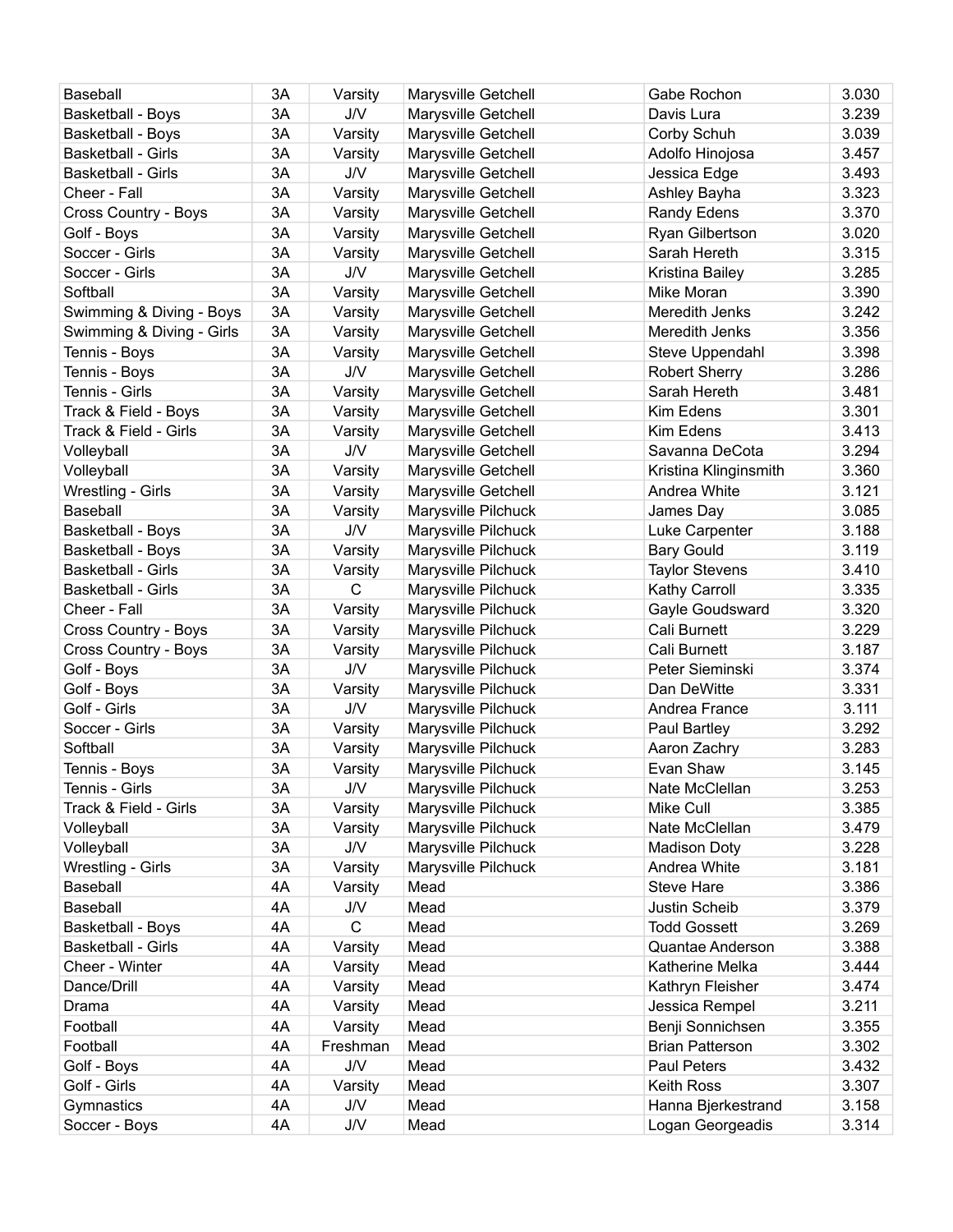| Soccer - Boys             | 4A | Varsity      | Mead         | Steven Acosta            | 3.255 |
|---------------------------|----|--------------|--------------|--------------------------|-------|
| Soccer - Boys             | 4A | C            | Mead         | <b>Kerry Clark</b>       | 3.217 |
| Soccer - Girls            | 4A | C            | Mead         | Steven Acosta            | 3.469 |
| Softball                  | 4A | Varsity      | Mead         | <b>Tiffany Casedy</b>    | 3.396 |
| Softball                  | 4A | <b>J/V</b>   | Mead         | <b>Hailey Lentz</b>      | 3.322 |
| Softball (Slowpitch)      | 4A | Varsity      | Mead         | <b>Tiffany Casedy</b>    | 3.304 |
| Softball (Slowpitch)      | 4A | J/V          | Mead         | <b>Hailey Lentz</b>      | 3.245 |
| Tennis - Boys             | 4A | <b>J/V</b>   | Mead         | <b>Brian Collins</b>     | 3.399 |
| Track & Field - Boys      | 4A | <b>J/V</b>   | Mead         | <b>John Mires</b>        | 3.388 |
| Track & Field - Girls     | 4A | <b>J/V</b>   | Mead         | Dori Whitford            | 3.447 |
| Volleyball                | 4A | $\mathsf{C}$ | Mead         | Erin Glasser             | 3.255 |
| Wrestling - Boys          | 4A | Freshman     | Mead         | Jeremy Golding           | 3.335 |
| Wrestling - Boys          | 4A | Varsity      | Mead         | Philip McLean            | 3.364 |
| Baseball                  | 4A | Varsity      | Moses Lake   | Don Lindgren             | 3.090 |
| Basketball - Boys         | 4A | Varsity      | Moses Lake   | Jake Hunt                | 3.460 |
| <b>Basketball - Boys</b>  | 4A | <b>J/V</b>   | Moses Lake   | <b>Phil Daubel</b>       | 3.000 |
| <b>Basketball - Girls</b> | 4A | J/V          | Moses Lake   | Ashley McKean            | 3.320 |
| Bowling - Girls           | 4A | Varsity      | Moses Lake   | Dan Stevenson            | 3.290 |
| Cheer - Winter            | 4A | Varsity      | Moses Lake   | <b>Mikey Carlile</b>     | 3.260 |
| Cross Country - Boys      | 4A | Varsity      | Moses Lake   | Larry Dagnon             | 3.230 |
| Dance/Drill               | 4A | Varsity      | Moses Lake   | Jaylynn Hernandez        | 3.420 |
| Football                  | 4A | Varsity      | Moses Lake   | <b>Todd Griffith</b>     | 3.240 |
| Golf - Boys               | 4A | Varsity      | Moses Lake   | <b>Terrance Melbye</b>   | 3.150 |
| Soccer - Girls            | 4A | Varsity      | Moses Lake   | Liz Bigger               | 3.330 |
| Soccer - Girls            | 4A | J/V          | Moses Lake   | Liz Bigger               | 3.120 |
| Softball                  | 4A | Varsity      | Moses Lake   | Michael Hofheins         | 3.370 |
| Softball (Slowpitch)      | 4A | <b>J/V</b>   | Moses Lake   | Johnny Rodriguez         | 3.377 |
| Softball (Slowpitch)      | 4A | Varsity      | Moses Lake   | Michael Hofheins         | 3.050 |
| Swimming & Diving - Girls | 4A | Varsity      | Moses Lake   | Linden Williams          | 3.420 |
| Swimming & Diving - Girls | 4A | <b>J/V</b>   | Moses Lake   | Linden Williams          | 3.210 |
| Tennis - Girls            | 4A | Varsity      | Moses Lake   | <b>Rich Gregoire</b>     | 3.440 |
| Track & Field - Boys      | 4A | Varsity      | Moses Lake   | Nicki Weiland            | 3.070 |
| Track & Field - Boys      | 4A | <b>J/V</b>   | Moses Lake   | Nicki Weiland            | 3.150 |
| Volleyball                | 4A | Varsity      | Moses Lake   | Jennifer Gering          | 3.350 |
| Volleyball                | 4A | Freshman     | Moses Lake   | Victoria Haneberg        | 3.300 |
| Volleyball                | 4A | $\mathbf C$  | Moses Lake   | Kelcey Harper            | 3.200 |
| Cheer - Fall              | 1B | Varsity      | Mossyrock    | <b>Tiffany Kolb</b>      | 3.376 |
| Football                  | 1B | Varsity      | Mossyrock    | Eric Ollikainen          | 3.173 |
| Basketball - Boys         | 3A | Varsity      | Mount Vernon | Roger Valentine          | 3.163 |
| Bowling - Girls           | 3A | Varsity      | Mount Vernon | Amy Marshall             | 3.474 |
| Cheer - Winter            | 3A | Varsity      | Mount Vernon | Khalie Whitman           | 3.378 |
| Wrestling - Boys          | 3A | Varsity      | Mount Vernon | <b>Tony Keller</b>       | 3.372 |
| Soccer - Girls            | 3A | Varsity      | Mount Vernon | Rene Caro                | 3.269 |
| Swimming & Diving - Girls | 3A | Varsity      | Mount Vernon | Paulina Gralow           | 3.368 |
| Baseball                  | 4A | Varsity      | Mt. Si       | <b>Brent Lutz</b>        | 3.468 |
| Baseball                  | 4A | $\mathsf{C}$ | Mt. Si       | Dylan Young              | 3.251 |
| Cheer - Fall              | 4A | Varsity      | Mt. Si       | Victoria Kirk            | 3.490 |
| Cheer - Winter            | 4A | Varsity      | Mt. Si       | Victoria Kirk            | 3.490 |
| Football                  | 4A | $\mathsf{C}$ | Mt. Si       | <b>Brian Tawney</b>      | 3.356 |
| Football                  | 4A | Varsity      | Mt. Si       | Charlie Kinnune          | 3.345 |
| Track & Field - Boys      | 4A | Varsity      | Mt. Si       | Jordan Sauvage           | 3.443 |
| Volleyball                | 4A | $\mathsf{C}$ | Mt. Si       | <b>Cristin Stahlberg</b> | 3.300 |
| Wrestling - Boys          | 4A | Varsity      | Mt. Si       | <b>Tony Schlotfeldt</b>  | 3.297 |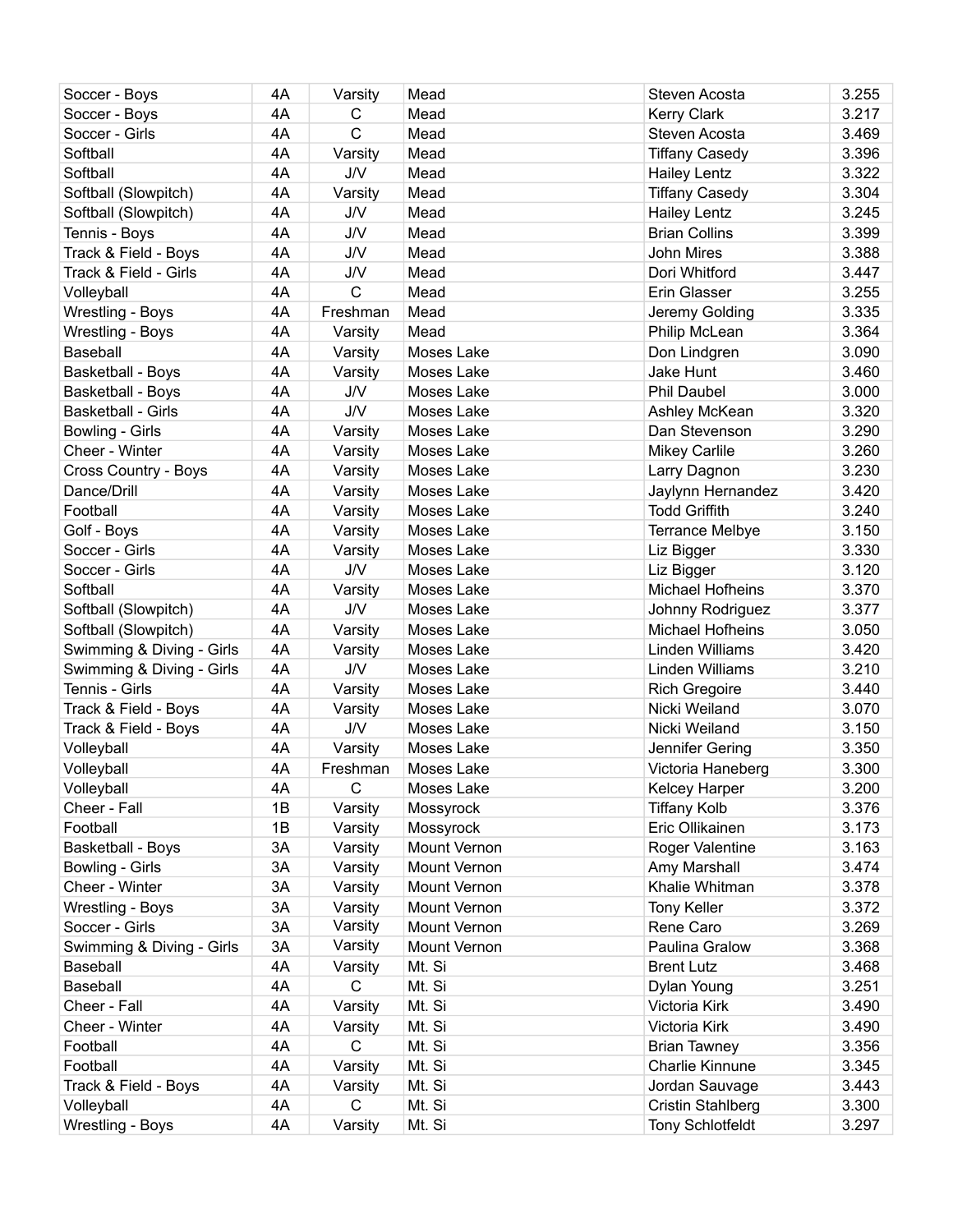| Band                      | 3A | Varsity            | Mt. Spokane                    | Sy Hovik              | 3.346 |
|---------------------------|----|--------------------|--------------------------------|-----------------------|-------|
| Baseball                  | 3A | Varsity            | Mt. Spokane                    | Alex Schuerman        | 3.458 |
| Baseball                  | 3A | $\mathsf{C}$       | Mt. Spokane                    | <b>Greg Conley</b>    | 3.203 |
| Baseball                  | 3A | <b>J/V</b>         | Mt. Spokane                    | Joel Murphy           | 3.148 |
| Basketball - Boys         | 3A | <b>J/V</b>         | Mt. Spokane                    | Kevin Oglesbee        | 3.290 |
| Basketball - Girls        | 3A | $\mathsf{C}$       | Mt. Spokane                    | Leonard Vargas        | 3.444 |
| Dance/Drill               | 3A | Varsity            | Mt. Spokane                    | Nancy Butz            | 3.403 |
| Football                  | 3A | Varsity            | Mt. Spokane                    | <b>Terry Cloer</b>    | 3.294 |
| Football                  | 3A | Freshman           | Mt. Spokane                    | Josh Cowart           | 3.261 |
| Football                  | 3A | <b>J/V</b>         | Mt. Spokane                    | Justin King           | 3.050 |
| Forensics (Debate)        | 3A | Varsity            | Mt. Spokane                    | Jessica Klingback     | 3.435 |
| Golf - Boys               | 3A | <b>J/V</b>         | Mt. Spokane                    | Rod Renner            | 3.215 |
| Orchestra                 | 3A | Varsity            | Mt. Spokane                    | Dale Emery            | 3.456 |
| Soccer - Boys             | 3A | Varsity            | Mt. Spokane                    | Morgan Hartanov       | 3.148 |
| Soccer - Girls            | 3A | C                  | Mt. Spokane                    | <b>Scott Phillips</b> | 3.255 |
| Softball                  | 3A | <b>J/V</b>         | Mt. Spokane                    | <b>Brian Gardner</b>  | 3.318 |
| Softball (Slowpitch)      | 3A | J/V                | Mt. Spokane                    | <b>Trek Davis</b>     | 3.338 |
| Softball (Slowpitch)      | 3A | $\mathbf C$        | Mt. Spokane                    | <b>BreAna Powell</b>  | 3.093 |
| Tennis - Boys             | 3A | Varsity            | Mt. Spokane                    | Don Story             | 3.467 |
| Track & Field - Boys      | 3A | <b>J/V</b>         | Mt. Spokane                    | Pat Kostecka          | 3.157 |
| Volleyball                | 3A | $\mathsf{C}$       | Mt. Spokane                    | Hannah Reiman         | 3.292 |
| Wrestling - Boys          | 3A | Varsity            | Mt. Spokane                    | <b>Travis Hughes</b>  | 3.133 |
| Football                  | 2B | Varsity            | Napavine                       | Josh Fay              | 3.082 |
| Volleyball                | 2B | Varsity            | Napavine                       | Monica Dailey         | 3.219 |
| Volleyball                | 3A | Varsity            | Nathan Hale                    | Sabrina Dejesus       | 3.449 |
| Cross Country - Boys      | 2B | Varsity            | Northwest Christian (Colbert)  | <b>Brenda Chase</b>   | 3.460 |
| Football                  | 2B | Varsity            | Northwest Christian (Colbert)  | <b>Marshal Hart</b>   | 3.280 |
| Track & Field - Boys      | 2B | Varsity            | Northwest Christian (Colbert)  | <b>Brenda Chase</b>   | 3.200 |
| Wrestling - Boys          | 2B | Varsity            | Northwest Christian (Colbert)  | Abraham Rocha         | 3.160 |
| Basketball - Boys         | 2B | Varsity            | Northwest Christian (Colbert)  | Aaron Spuler          | 3.270 |
| Soccer - Boys             | 2B | Varsity            | Northwest Christian (Colbert)  | Jacob Weaver          | 3.350 |
| Wrestling - Boys          | 2B | Varsity            | Northwest Christian (Colbert)  | Abraham Rocha         | 3.160 |
| Soccer - Girls            | 2B | Varsity            | Ocosta                         | Mike King             | 3.231 |
| Football                  | 4A | Varsity            | Olympia                        | Nick Mullen           | 3.377 |
| Golf - Boys               | 4A | Varsity            | Olympia                        | <b>Skip Fabritius</b> | 3.483 |
| Wrestling - Boys          | 4A | Varsity            | Olympia                        | Wyatt Pannkuk         | 3.436 |
| Wrestling - Girls         | 4A | Varsity            | Olympia                        | Ryan Pittman          | 3.125 |
| Baseball                  | 2A | <b>J/V</b>         | Othello                        | Jeff Coffman          | 3.164 |
| <b>Basketball - Girls</b> | 2A | <b>J/V</b>         | Othello                        | Caleb Tovar           | 3.357 |
| Cross Country - Boys      | 2A | Varsity            | Othello                        | Aurelio Guevara       | 3.434 |
| Cross Country - Girls     | 2A | Varsity            | Othello                        | Aurelio Guevara       | 3.434 |
| Football                  | 2A | <b>J/V</b>         | Othello                        | Roger Hoell           | 3.126 |
| Soccer - Girls            | 2A | Varsity            | Othello                        | Juan Garcia           | 3.315 |
| Soccer - Girls            | 2A | <b>J/V</b>         | Othello                        | Ashley Raduns         | 3.110 |
| Volleyball                | 2A | Varsity            | Othello                        | <b>Steve Parris</b>   | 3.498 |
| Volleyball                | 2A | Freshman           | Othello                        | Mikayla Parris        | 3.109 |
| Wrestling - Boys          | 2A | Varsity            | Othello                        | Rudy Ochoa II         | 3.013 |
| Softball (Slowpitch)      | 4A | Varsity            | Pasco                          | Jailynn Stoker        | 3.315 |
| Cheer - Fall              | 2A | Varsity            | Prosser                        | Michelle Hall         | 3.142 |
| Soccer - Girls            | 2A | Varsity            | Prosser                        | Teresa Rodda          | 3.286 |
| Swimming & Diving - Girls | 2A |                    | Prosser                        | <b>Alice Perkins</b>  | 3.132 |
|                           |    | Varsity<br>Varsity | Providence Classical Christian |                       | 3.451 |
| Basketball - Boys         | 1B |                    |                                | Michael Worley        |       |
| Soccer - Boys             | 1B | Varsity            | Providence Classical Christian | Nathan Morris         | 3.472 |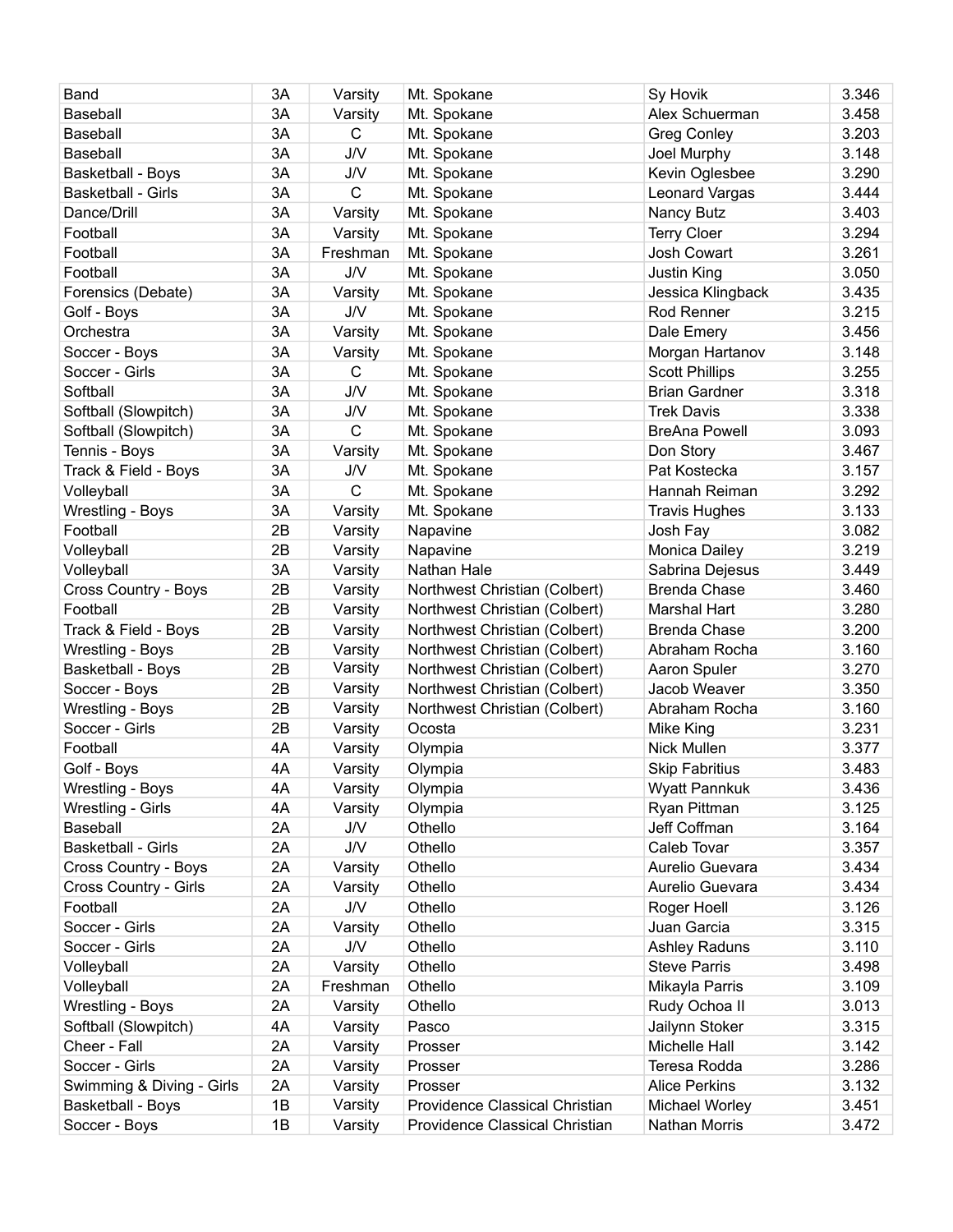| Cheer - Fall                | 2A | Varsity         | Pullman    | Erin Willy              | 3.466 |
|-----------------------------|----|-----------------|------------|-------------------------|-------|
| <b>Cross Country - Boys</b> | 2A | J/V             | Pullman    | Allix Potratz-Lee       | 3.409 |
| Cross Country - Girls       | 2A | Varsity         | Pullman    | Allix Potratz-Lee       | 3.038 |
| Football                    | 2A | Varsity         | Pullman    | Dave Cofer              | 3.124 |
| Football                    | 2A | <b>J/V</b>      | Pullman    | Dave Cofer              | 3.074 |
| Baseball                    | 1A | Varsity         | Quincy     | Shaun McNay             | 3.090 |
| Basketball - Boys           | 1A | Varsity         | Quincy     | <b>Scott Bierlink</b>   | 3.400 |
| Golf - Boys                 | 1A | Varsity         | Quincy     | Chris Trevino           | 3.200 |
| Soccer - Boys               | 1A | Varsity         | Quincy     | Francisco Tafoya        | 3.020 |
| Softball                    | 1A | Varsity         | Quincy     | Pauline Baughman        | 3.460 |
| Tennis - Boys               | 1A | Varsity         | Quincy     | Matt See                | 3.300 |
| Track & Field - Boys        | 1A | Varsity         | Quincy     | <b>Andrew Schmitt</b>   | 3.380 |
| Volleyball                  | 1A | Varsity         | Quincy     | Dean Pratt              | 3.420 |
| Wrestling - Boys            | 1A | <b>J/V</b>      | Quincy     | <b>Breck Webley</b>     | 3.300 |
| Wrestling - Girls           | 1A | Varsity         | Quincy     | Devan Silva             | 3.200 |
| Cross Country - Boys        | 2A | Varsity         | R. A. Long | Keli Hancock            | 3.235 |
| Softball (Slowpitch)        | 2A | Varsity         | R. A. Long | Josh Donaldson          | 3.358 |
| Tennis - Boys               | 2A | Varsity         | R. A. Long | <b>Maxwell Fisher</b>   | 3.384 |
| Volleyball                  | 2A | $\mathsf{C}$    | R. A. Long | David McDaniel          | 3.164 |
| Volleyball                  | 2A | <b>J/V</b>      | R. A. Long | <b>Whitney Nailon</b>   | 3.053 |
| <b>Cross Country - Boys</b> | 2A | Varsity         | Renton     | Lance Winmill           | 3.153 |
| Swimming & Diving - Girls   | 2A | Varsity         | Renton     | Diane Pavelin           | 3.480 |
| Baseball                    | 4A | Freshman        | Richland   | <b>Grant Richardson</b> | 3.030 |
| Baseball                    | 4A | Varsity         | Richland   | <b>Grant Richardson</b> | 3.492 |
| Baseball                    | 4A | <b>J/V</b>      | Richland   | <b>Grant Richardson</b> | 3.164 |
| <b>Basketball - Boys</b>    | 4A | J/V             | Richland   | <b>Earl Streufert</b>   | 3.485 |
| Basketball - Boys           | 4A | $\mathsf{C}$    | Richland   | <b>Earl Streufert</b>   | 3.037 |
| <b>Basketball - Girls</b>   | 4A | <b>J/V</b>      | Richland   | Hayley Middleton        | 3.292 |
| Bowling - Girls             | 4A | Varsity         | Richland   | Jason Bare              | 3.226 |
| Cheer - Fall                | 4A | Varsity         | Richland   | <b>Ashlie Martin</b>    | 3.471 |
| Cross Country - Boys        | 4A | <b>J/V</b>      | Richland   | Gabe Deshazo            | 3.424 |
| Dance/Drill                 | 4A | Varsity         | Richland   | Wendy White             | 3.232 |
| Football                    | 4A | Varsity         | Richland   | Mike Neidhold           | 3.355 |
| Football                    | 4A | <b>J/V</b>      | Richland   | Mike Neidhold           | 3.239 |
| Golf - Boys                 | 4A | Varsity         | Richland   | Mike Neidhold           | 3.482 |
| Golf - Boys                 | 4A | <b>J/V</b>      | Richland   | Mike Neidhold           | 3.245 |
| Soccer - Boys               | 4A | <b>J/V</b>      | Richland   | Octavio Dovalle         | 3.219 |
| Soccer - Girls              | 4A | J/V             | Richland   | Justin Almquist         | 3.327 |
| Softball                    | 4A | ${\sf J}/\sf V$ | Richland   | Casey Emery             | 3.281 |
| Softball                    | 4A | Varsity         | Richland   | Casey Emery             | 3.246 |
| Swimming & Diving - Boys    | 4A | Varsity         | Richland   | Jesse Grow              | 3.370 |
| Swimming & Diving - Boys    | 4A | <b>J/V</b>      | Richland   | Jesse Grow              | 3.317 |
| Track & Field - Girls       | 4A | J/V             |            |                         | 3.366 |
|                             |    | $\mathsf{C}$    | Richland   | Matt Stadelman          |       |
| Volleyball                  | 4A |                 | Richland   | <b>Robert Raidl</b>     | 3.365 |
| Volleyball                  | 4A | Freshman        | Richland   | <b>Robert Raidl</b>     | 3.325 |
| Wrestling - Boys            | 4A | J/V             | Richland   | John Nicacio            | 3.095 |
| Wrestling - Boys            | 4A | Varsity         | Richland   | John Nicacio            | 3.080 |
| Wrestling - Girls           | 4A | Varsity         | Richland   | John Nicacio            | 3.134 |
| Baseball - Boys             | 2A | Varsity         | Ridgefield | Nick Allen              | 3.412 |
| <b>Basketball - Boys</b>    | 2A | Varsity         | Ridgefield | Jason Buffum            | 3.144 |
| Golf - Boys                 | 2A | Varsity         | Ridgefield | <b>Bob Ball</b>         | 3.365 |
| Golf - Girls                | 2A | Varsity         | Ridgefield | <b>Bob Ball</b>         | 3.210 |
| Gymnastics - Girls          | 2A | Varsity         | Ridgefield | <b>Richard Samuels</b>  | 3.152 |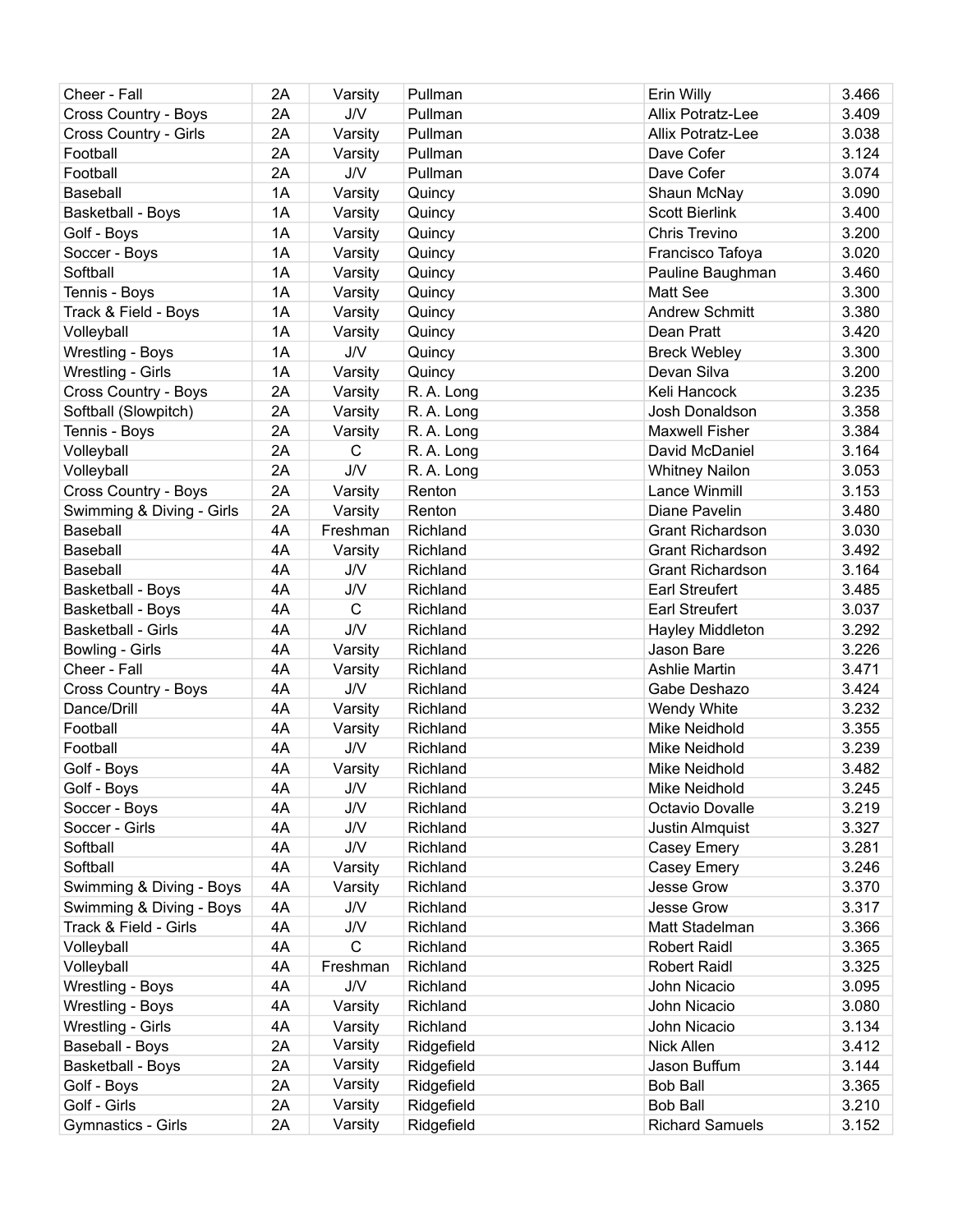| Soccer - Boys                         | 2A | Varsity | Ridgefield        | <b>Brian Newman</b>        | 3.293 |
|---------------------------------------|----|---------|-------------------|----------------------------|-------|
| Softball                              | 2B | Varsity | <b>River View</b> | <b>Frances Camp</b>        | 3.050 |
| Track & Field - Girls                 | 2B | Varsity | <b>River View</b> | Ron Curbow                 | 3.350 |
| Volleyball                            | 2B | Varsity | <b>River View</b> | <b>Allyson Stanley</b>     | 3.050 |
| Baseball                              | 4A | Varsity | Rogers (Puyallup) | Matt Whitehead             | 3.302 |
| Bowling - Girls                       | 4A | Varsity | Rogers (Puyallup) | <b>Justin Wisness</b>      | 3.245 |
| Cheer - Winter                        | 4A | Varsity | Rogers (Puyallup) | Megan DuCette              | 3.438 |
| Cross Country - Boys                  | 4A | Varsity | Rogers (Puyallup) | Danny Carlson              | 3.211 |
| Football                              | 4A | Varsity | Rogers (Puyallup) | Gene Bowen                 | 3.283 |
| Gymnastics                            | 4A | Varsity | Rogers (Puyallup) | Carleigh Rounds            | 3.055 |
| Softball                              | 4A | Varsity | Rogers (Puyallup) | Jaclyn Ramsey              | 3.348 |
| Track & Field - Boys                  | 4A | Varsity | Rogers (Puyallup) | Danny Carlson              | 3.462 |
| Wrestling - Boys                      | 4A | Varsity | Rogers (Puyallup) | David Johnston             | 3.327 |
| Cross Country - Boys                  | 2A | Varsity | Rogers (Spokane)  | Ken Bell                   | 3.360 |
| Basketball - Boys                     | 2B | Varsity | Saint George's    | Ryan Peplinski             | 3.405 |
| Basketball - Boys                     | 1A | Varsity | Seattle Christian | Jasen Baskett              | 3.390 |
| Cross Country - Boys                  | 1A | J/V     | Seattle Christian | <b>Jeff Sires</b>          | 3.403 |
| Cross Country - Boys                  | 1A | Varsity | Seattle Christian | <b>Jeff Sires</b>          | 3.181 |
| Soccer - Girls                        | 1A | Varsity | Seattle Christian | David Peters               | 3.282 |
| <b>Baseball</b>                       | 2B | Varsity | Seattle Lutheran  | David Sleighter            | 3.393 |
| Football                              | 1A | Varsity | Seton Catholic    | Dennis Herling             | 3.359 |
|                                       | 2A | Varsity | Shelton           | <b>Trevor Cahoon</b>       | 3.273 |
| <b>Baseball</b><br>Basketball - Girls | 2A |         |                   |                            | 3.074 |
|                                       | 2A | Varsity | Shelton           | Elisabeth Canright         |       |
| Bowling - Girls                       |    | Varsity | Shelton           | Jennifer Deyette           | 3.436 |
| Cheer - Fall                          | 2A | Varsity | Shelton           | <b>Stacie Stoney</b>       | 3.434 |
| Cheer - Winter                        | 2A | Varsity | Shelton           | <b>Stacie Stoney</b>       | 3.473 |
| Football                              | 2A | Varsity | Shelton           | Mark Smith                 | 3.034 |
| Soccer - Boys                         | 2A | Varsity | Shelton           | Colin McGrane              | 3.057 |
| Soccer - Girls                        | 2A | Varsity | Shelton           | Colin McGrane              | 3.400 |
| Softball                              | 2A | Varsity | Shelton           | Mark Maxfield              | 3.220 |
| Volleyball                            | 2A | Varsity | Shelton           | Steve Beck                 | 3.248 |
| Wrestling - Boys                      | 2A | Varsity | Shelton           | Chris Lacy                 | 3.284 |
| Cheer - Fall                          | 3A | Varsity | Shorecrest        | Marissa Bower              | 3.268 |
| Football                              | 3A | Varsity | Shorecrest        | <b>Brandon Christensen</b> | 3.018 |
| Baseball - Boys                       | 3A | Varsity | Shorecrest        | Alan Bruns                 | 3.247 |
| <b>Basketball - Boys</b>              | 3A | Varsity | Shorecrest        | <b>Eddie George</b>        | 3.004 |
| Wrestling - Boys                      | 3A | Varsity | Shorecrest        | <b>Bryan Officer</b>       | 3.423 |
| <b>Basketball - Boys</b>              | 3A | Varsity | Shorewood         | George Edwards             | 3.358 |
| Choir                                 | 3A | Varsity | Shorewood         | <b>Marilee Clobes</b>      | 3.467 |
| Drama                                 | 3A | Varsity | Shorewood         | Amy Pottinger              | 3.189 |
| Football                              | 3A | Varsity | Shorewood         | <b>Brandon Torrey</b>      | 3.080 |
| Golf - Girls                          | 3A | Varsity | Shorewood         | Val Patrick                | 3.462 |
| Orchestra                             | 3A | Varsity | Shorewood         | Karen Helseth              | 3.498 |
| Wrestling - Boys                      | 3A | Varsity | Shorewood         | Derek Norton               | 3.487 |
| Basketball - Boys                     | 1A | Varsity | South Whidbey     | Kevin Tempest              | 3.079 |
| <b>Basketball - Boys</b>              | 1A | J/V     | South Whidbey     | Kevin Tempest              | 3.030 |
| Basketball - Girls                    | 1A | Varsity | South Whidbey     | Jeff Hanson                | 3.427 |
| Cheer - Fall                          | 1A | Varsity | South Whidbey     | Amy Goodman                | 3.410 |
| Cheer - Winter                        | 1A | Varsity | South Whidbey     | Amy Goodman                | 3.397 |
| Football                              | 1A | Varsity | South Whidbey     | Luke Hodson                | 3.080 |
| Golf - Boys                           | 1A | Varsity | South Whidbey     | Mark Eager                 | 3.326 |
| Soccer - Boys                         | 1A | Varsity | South Whidbey     | <b>Richard Fuss</b>        | 3.470 |
| Softball                              | 1A | Varsity | South Whidbey     | <b>Brad Jaeger</b>         | 3.168 |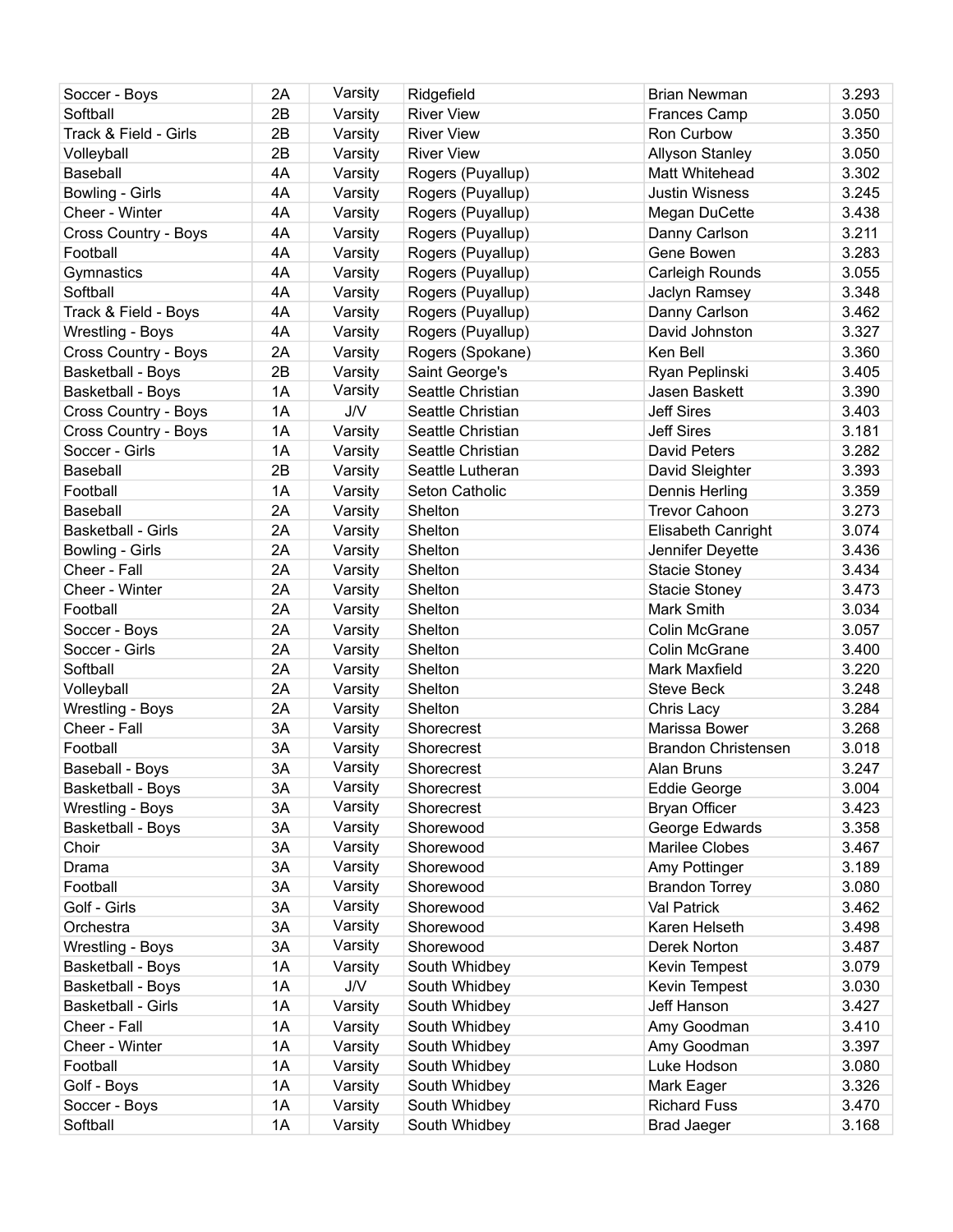| Tennis - Boys                      | 1A | Varsity      | South Whidbey            | Karyle Kramer                     | 3.440 |
|------------------------------------|----|--------------|--------------------------|-----------------------------------|-------|
| Tennis - Boys                      | 1A | J/V          | South Whidbey            | Karyle Kramer                     | 3.390 |
| Track & Field - Boys               | 1A | Varsity      | South Whidbey            | Mark Eager                        | 3.398 |
| Volleyball                         | 1A | <b>J/V</b>   | South Whidbey            | Mandy Jones                       | 3.180 |
| <b>Basketball - Girls</b>          | 3A | Varsity      | Southridge               | Derrek Lete                       | 3.264 |
| Cheer - Winter                     | 3A | Varsity      | Southridge               | Melyssa Wandling                  | 3.187 |
| Cross Country - Boys               | 3A | Varsity      | Southridge               | <b>Andrew Gonzalez</b>            | 3.296 |
| Football                           | 3A | Varsity      | Southridge               | Aaron Sonnichsen                  | 3.113 |
| Soccer - Girls                     | 3A | J/V          | Southridge               | Angel Romero                      | 3.373 |
| Soccer - Girls                     | 3A | Varsity      | Southridge               | <b>Brian Gochoel</b>              | 3.091 |
| Swimming & Diving - Girls          | 3A | Varsity      | Southridge               | Ashley Christenson                | 3.098 |
| Volleyball                         | 3A | <b>J/V</b>   | Southridge               | Sarah Price                       | 3.304 |
| Volleyball                         | 3A | $\mathsf{C}$ | Southridge               | Jennille Schab                    | 3.045 |
| Volleyball                         | 3A | Varsity      | Southridge               | <b>Emily Otto</b>                 | 3.042 |
| Baseball                           | 1B | Varsity      | Tacoma Baptist           | Rob Sullivan                      | 3.215 |
| Basketball - Boys                  | 1B | Varsity      | Tacoma Baptist           | <b>Rich Hamlin</b>                | 3.410 |
| Cross Country - Girls              | 1B | Varsity      | Tacoma Baptist           | Daniella Olson                    | 3.055 |
| Football                           | 1B | Varsity      | Tacoma Baptist           | Rico Tipton                       | 3.399 |
| Track & Field - Boys               | 1B | Varsity      | <b>Tacoma Baptist</b>    | Rico Tipton                       | 3.436 |
| Cross Country - Girls              | 2B | Varsity      | Tonasket                 | <b>Bob Thornton</b>               | 3.457 |
| Soccer - Girls                     | 2B | Varsity      | Tonasket                 | <b>Marah Norris</b>               | 3.480 |
| Softball                           | 2B | Varsity      | Tonasket                 | Jordan Bradley                    | 3.332 |
| Basketball - Boys                  | 2B | <b>J/V</b>   | <b>Toutle Lake</b>       | Scott Grabenhorst                 | 3.403 |
| <b>Basketball - Girls</b>          | 2B | Varsity      | <b>Toutle Lake</b>       | Daren Dean                        | 3.366 |
| Cheer - Fall                       | 2B | Varsity      | <b>Toutle Lake</b>       | Jill Cloke                        | 3.080 |
| Cheer - Winter                     | 2B | Varsity      | <b>Toutle Lake</b>       | Jill Cloke                        | 3.150 |
| Softball                           | 2B | Varsity      | <b>Toutle Lake</b>       | Cortney Byman                     | 3.061 |
| Track & Field - Girls              | 2B | Varsity      | <b>Toutle Lake</b>       | Daren Dean                        | 3.275 |
| Football                           | 2A | Varsity      | Tumwater                 | <b>Bill Beattie</b>               | 3.000 |
| Cross Country - Boys               | 3A | Varsity      | University               | Ernie Aguilar                     | 3.246 |
| Volleyball                         | 3A | Varsity      | University               | <b>Tony Collins</b>               | 3.249 |
| Baseball - Boys                    | 3A | Varsity      | University               | Kevin May                         | 3.399 |
| <b>Basketball - Girls</b>          | 3A | Varsity      | University               | Jazmine Redmon                    | 3.287 |
| Golf - Girls                       | 3A | Varsity      | University               |                                   | 3.378 |
|                                    | 3A | Varsity      |                          | Mike Ganey                        | 3.232 |
| Gymnastics<br>Softball (Slowpitch) | 3A | Varsity      | University<br>University | <b>Ktee Burget</b><br>Matt Connor | 3.445 |
| Soccer - Boys                      | 3A | Varsity      |                          |                                   | 3.338 |
| Softball - Girls                   | 3A | Varsity      | University               | Mitch Weller                      |       |
|                                    |    |              | University               | Jon Schuh                         | 3.387 |
| Track & Field - Boys               | 3A | Varsity      | <b>University</b>        | Ernie Aguilar                     | 3.240 |
| Wrestling - Boys                   | 3A | Varsity      | University               | Ryan Montang                      | 3.142 |
| Baseball                           | 1A | Varsity      | Vashon Island            | Simon Perrin                      | 3.494 |
| <b>Basketball - Girls</b>          | 1A | Varsity      | Vashon Island            | Anya Serebryakov                  | 3.078 |
| Cheer - Fall                       | 1A | Varsity      | Vashon Island            | Elizabeth Gleb                    | 3.309 |
| Cheer - Winter                     | 1A | Varsity      | Vashon Island            | Elizabeth Gleb                    | 3.212 |
| Soccer - Boys                      | 1A | <b>J/V</b>   | Vashon Island            | <b>Bret Owensby</b>               | 3.271 |
| Soccer - Boys                      | 1A | Varsity      | Vashon Island            | Scott Nicolino                    | 3.266 |
| Track & Field - Boys               | 1A | Varsity      | Vashon Island            | <b>Robert Kearns</b>              | 3.438 |
| Volleyball                         | 1A | J/V          | Vashon Island            | Leah Andrews                      | 3.148 |
| Volleyball                         | 1A | Varsity      | Vashon Island            | <b>Kara Sears</b>                 | 3.400 |
| Wrestling - Boys                   | 1A | <b>J/V</b>   | Vashon Island            | Per Lars Blomgren                 | 3.271 |
| Wrestling - Boys                   | 1A | Varsity      | Vashon Island            | Anders Blomgren                   | 3.461 |
| Baseball                           | 2A | Varsity      | W. F. West               | <b>Bryan Bullock</b>              | 3.210 |
| Basketball - Boys                  | 2A | Varsity      | W. F. West               | <b>Chris White</b>                | 3.180 |